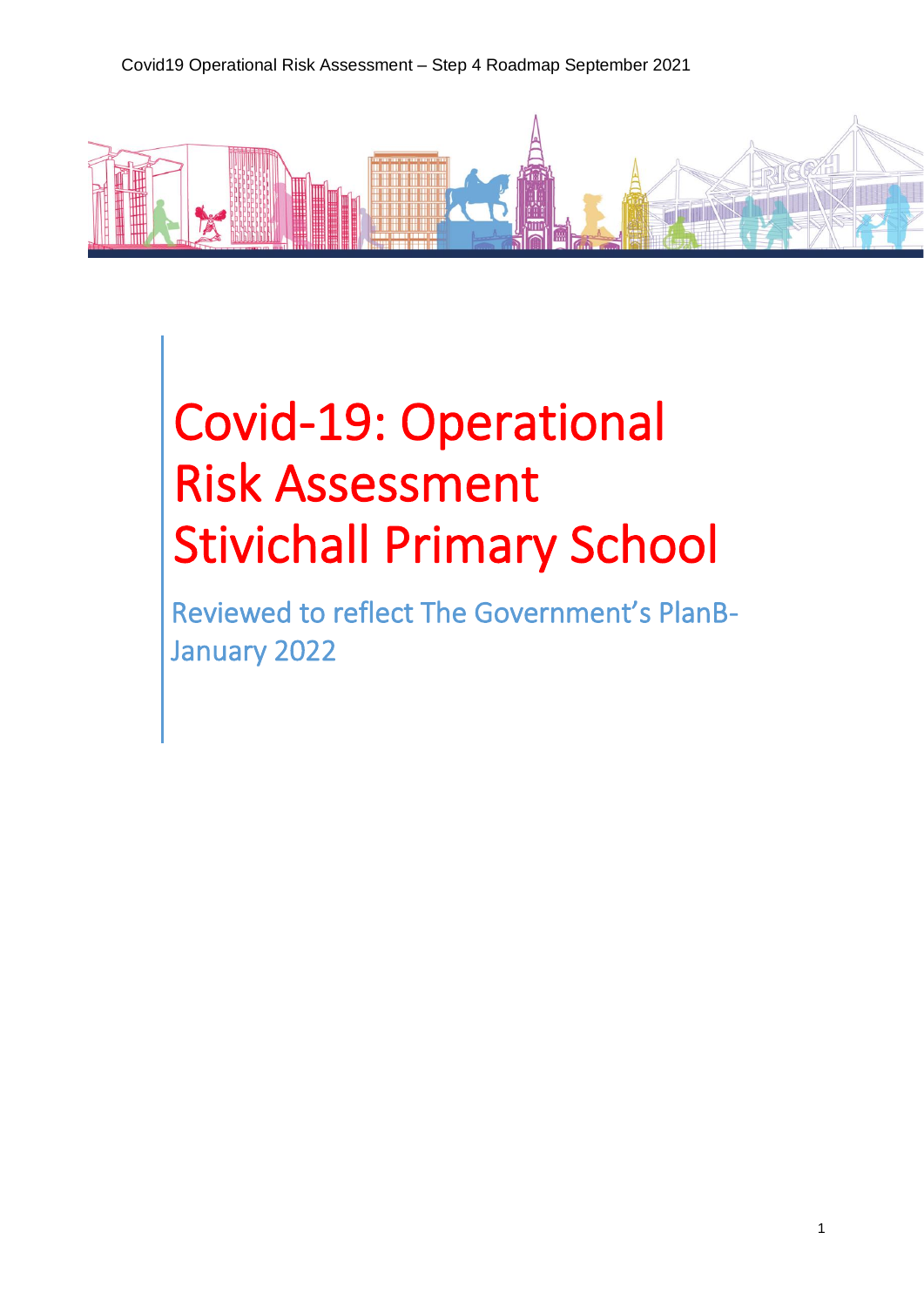# **Text in blue is from the Coventry School Partnership model Covid19 Operational** *Risk Assessment. Details specific to Stivichall Primary School are in black below.*

# **Coventry School Partnership:**

# **Covid19 Operational Risk Assessment – Re-opening of Primary Schools (major revision 5)**

## **1. Introduction:**

Coventry's Partnership of schools agreed a collaborative and consistent approach to secure the safe reopening of schools across the City as set out in *'Coventry Schools Covid-19 Re-set and Recovery Plan' in May 2020. On 2<sup>nd</sup> July 2020 guidance for the full reopening of schools to all pupils from September 2020 was published. This was revised on 22nd February 2021.* On the 19th July 2021 the Government removed the requirement for some mitigations within schools, these were further ratified on 17<sup>th</sup> August 2021 amended guidance: [Actions-for-schools: Covid19 -operational-guidance 17th August 21.](https://www.gov.uk/government/publications/actions-for-schools-during-the-coronavirus-outbreak/schools-covid-19-operational-guidance) In response to the Omicron variant, the Government announced on the 8<sup>th</sup> December 2021 that it had enacted Plan B, as set out in the autumn and winter plan 2021. The additional measures required to enable schools to continue to offer face to face teaching to pupils as set out in [Schools COVID-19 January 2022](https://assets.publishing.service.gov.uk/government/uploads/system/uploads/attachment_data/file/1044530/Schools_guidance_Jan_22.pdf)

*These changes are fully reflected in this guidance and risk assessment.*

In preparing and reviewing this guidance the Local Authority has had regard to advice from both the Health and Safety Executive and Government. It has noted that the Government has made explicit within the guidance those actions that are statutory, those actions that MUST be undertaken (Public Health Advice) and those that are advisory and should be taken if it is reasonably practicable to do so.

The risk assessment must be considered alongside the Outbreak Management Plan (updated 4th January 2022) to ensure schools are able to respond rapidly to any outbreak requiring implementation of more robust mitigations to break the chain of transmission, ensuring that the school community are safe and pupils have minimal disruption to face to face high quality teaching within school.

It is made clear by the Government that Departmental advice *"does not supersede any legal obligations relating to health and safety, employment or equalities and it is important that as an employer you continue to comply with your existing obligations".* Consequently, Health and Safety Legislation continues to take precedence in law.

#### **This risk assessment guidance:**

- $\mathbf{m}$ Sets out the current context and statutory health and safety obligations as at 2<sup>nd</sup> January 2022, to take effect on 5<sup>th</sup> January 2022.
- $\mathbf{u}$ Sets the national and local context for conducting a risk assessment to reduce transmission of a disease within school
- $\mathbf{r}$ Provides an exemplar risk assessment (revised) that can be adopted and adapted to any educational setting
- $\mathbf{u}$ Provides a template to record a risk assessment method statement – setting out safe methods of working (control measures), which all staff should read, understand and sign
- m. Incorporates hyperlinks to current sources of helpful information and resource

**What is the risk?** Covid19 is an infectious disease recognised internationally as a pandemic, the transmission of which must be controlled. The foreseeable risk, is the potential transmission of Covid19 between members of the school community and consequently the wider community balanced with the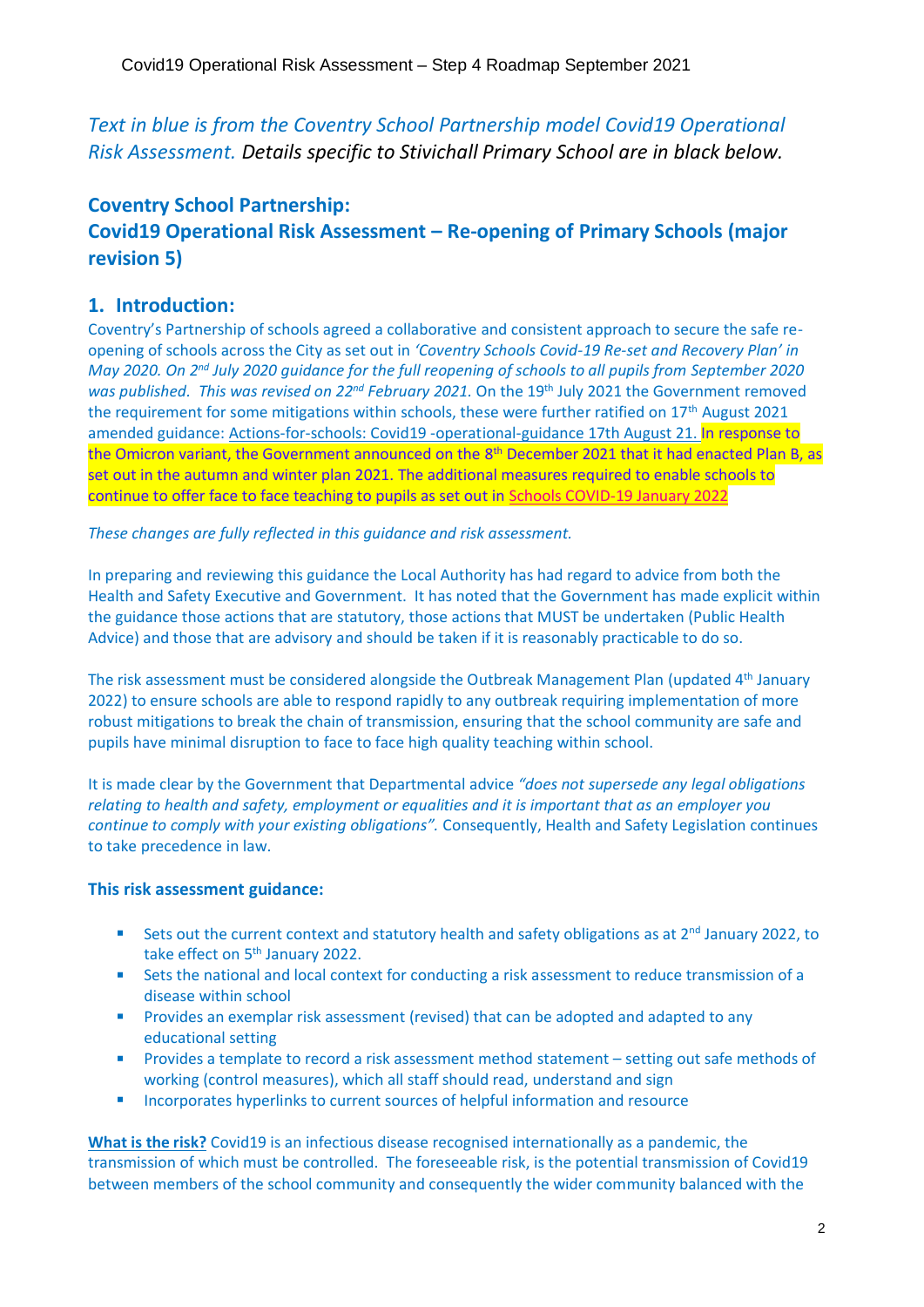risk of disrupting the education of pupils and the inherent loss of learning and the potential impact their emotional mental health, life outcomes and wider impact on families.

The Government is clear that the context of the pandemic has changed as a direct consequence of Covid-19 vaccine take-up, thereby reducing the impact on the NHS and loss of life. This risk assessment therefore reflects the fact that whilst the virus remains in general circulation the risk of harm, particularly to children and adults who have been vaccinated, is significantly lower now than in the Spring/early Summer of 2020.

**Step 4 of the Government's Roadmap**: moved away from stringent restrictions on everyone's day-to-day lives, towards advising people on how to protect themselves and others, alongside targeted interventions to reduce risk.

Plan B recognises the rapid transmission of the Omicron variant across the nation. Whilst there is no evidence that Omicron has increased hospital admission the infection is having a significant impact on staffing absence and therefore availability across the national workforce, impacting on all key services specifically the availability of teaching and ancillary staff for schools, transport and support services.

**Who is responsible?** The employer is responsible for making sure that risks, particularly the risks to staff and pupils, are managed so far as is reasonably practicable. For maintained schools the employer is Coventry City Council, for Academies it is the Academy Trust.

Whilst it is recognised that the employer cannot delegate the overall legal accountability for the health and safety of employees; the day-to-day running of the school including responsibility for the health and safety of staff and pupils is ordinarily delegated to the head teacher and school management team. Reference[: https://www.hse.gov.uk/services/education/sensible-leadership/school-leaders.htm](https://www.hse.gov.uk/services/education/sensible-leadership/school-leaders.htm)

#### **2. Overview of Actions required for safe methods of working:**

- Put in place sensible approaches to minimise the risk of Covid19 transmission to staff, pupils and ù, visitors whilst in school.
- Communicate the risks and required safe methods of working to all building users including m. parent/carer
- Ensure that staff (employees) have the relevant information and training to manage risks on a day to × day basis, including access to competent health and safety advice where needed.
- u, Check that the control measures have been implemented and remain appropriate and effective.
- × Ensure that the control measures are monitored throughout the day and reviewed where necessary.
- Exercise vigilance and ongoing monitoring, underpinned by accurate recording to ensure that an × outbreak is identified promptly and the outbreak plan is triggered.

# **2.1 Key message:**

Good health and safety is about keeping things simple, being proportionate and focusing on the real (substantive) risks. Procedures should be clear and concise with assessment of risk being practical. Good leadership is about getting the balance right on managing risk rationally, it is not about trying to eliminate it altogether.

# **2.2 What leaders need to do:**

- **Ensure that the school is following the employer's health and safety policy and has effective** arrangements for managing the health and safety risks at the school.
- Maintain effective communications with employers, governors, and the school workforce, and give clear information to pupils and visitors, including contractors, regarding any significant risks on site.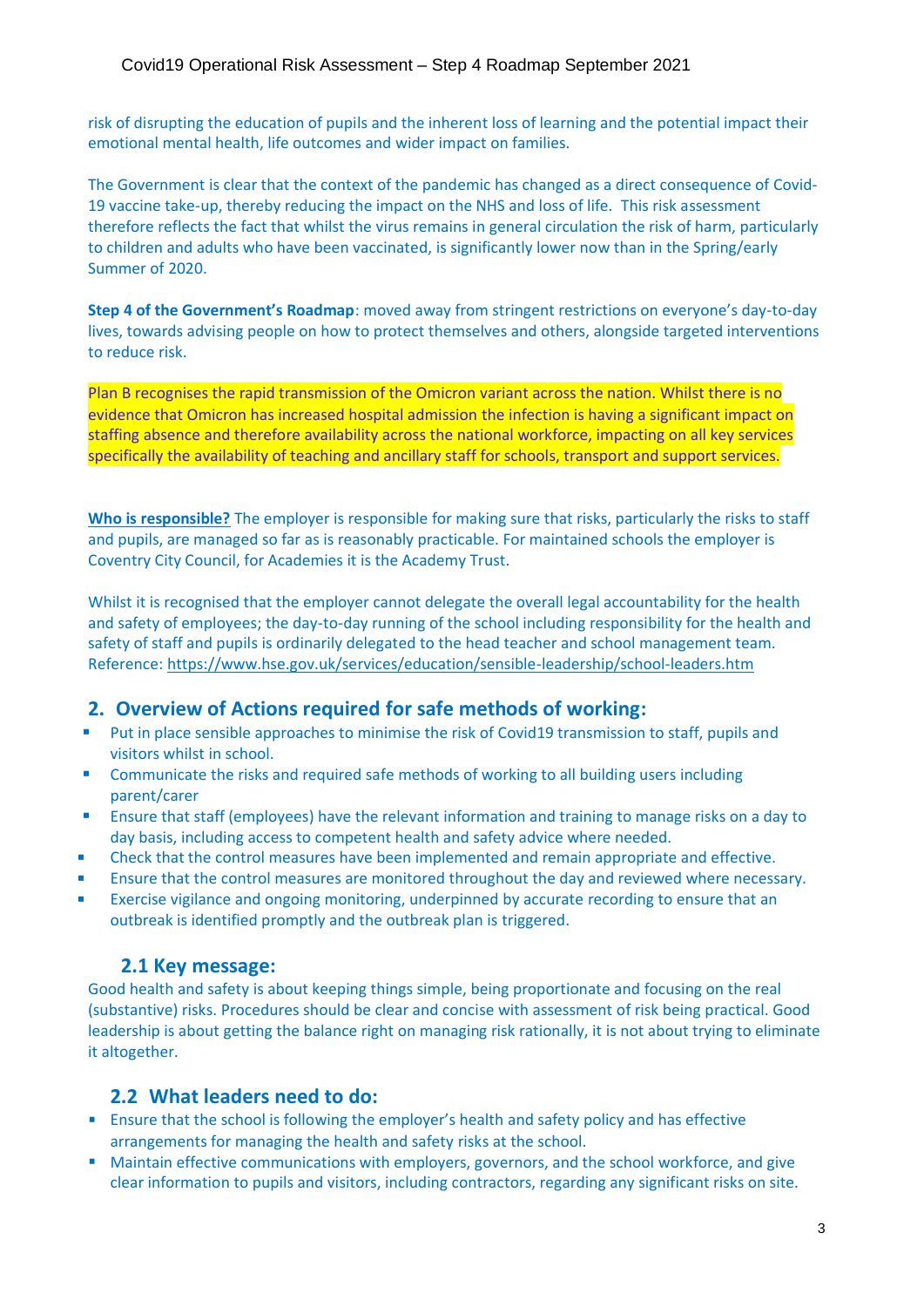- **Make sure that the staff have the appropriate training and competencies to deal with risks in their** areas of responsibility.
- Consult and work with recognised TU safety representatives/employee representatives and safety committees.
- Consult and engage employees in the development of the risk assessment and ongoing review
- Make sure that staff understand their responsibilities and know how to access support and advice to help them manage risks responsibly.
- **Provide visible leadership to the whole school so that staff feel motivated, supported and empowered** to focus on the things that really matter. See:<https://www.hse.gov.uk/services/education/sensible-leadership/leadership-test.pdf>

#### **3. Locally agreed Principles:**

- The safety of everyone in school is paramount
- A consistent and co-ordinated approach and communication will be maintained across the Coventry school system

#### **4. What we know:**

The World Health organisation (WHO) confirms that data from published epidemiology and virologic studies provides evidence that COVID-19 is primarily transmitted directly from symptomatic people (those infected with Covid19 displaying symptoms) to others who are in close contact with the infected person. Respiratory droplets are passed on directly through coughing and sneezing, or indirectly by contact with contaminated objects and surfaces; where the virus may be transferred from the surface to the hand and then the face - eyes, nose or mouth. It is understood that people can be infectious before their illness starts. Therefore, to minimise the risk of transmission, settings must put into place effective infection protection and control. Vaccination, meticulous hand and respiratory hygiene practice, regular testing and self-isolation when required all serve to reduce risk significantly.

The balance of risk is now overwhelmingly in favour of children remaining in school and accessing a broad curriculum offer, including enrichment activities alongside their peers. For the vast majority of children, it is deemed that the benefits of being back in school far outweigh the very low risk from coronavirus (COVID-19). For young people and adults age 12 and over, the strongest mitigation is two doses of an authorised Covid-19 vaccination followed by a booster vaccination.

"COVID 19 is a virus that we learn to live with and the imperative to reduce the disruption to children and young people's education remains" The Government's priority is to sustain face-to-face high quality education for all pupils "….being out of education causes significant harm to educational attainment, life chances, mental and physical health" Source: [Schools COVID-19](https://assets.publishing.service.gov.uk/government/uploads/system/uploads/attachment_data/file/1044530/Schools_guidance_Jan_22.pdf) January 2022

**The hierarchy of controls**: if properly implemented will substantially reduce the risk of transmission of infection.

# **These include:**

#### **Exclusion:-**

- **Minimising contact with individuals who are unwell by ensuring that those who have coronavirus** symptoms, or who have someone in their household who does, do not attend childcare settings, schools or colleges, and those that have been in contact with a positive case.
- Clinically vulnerable employees who are at higher risk of severe illness (for example, people with some pre-existing conditions should be should be advised to read th[e Guidance-on-shielding-and-protecting-](https://www.gov.uk/government/publications/guidance-on-shielding-and-protecting-extremely-vulnerable-persons-from-covid-19/guidance-on-shielding-and-protecting-extremely-vulnerable-persons-from-covid-19#school-college-and-other-educational-settings)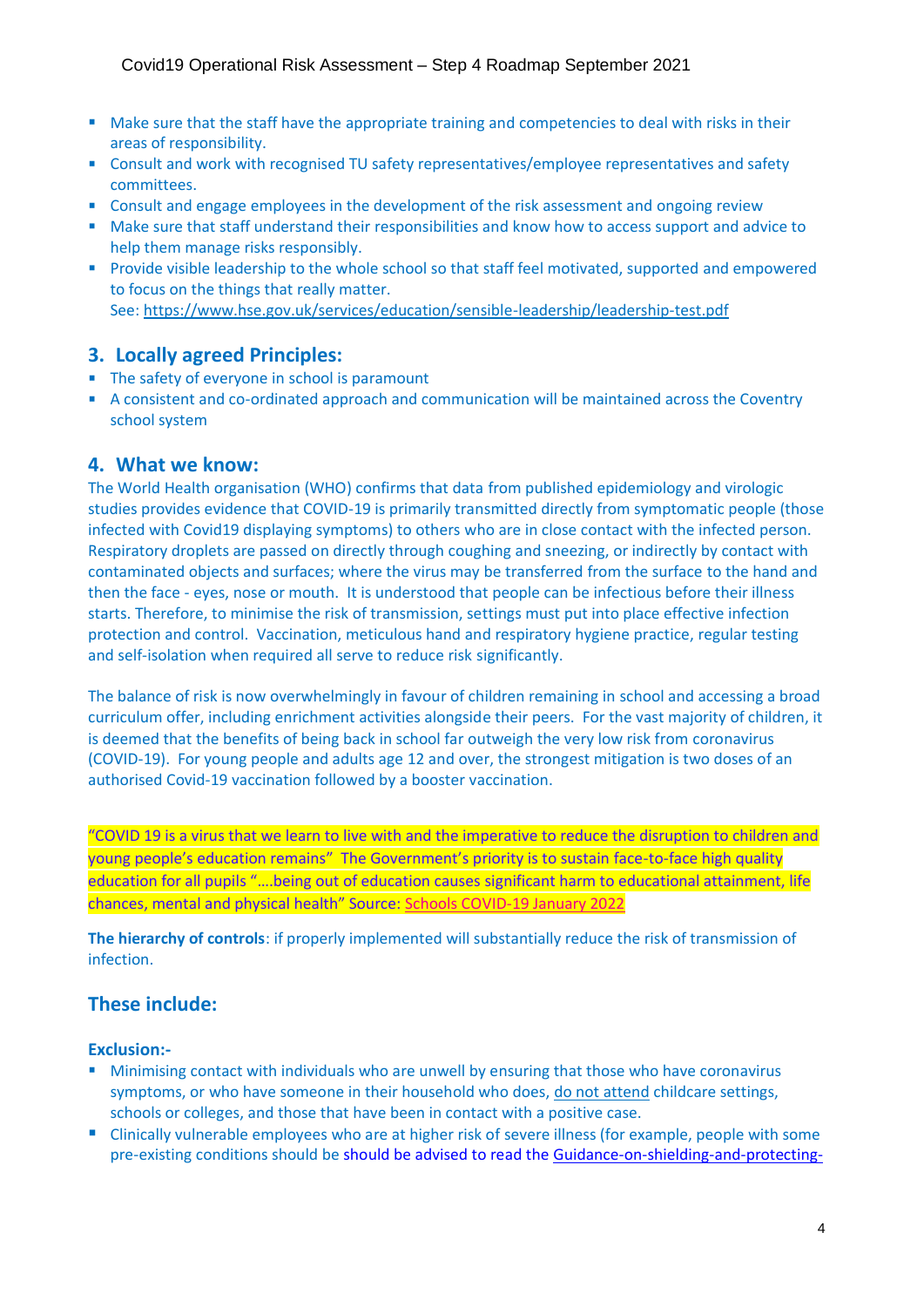[extremely-vulnerable-persons-from-covid-19](https://www.gov.uk/government/publications/guidance-on-shielding-and-protecting-extremely-vulnerable-persons-from-covid-19/guidance-on-shielding-and-protecting-extremely-vulnerable-persons-from-covid-19#school-college-and-other-educational-settings) and if necessary should be supported in undertaking a Vulnerable Employee Risk Assessment (VERA).

#### **Hygiene:-**

- A stringent cleaning regime should be in place [COVID-19: cleaning in non-healthcare settings](https://www.gov.uk/government/publications/covid-19-decontamination-in-non-healthcare-settings). At the highest level this could follow the advice set out in[: Covid-19-decontamination-in-non-healthcare](https://www.gov.uk/government/publications/covid-19-decontamination-in-non-healthcare-settings/covid-19-decontamination-in-non-healthcare-settings)[settings](https://www.gov.uk/government/publications/covid-19-decontamination-in-non-healthcare-settings/covid-19-decontamination-in-non-healthcare-settings)
- Frequent cleaning and disinfecting of objects and surfaces that are touched regularly (touch points), should be undertaken using standard cleaning products or antiseptic wipes, both of which kill the virus. This may require settings to enhance cleaning capacity. It should be recognised that cleaners and caretakers provide the frontline in protecting everyone in school, but health and safety is everyone's responsibility so cleaning tasks may be undertaken by any member of staff as appropriate.
- **Socialising hygiene routines including regular hand-cleaning regimes washing hands thoroughly for 20** seconds with running water and soap, drying them thoroughly or using alcohol hand rub or sanitiser ensuring that all parts of the hands are covered. Identify specific situations when additional handwashing is required
- Ensuring good respiratory hygiene by promoting the 'catch it, bin it, kill it' approach with follow up handwashing and cleaning/wiping of any contaminated area followed by safe disposal of waste
- Maximising natural ventilation and access to the external learning environment remain strong control methods

#### **Social Distancing:-**

- Whilst social distancing is no longer required within school, there may be circumstances where it is sensible to regulate movement at the school gate and school corridors to avoid crowded areas and queuing, where this is practicably possible and will not disrupt learning. This might include managed arrivals and departures; the continuation of designated entry points to the school; encouraging parents and older pupils not to assemble at the school gates but instead consider maintaining current disciplines including wearing a face covering, in crowded situation
- It is advisable to regulate entry so that the premises do not become overcrowded at any point ensuring no readily avoidable 'pinch points' are experienced at ingress or egress

#### **Lateral Flow Testing:-**

Take active steps to identify asymptomatic cases within the school community, though the promotion of regular (twice weekly) lateral flow testing for all staff and pupils year 7 and above.

#### **5. Summary:**

These underlying principles are the key focus for organising all aspects of the school day and need to be built into the operational routine. A model Covid19 operational risk assessment was developed for Citywide use, which is pre-populated with generic safe methods of working. It was advised that if adopted, it would need to be adapted to each specific setting. The risk assessment template has been continuously reviewed to reflect the changes in risk and necessary controls from September 2020 when all pupils return to school on a full-time basis;, the Lockdown of January 2021; the full reopening of schools from 8<sup>th</sup> March 2021, movement to Step 4 of the journey, which enables significant relaxation of necessary mitigations and the current step up to Plan B to respond to the rapid transmission of the Omicron variant throughout the general population. This will be reviewed by the Government on 26<sup>th</sup> January 2022.

#### **The primary controls within a school setting are:**

 $\triangleright$  The promotion of testing and vaccination (required)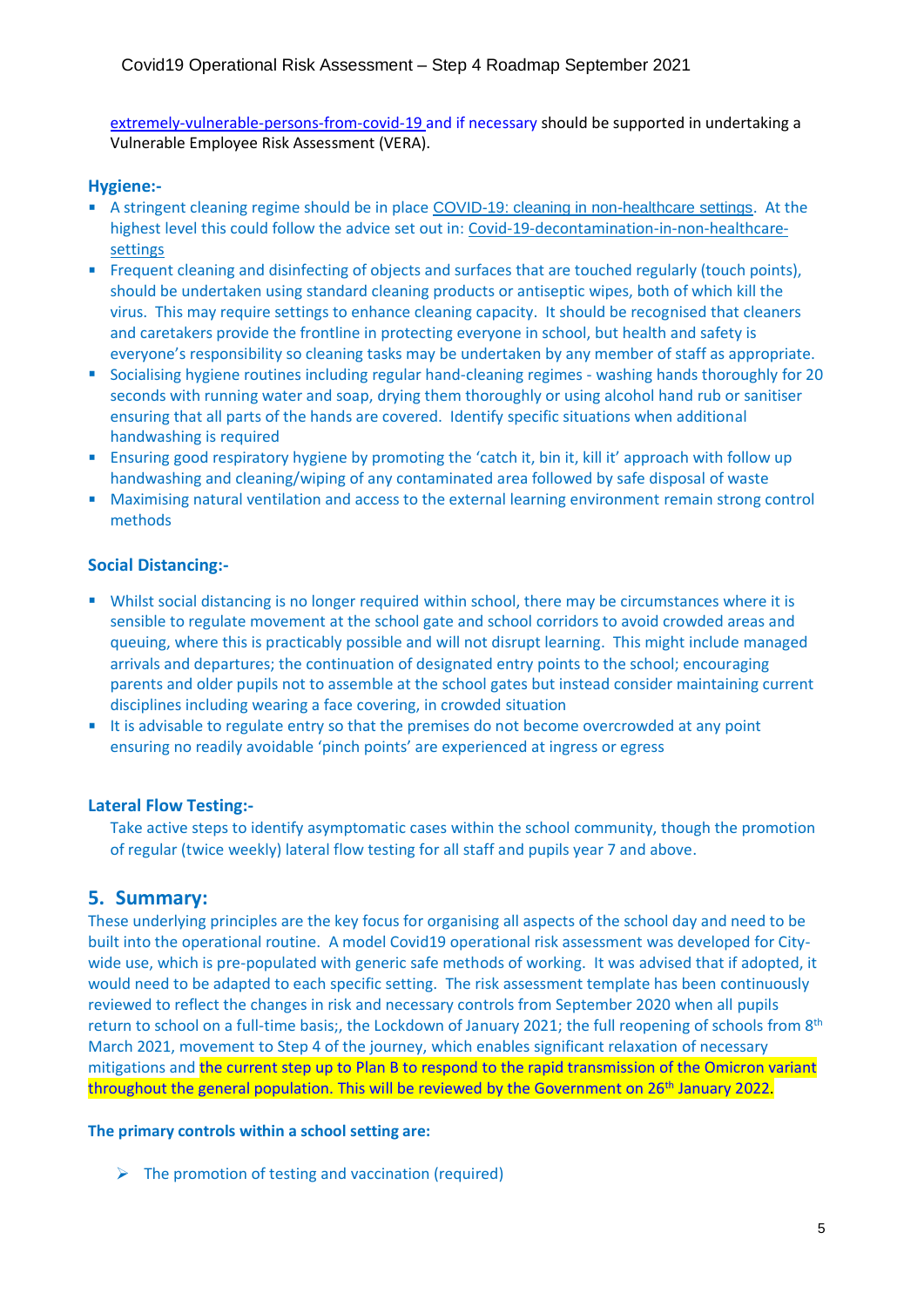## Covid19 Operational Risk Assessment – Step 4 Roadmap September 2021

- $\triangleright$  The promotion of vaccination (advised)
- $\triangleright$  The continuation of stringent hand and respiratory hygiene (required)
- $\triangleright$  The continuation of stringent cleaning regimes (required)
- $\triangleright$  The use of face covering for staff, visitors and all secondary age pupils in communal areas and face covering for secondary age pupils in the classroom (required)
- $\triangleright$  Good ventilation improvement of fresh air flow (required)
- $\triangleright$  Avoiding unnecessary close contacts with external groups e.g. parent gatherings (considered best practice)
- $\triangleright$  Promoting distancing and face covering in areas of congestion/crowding for example parents at the school gate (considered best practice)

In addition to infection control, the risk assessment template and supporting resources extends to support additional health and safety considerations related to the consequences of Covid19 specifically:

- Health and safety audit of the school building checklist for use by class teachers (HSE) to ensure Î. that the overall building is safe to use in terms of trips, falls, lighting, electricity hazards etc.
- à. Staff audit and recovery plans for absence of leadership, teachers, non-teaching staff, cleaners, first-aiders and DSL in response to infection spread and self-isolation requirements
- $\mathbf{r}$ Maintaining communications with parents, staff, visitors and the general public
- ×. Supporting the mental health and well-being of everyone in school
- Ongoing implementation of the recovery curriculum
- Maintaining a contingency plan to secure flexible support for home schooling, if a need arises as a consequence of self-isolation, as instructed by Track and Trace or remote learning as a temporary measure directed by Public health in the event of an outbreak or as a consequence of critical staffing shortages that cannot be remediated by class reorganisation, the use of supply and/or non-teaching instructors or other safe arrangements. .

# **6. Overview of Statutory Requirements - What you must do in law:**

#### **Prevention:**

1) Maintain enhanced cleaning, including cleaning frequently touched surfaces often, using standard products such as detergents.

- 2) Keep occupied spaces well ventilated.
- 3) Ensure everyone is advised to clean their hands thoroughly and more often than usual.
- 4) Ensure good respiratory hygiene for everyone by continuing to promote the 'catch it, bin it, kill it' approach.

5) Minimise contact with individuals who are required to self-isolate by ensuring they do not attend the school.

6) Ensure face coverings and PPE are used in recommended circumstances.

#### **In specific circumstances:**

8) Ensure individuals wear the appropriate personal protective equipment (PPE) where necessary.

9) Promote and engage in asymptomatic testing.

#### **Response to any infection**

10) Promote and engage with the NHS Test and Trace process if contacted

11) Contain any outbreak by following local health protection team advice as set out in the school outbreak plan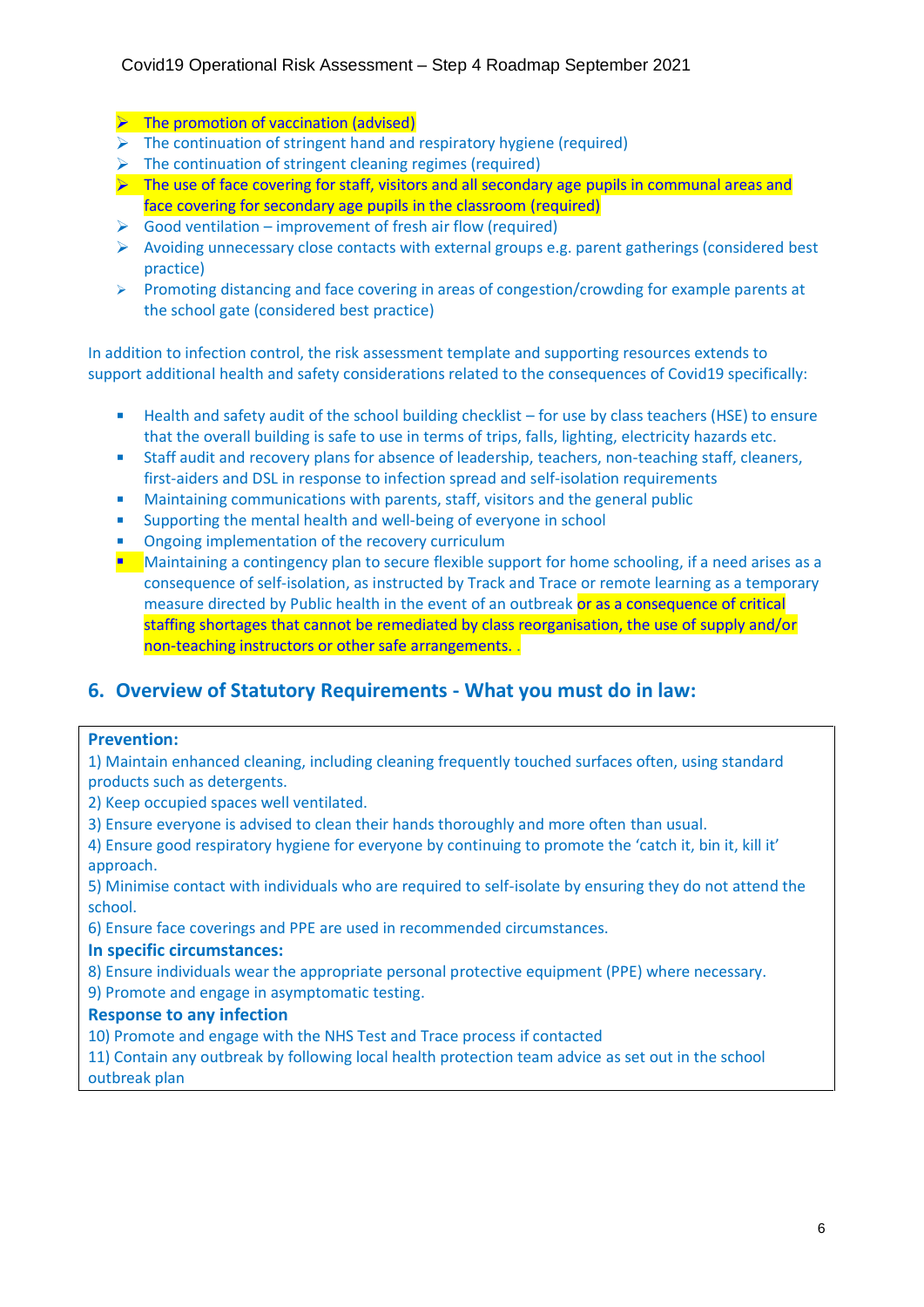# **7. Resources and references:**

| Covid-19-response-summer-2021-roadmap                       | Covid-19 vaccination-drop-in-clinics/                          |
|-------------------------------------------------------------|----------------------------------------------------------------|
| Health-and-safety-advice responsibilities-and-duties-for-   | Covid-19-vaccination sites                                     |
| schools                                                     | Advice-for-pregnant-employees                                  |
| Actions-for-schools: Covid19 -operational-guidance 17th     | Free-school-meals-guidance                                     |
| August 21                                                   | Health and safety risk checklist for classrooms                |
| Air conditioning and ventilation during the coronavirus     | E-bug posters                                                  |
| outbreak                                                    | HSE working-safely/talking-to-your-workers                     |
| COVID-19: cleaning of non-healthcare settings               | Get-help-with-remote-education.education.gov.uk                |
| COVID-19: cleaning in non-healthcare settings               | Protective-measures-for-holiday-or-after-school-clubs-and-     |
| Keeping-children-safe-in-education--2021                    | other-out-of-school-settings-for-children-during-the-          |
| Safe-working-in-education-childcare-and-childrens-social-   | coronavirus-covid-19-outbreak                                  |
| care                                                        | Schools COVID-19 January 2022                                  |
| Self-isolation-and-treatment/when-to-self-isolate-and-what- | <b>Face coverings</b>                                          |
| to-do                                                       | Circumstances where people are not able to wear face coverings |
| Guidance-on-shielding-and-protecting-extremely-             | special schools, special post-16                               |
| vulnerable-persons-from-covid-19                            | providers and alternative provision                            |
| Travel and quarantine for pupils                            | General guidance about educational visits                      |
| Coronavirus-covid-19-asymptomatic-testing-for-staff-in-     | <b>Outdoor Education Advisory Panel (OEAP).</b>                |
| primary-schools-and-nurseries                               | providers who run community activities, holiday clubs, after-  |
| Covid-19-home-test-kits-for-schools-and-fe-providers        | school clubs, tuition and other out-of-school provision for    |
| Coronavirus-covid-19-asymptomatic-testing-in-schools-and-   | children                                                       |
| colleges                                                    |                                                                |
|                                                             |                                                                |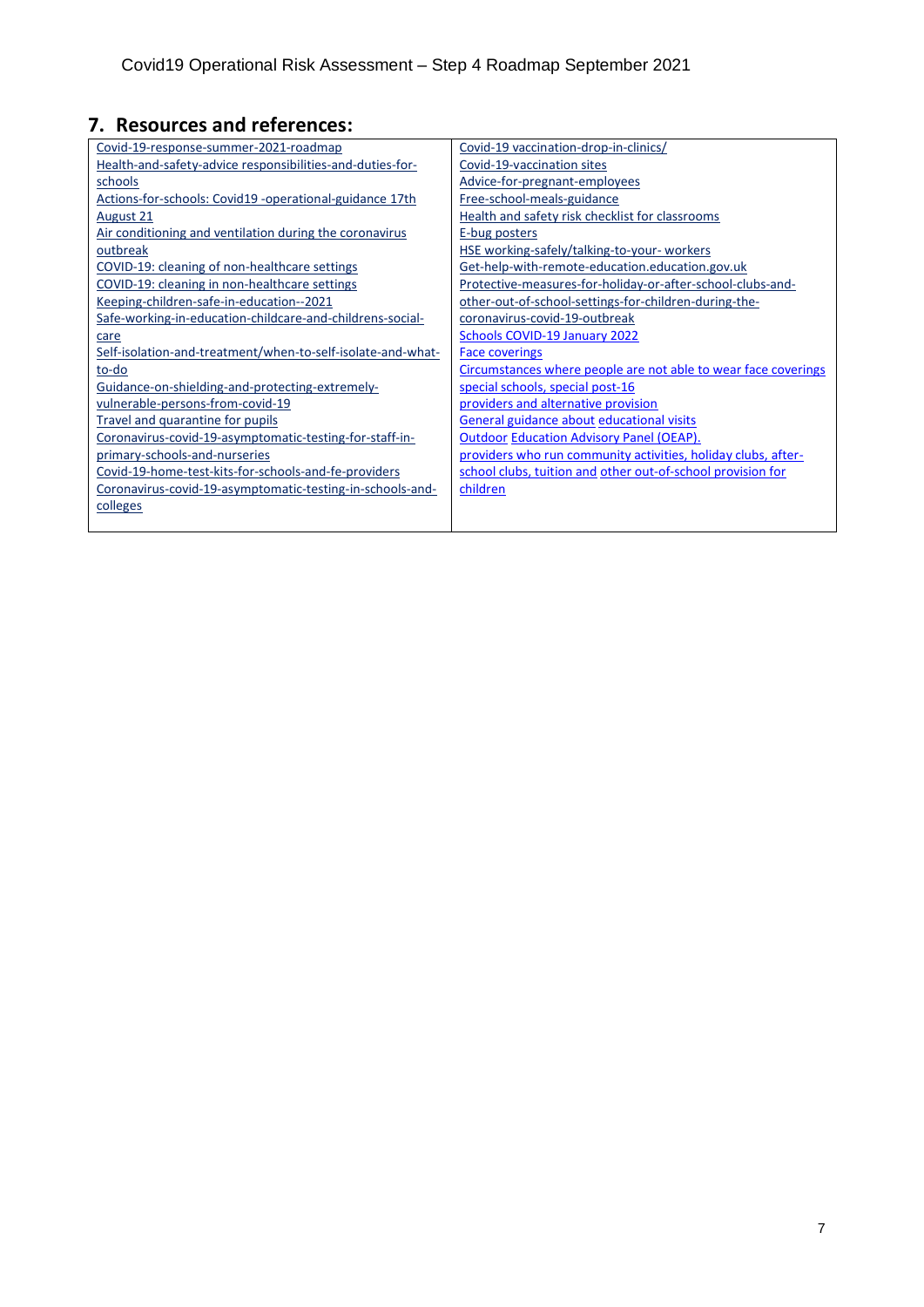# Stivichall Primary School COVID-19: Operational risk assessment for school reopening

**Any activity that continues to pose a risk to full school functioning from the start of the 2021 autumn term, with knowledge of government and local authority guidance as on the update date below, has been identified and addressed in this document. As any further guidance or updates are released, this document will be further updated and shared with staff.**

| Assessment<br>conducted by:   | Karen Ferguson | Job title:                 | Headteacher                                                                                | Covered by this<br>assessment: | Staff, pupils, contractors,<br>visitors, volunteers                   |
|-------------------------------|----------------|----------------------------|--------------------------------------------------------------------------------------------|--------------------------------|-----------------------------------------------------------------------|
| Date of<br>assessment:        | September 2021 | <b>Review</b><br>interval: | Under continuous review -,<br>an infection outbreak will<br>trigger additional mitigations | Date of next<br>review:        | 26 <sup>th</sup> January 2022 and<br>continuous review<br>thereafter* |
| Date of this<br>latest update | 05/01/2022     |                            |                                                                                            |                                |                                                                       |

#### **\* Government guidance confirms a review of necessary controls for schools will take place on 30th September 2021**

| Risk rating                                                                                                 |                                                  |                                                                                                                                                                                                                                                                                                                                                                                                                                                         | <b>Likelihood of occurrence</b> |                       |                                                                                                                    |  |                                           |
|-------------------------------------------------------------------------------------------------------------|--------------------------------------------------|---------------------------------------------------------------------------------------------------------------------------------------------------------------------------------------------------------------------------------------------------------------------------------------------------------------------------------------------------------------------------------------------------------------------------------------------------------|---------------------------------|-----------------------|--------------------------------------------------------------------------------------------------------------------|--|-------------------------------------------|
|                                                                                                             |                                                  | High (H), Medium (M), Low (L)                                                                                                                                                                                                                                                                                                                                                                                                                           | High (very likely)              |                       | Medium (possible)                                                                                                  |  | Low (remote)                              |
| <b>Activity</b>                                                                                             | <b>Risk rating</b><br>prior to action<br>(H/M/L) | <b>Control measures</b>                                                                                                                                                                                                                                                                                                                                                                                                                                 |                                 | In place?<br>(Yes/No) | <b>Additional controls</b>                                                                                         |  | <b>Residual risk</b><br>rating<br>(H/M/L) |
| <b>1. PREVENTION</b>                                                                                        |                                                  |                                                                                                                                                                                                                                                                                                                                                                                                                                                         |                                 |                       |                                                                                                                    |  |                                           |
| 1.1 Establishing if the building remains following winter closure                                           |                                                  |                                                                                                                                                                                                                                                                                                                                                                                                                                                         |                                 |                       |                                                                                                                    |  |                                           |
| Health and safety risk<br>assessments have not been<br>reviewed. The health and<br>safety audit is overdue. |                                                  | Health and safety audit conducted by nominated staff and Governor<br>Classroom audits undertaken using the HSE Health and safety risk checklist<br>for classrooms<br>Risk assessments are updated or undertaken before the school reopens,<br>mitigation strategies are put into place and communicated to staff with<br>appropriate training covering:<br>Different areas of the school<br>Procedures for when pupils and staff enter and leave school |                                 |                       | Consultation with key members<br>of staff and updates shared<br>with whole staff and Governors<br>prior to return. |  |                                           |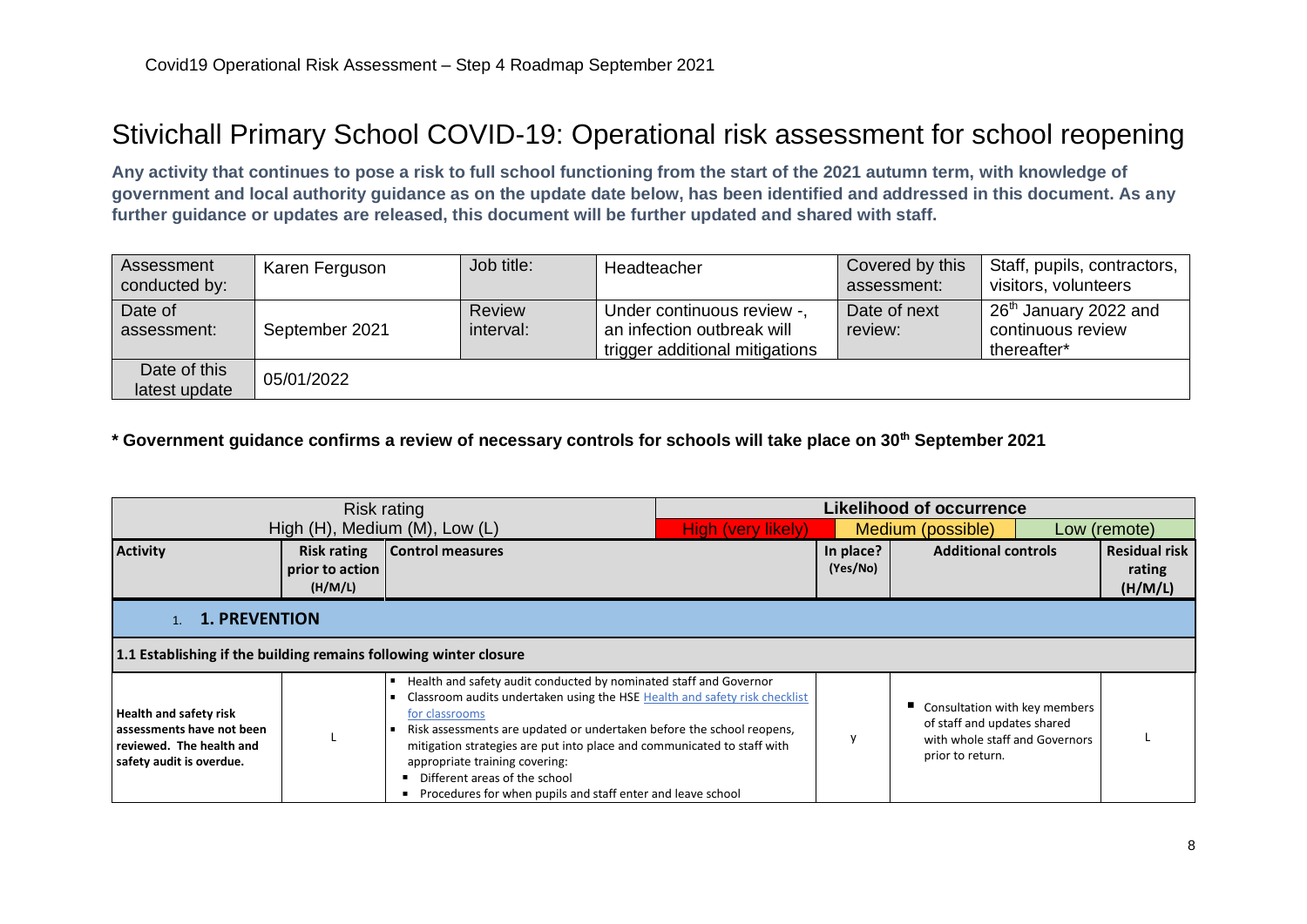| <b>Activity</b>                                                                                                                            | <b>Risk rating</b><br>prior to action<br>(H/M/L) | <b>Control measures</b>                                                                                                                                                                                                                                                                                                                                                                                                                                                                                                                                                                                                                                         | In place?<br>(Yes/No) | <b>Additional controls</b>                                                                                                                                                                                                                                                                                                                                                                                                                                                                                                                                                                                | <b>Residual risk</b><br>rating<br>(H/M/L) |
|--------------------------------------------------------------------------------------------------------------------------------------------|--------------------------------------------------|-----------------------------------------------------------------------------------------------------------------------------------------------------------------------------------------------------------------------------------------------------------------------------------------------------------------------------------------------------------------------------------------------------------------------------------------------------------------------------------------------------------------------------------------------------------------------------------------------------------------------------------------------------------------|-----------------------|-----------------------------------------------------------------------------------------------------------------------------------------------------------------------------------------------------------------------------------------------------------------------------------------------------------------------------------------------------------------------------------------------------------------------------------------------------------------------------------------------------------------------------------------------------------------------------------------------------------|-------------------------------------------|
|                                                                                                                                            |                                                  | " Understanding shared that plan is to be adapted as necessary through<br>ongoing monitoring and evaluating                                                                                                                                                                                                                                                                                                                                                                                                                                                                                                                                                     |                       |                                                                                                                                                                                                                                                                                                                                                                                                                                                                                                                                                                                                           |                                           |
| <b>Statutory compliance has</b><br>not been completed                                                                                      | L                                                | All statutory compliance is up to date.<br>Where water systems have not been maintained chlorination, flushing<br>and certification by a specialist contractor has been arranged.                                                                                                                                                                                                                                                                                                                                                                                                                                                                               | y                     | Continue to:<br>Ensure water systems have<br>been maintained through<br>routine flushing. Chlorinate<br>and flush through if not.<br>Ensure drinking water outlets<br>$\bullet$<br>have been maintained.<br>Source bottled drinking water<br>if there are concerns.<br>Ensure water temperatures are<br>within limits for control of<br>legionella bacteria.<br>Ensure there is adequate<br>$\bullet$<br>ventilation in all classrooms<br>and learning spaces.<br>Drains and drainage systems to<br>be checked<br>Ensure fire alarms, emergency<br>lighting and fire doors are fully<br>operational (SSO) | $\mathbf{L}$                              |
| 1.2 First Aid/Medicine and Designated Safeguarding Leads                                                                                   |                                                  |                                                                                                                                                                                                                                                                                                                                                                                                                                                                                                                                                                                                                                                                 |                       |                                                                                                                                                                                                                                                                                                                                                                                                                                                                                                                                                                                                           |                                           |
| The lack of availability of<br>designated First Aiders and<br><b>Designated Safeguarding</b><br>Leads may put children's<br>safety at risk | L                                                | DSLs time to be maintained to continue to provide support to staff and<br>children regarding new safeguarding and welfare concerns<br>Collaborative arrangements for sharing specialist staff with other schools<br>in the locality have been agreed though the LA<br>Potential deployment of LA central staff available<br>If the DSL is not on site because of operational challenges, the following cover<br>arrangements are in place:<br>a trained DSL (or deputy) from the school will be available via phone or<br>online video, e.g. working from home<br>access to a trained DSL from a partner school, will be available via phone or<br>online video | у                     | Continue to check and maintain<br>First Aider list and photo board                                                                                                                                                                                                                                                                                                                                                                                                                                                                                                                                        |                                           |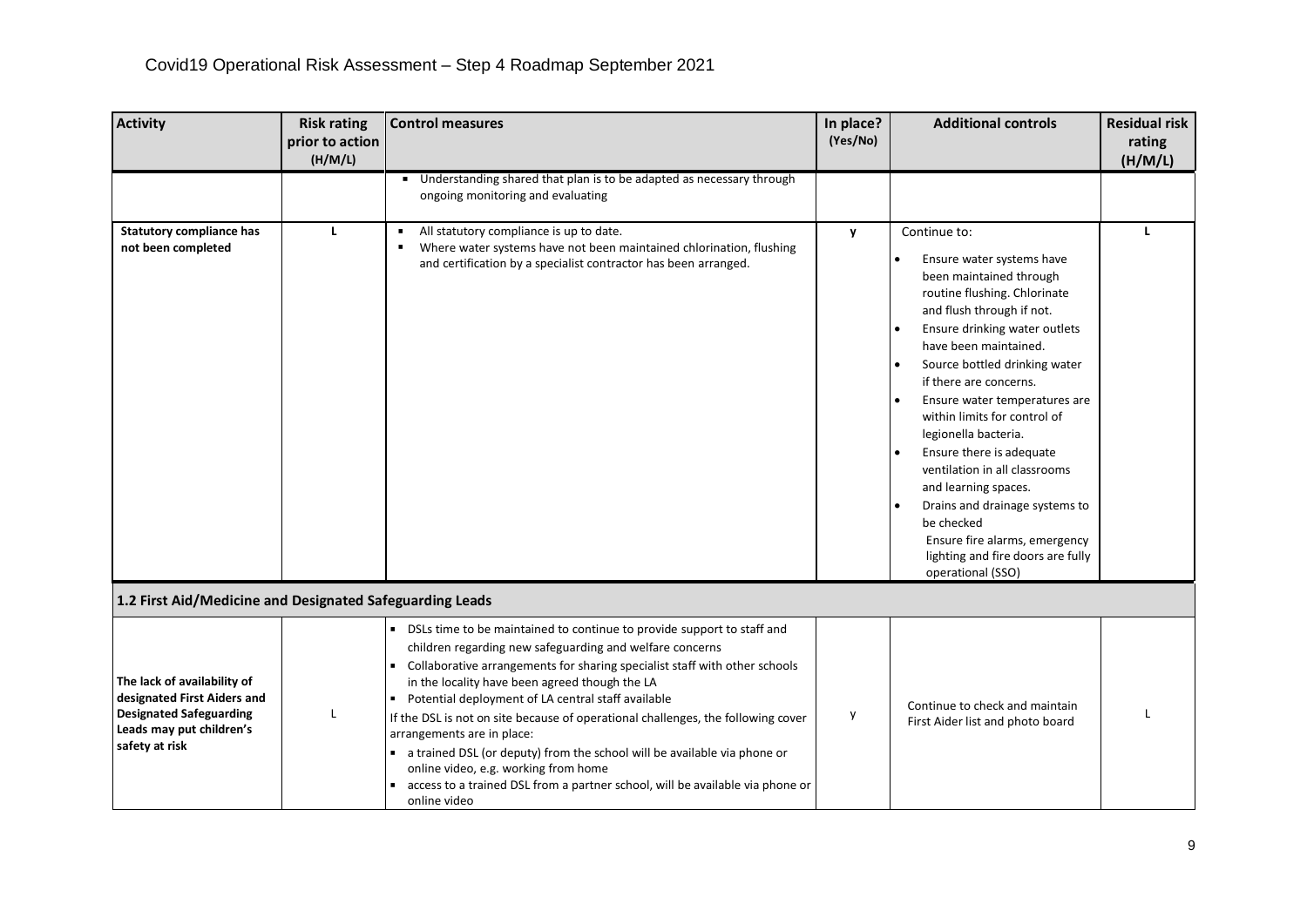|                                                                                    |   | Where a trained DSL (or deputy) is not on site, a senior leader will take<br>responsibility for coordinating safeguarding on site.                                                                                                                                                                                                                                                                                                                                                                                                                                                                                                                                       |   |                                                                                                                                                                                                                             |  |
|------------------------------------------------------------------------------------|---|--------------------------------------------------------------------------------------------------------------------------------------------------------------------------------------------------------------------------------------------------------------------------------------------------------------------------------------------------------------------------------------------------------------------------------------------------------------------------------------------------------------------------------------------------------------------------------------------------------------------------------------------------------------------------|---|-----------------------------------------------------------------------------------------------------------------------------------------------------------------------------------------------------------------------------|--|
| <b>Emergency Medication and</b><br><b>Care Plans</b>                               | L | Poster and photos for new class cupboards to be produced<br>Inhalers, Epipens and care plans to be distributed and kept in locked<br>classroom cupboards                                                                                                                                                                                                                                                                                                                                                                                                                                                                                                                 | Y | Check made that Care Plans and<br>medication are all in correct<br>classroom prior to pupils' return                                                                                                                        |  |
| <b>Medicines</b>                                                                   |   | Form for parental request for school to administer medications readily<br>available on website<br>Staff to email office with any details of new medication to be<br>administered to central records can be updated<br>Staff member of child's group to administer and if not happy to do so,<br>discuss alternative arrangements with parents and staff<br>Medicines needed to be kept cool, to be kept in fridge in staffroom<br>۰.                                                                                                                                                                                                                                     | Y | Schedule of planned<br>$\blacksquare$<br>refrigerated medication that<br>needs to be administered to be<br>created.<br>Parental consent forms for<br>administering medication to be<br>reviewed and updated as<br>necessary |  |
| <b>Safeguarding and Child</b><br><b>Protection procedures are</b><br>not followed. | L | Safeguarding remains at the core of all we do. School staff continue to be<br>vigilant around any indicators of abuse/neglect particularly across known<br>vulnerable groups<br>Child Protection Policy is in place and we are guided by Keeping Children<br>$\blacksquare$<br>Safe in Education.<br>• The school has five Designated Safeguarding Leads who have been and<br>will continue to meet weekly (remotely where necessary)<br>There will always be a DSL on site and, if not, they are readily<br>contactable.<br>CPOMs used to record any safeguarding concerns. Where necessary a<br>record of concern form is to be used - available in the school office. | Y | CPOMs to be maintained and<br>follow up actions completed<br>Record of concern forms to be<br>available                                                                                                                     |  |
| 2. Organisation of the school environment                                          |   |                                                                                                                                                                                                                                                                                                                                                                                                                                                                                                                                                                                                                                                                          |   |                                                                                                                                                                                                                             |  |
| 2.1 Organisation of teaching spaces and communal areas                             |   |                                                                                                                                                                                                                                                                                                                                                                                                                                                                                                                                                                                                                                                                          |   |                                                                                                                                                                                                                             |  |
| Staff rooms and offices do<br>not allow for social<br>distancing                   | M | ■ Staff rooms and offices have been reviewed and appropriate configurations<br>of furniture and workstations have been put in place to allow for social<br>distancing with a view to avoiding overcrowded areas<br>Staff continue to be encouraged to eat observing social distance (e.g. with<br>their designated team to avoid overcrowding in communal spaces)                                                                                                                                                                                                                                                                                                        | Y | Staffroom furniture moved<br>$\blacksquare$<br>Include messages in staff<br>$\blacksquare$<br>induction / staff meeting<br>updates                                                                                          |  |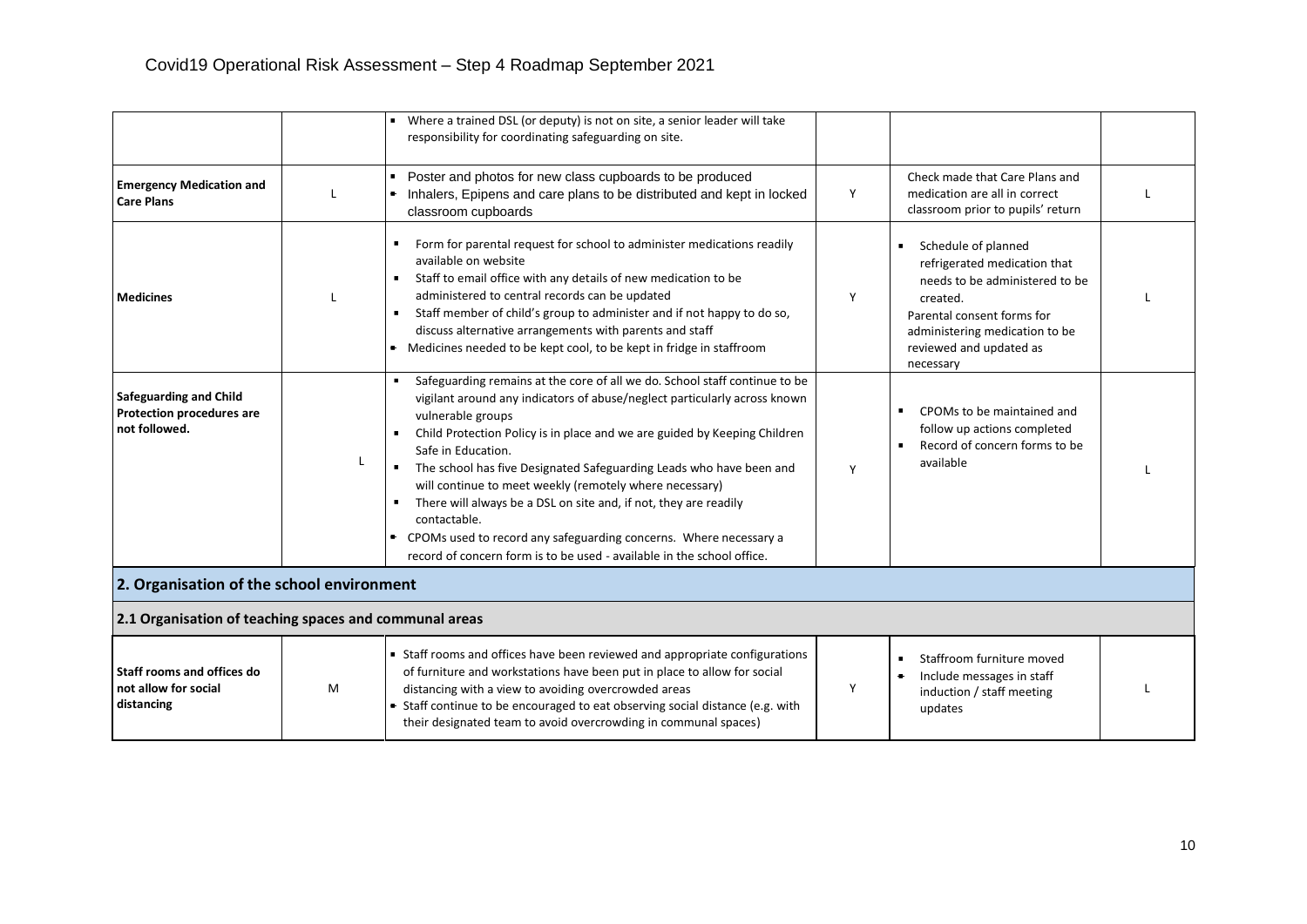| Securing good ventilation of<br>occupied spaces results in<br>areas being too cold to work<br>in comfortably               | M | To balance the need for increased ventilation whilst maintaining a comfortable<br>temperature, the following measures should be used as appropriate (as<br>advised by the Health and Safety Executive (HSE) see guidance on air<br>conditioning and ventilation during the coronavirus outbreak and CIBSE<br>coronavirus (COVID-19) advice):<br>• opening high level windows in preference to low level to reduce draughts.<br>Windows should be opened just enough to provide constant background<br>ventilation and opened more fully during breaks (for examples, between<br>classes, during break and lunch, when a room is unused) to purge the air in<br>the space).<br>• Opening internal doors can also assist with creating a throughput of air<br>• Opening external doors may be considered (as long as they are not fire<br>doors and only where safe to do so)<br>" Flexibility on school uniform will be allowed to enable pupils to wear<br>additional, suitable indoor clothing. For more information see School<br>uniform<br>■ Where possible furniture will be arranged to avoid direct drafts<br>mechanical ventilation systems should be adjusted to increase the<br>ventilation rate wherever possible, and checked to confirm that normal<br>operation meets current guidance (if possible, systems should be adjusted<br>to full fresh air or, if not, then systems should be operated as normal as<br>long as they are within a single room and supplemented by an outdoor air<br>supply)<br>■ Heating will be used as necessary to ensure comfort levels are maintained<br>particularly in occupied spaces<br>" Carbon Dioxide detectors can be used as a monitor for measuring the<br>quality of air in a room<br>Any poorly ventilated spaces will be identified, and effective steps taken to<br>improve fresh air flow in these areas. This is particularly important for<br>events bringing together groups of visitors for events, e.g. possible future<br>class assemblies. If this cannot be achieved, the area will not be considered<br>as fit for purpose and will not be used<br>Assemblies will ordinarily be pre-recorded and watch remotely in<br>classrooms. On occasion, where beneficial to pupils, phase assemblies may<br>be held in the hall will all windows and doors open to ensure maximum<br>ventilation. | Y | Reminders sent out to staff<br>$\blacksquare$<br>regularly on the need to<br>maintain ventilation<br>$\blacksquare$<br>Regular, daily checks that<br>windows remain open | M |
|----------------------------------------------------------------------------------------------------------------------------|---|---------------------------------------------------------------------------------------------------------------------------------------------------------------------------------------------------------------------------------------------------------------------------------------------------------------------------------------------------------------------------------------------------------------------------------------------------------------------------------------------------------------------------------------------------------------------------------------------------------------------------------------------------------------------------------------------------------------------------------------------------------------------------------------------------------------------------------------------------------------------------------------------------------------------------------------------------------------------------------------------------------------------------------------------------------------------------------------------------------------------------------------------------------------------------------------------------------------------------------------------------------------------------------------------------------------------------------------------------------------------------------------------------------------------------------------------------------------------------------------------------------------------------------------------------------------------------------------------------------------------------------------------------------------------------------------------------------------------------------------------------------------------------------------------------------------------------------------------------------------------------------------------------------------------------------------------------------------------------------------------------------------------------------------------------------------------------------------------------------------------------------------------------------------------------------------------------------------------------------------------------------------------------------------------------------------------------------------------------------------|---|--------------------------------------------------------------------------------------------------------------------------------------------------------------------------|---|
| Pupils eligible for free school<br>meals do not continue to<br>receive vouchers on the days<br>that they are not in school | L | A member of the school's administrative team is tasked with ensuring that<br>pupils eligible for free school meals receive free meals when in school and<br>continue to receive vouchers/school meals when not in school.                                                                                                                                                                                                                                                                                                                                                                                                                                                                                                                                                                                                                                                                                                                                                                                                                                                                                                                                                                                                                                                                                                                                                                                                                                                                                                                                                                                                                                                                                                                                                                                                                                                                                                                                                                                                                                                                                                                                                                                                                                                                                                                                     | Y | Maintaining access to the<br>Edenred online system for<br>ordering FSM vouchers in the<br>event of a school or local<br>lockdown.                                        |   |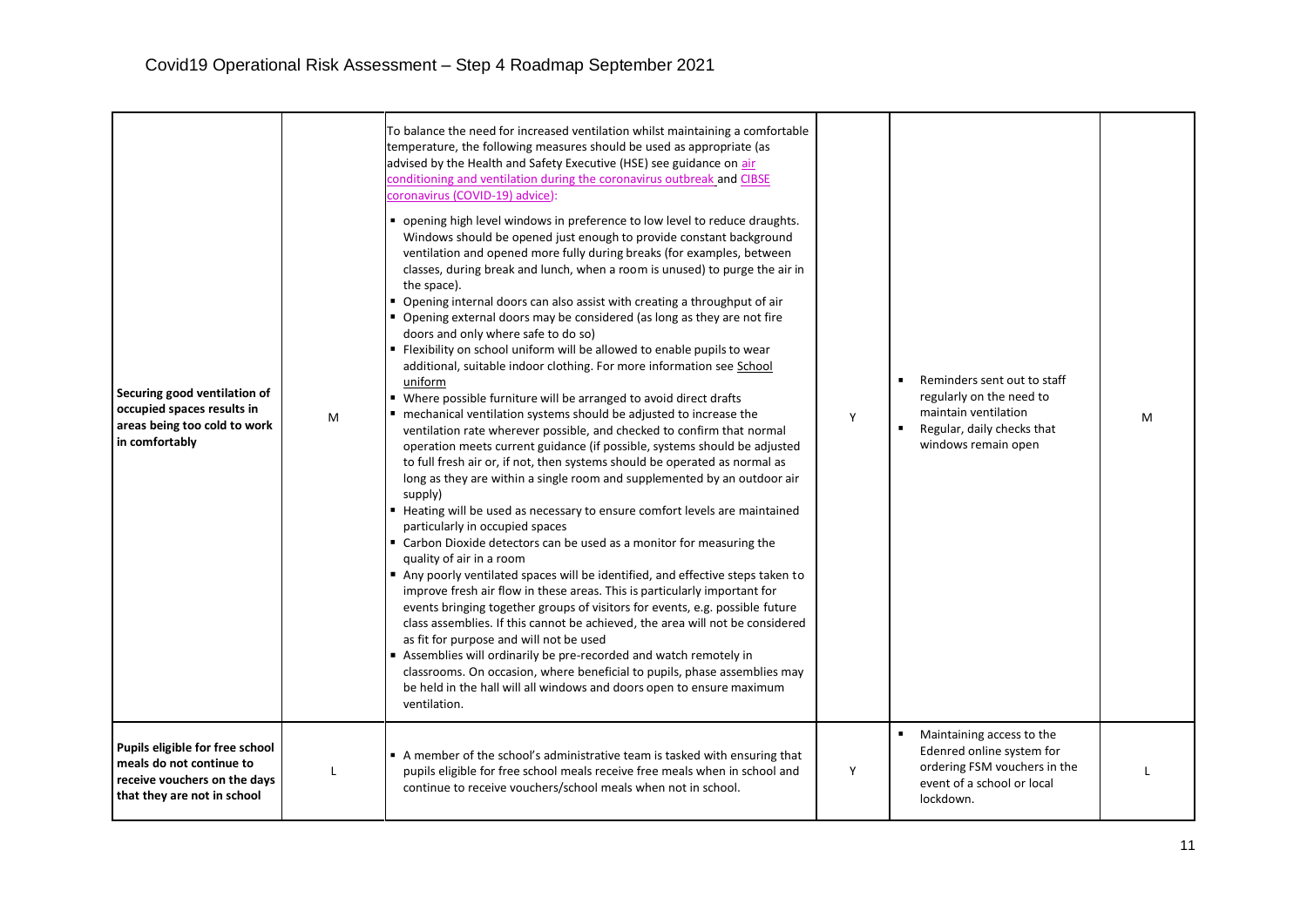| 2.2 Availability of staff and class sizes                                                                                                                                               |   |                                                                                                                                                                                                                                                                                                                                                                                                                                                                                                                                                                                                                                                                                                                                                                                                                                                                                                                                                                                                                                                                                                                                                                                                                                                                                                                                                                                                                                                                                                                                                                                                                                                                                                                                                                                                                                                                                                                                                                                                                                                                                                                                                                                                                                                                                                                                                                                                                                                                                                                                                  |   |                                                                                                                                                                                                                                                                                                                                             |  |
|-----------------------------------------------------------------------------------------------------------------------------------------------------------------------------------------|---|--------------------------------------------------------------------------------------------------------------------------------------------------------------------------------------------------------------------------------------------------------------------------------------------------------------------------------------------------------------------------------------------------------------------------------------------------------------------------------------------------------------------------------------------------------------------------------------------------------------------------------------------------------------------------------------------------------------------------------------------------------------------------------------------------------------------------------------------------------------------------------------------------------------------------------------------------------------------------------------------------------------------------------------------------------------------------------------------------------------------------------------------------------------------------------------------------------------------------------------------------------------------------------------------------------------------------------------------------------------------------------------------------------------------------------------------------------------------------------------------------------------------------------------------------------------------------------------------------------------------------------------------------------------------------------------------------------------------------------------------------------------------------------------------------------------------------------------------------------------------------------------------------------------------------------------------------------------------------------------------------------------------------------------------------------------------------------------------------------------------------------------------------------------------------------------------------------------------------------------------------------------------------------------------------------------------------------------------------------------------------------------------------------------------------------------------------------------------------------------------------------------------------------------------------|---|---------------------------------------------------------------------------------------------------------------------------------------------------------------------------------------------------------------------------------------------------------------------------------------------------------------------------------------------|--|
| The number of staff who are<br>available is insufficient to<br>safely teach classes in<br>school, operate effective<br>home learning schemes and<br>safeguard children not in<br>school | M | The health status and availability of every member of staff is known and is<br>٠<br>regularly updated so that deployment can be planned.<br>" Staff members who are clinically extremely vulnerable will resume normal<br>work, but will be supported if they choose to take extra precautions to<br>protect themselves by following the practical steps set out in the CEV<br>guidance to minimise their risk of exposure to the virus.<br>Staff are aware of the current symptom checker for Covid-19, including<br>high temperature, persistent cough and loss of taste and smell and<br>understand that they are not permitted to attend school if they are<br>symptomatic<br>• All staff are aware of the testing procedure and know that they are<br>required to report their illness and follow required testing procedures<br>Full use is made of those staff who are self-isolating or shielding but who<br>are well enough to contribute to school activities or tasks e.g. to teach<br>lessons online.<br>" Flexible and responsive use of teaching assistants and pastoral staff is in<br>place to supervise classes under the direction of a teacher if required<br>An appropriate hierarchy of deputisation is in place should a senior leader<br>be unavailable.<br>" Supply teachers and peripatetic staff are allowed to move between schools<br>and should ensure that they minimise contact from other staff and<br>maintain as much distance as possible. A record of visitors to school is kept<br>• Volunteers may continue to work in school following the checking and risk<br>assessment in Part 3 of KCSIE. Mixing of volunteers across groups should<br>be kept to a minimum.<br>" The Senior Leadership team will keep a visible presence around school.<br>This will include drop ins and observations, the dates and purposes for<br>which when planned, are shared with staff. Any mitigating actions in<br>relation to the current COVID19 situation and latest guidance will be made<br>and shared with staff.<br>Staff who previously had a VERA (Vulnerable Employee Risk Assessment)<br>have been offered a review meeting if they feel that personal<br>circumstances and/or changes to the current local and national situation<br>necessitate further measures to mitigate risk for them individually. New<br>staff have completed a pre-VERA form and had a VERA meeting as needed.<br>Contingency plans are in place to respond to a range of staffing scenarios<br>that can be enacted at short notice | Y | Staff have been consulted and<br>invited to share any concerns.<br>These have been considered in<br>plans<br>HLTAs will be used to support<br>classes as needed. This has<br>been agreed collaboratively<br>A Senior Leader is onsite at all<br>п<br>times<br>VERAs will be updated and staff<br>asked to state their vaccination<br>status |  |
| 2.3 Testing and managing symptoms                                                                                                                                                       |   |                                                                                                                                                                                                                                                                                                                                                                                                                                                                                                                                                                                                                                                                                                                                                                                                                                                                                                                                                                                                                                                                                                                                                                                                                                                                                                                                                                                                                                                                                                                                                                                                                                                                                                                                                                                                                                                                                                                                                                                                                                                                                                                                                                                                                                                                                                                                                                                                                                                                                                                                                  |   |                                                                                                                                                                                                                                                                                                                                             |  |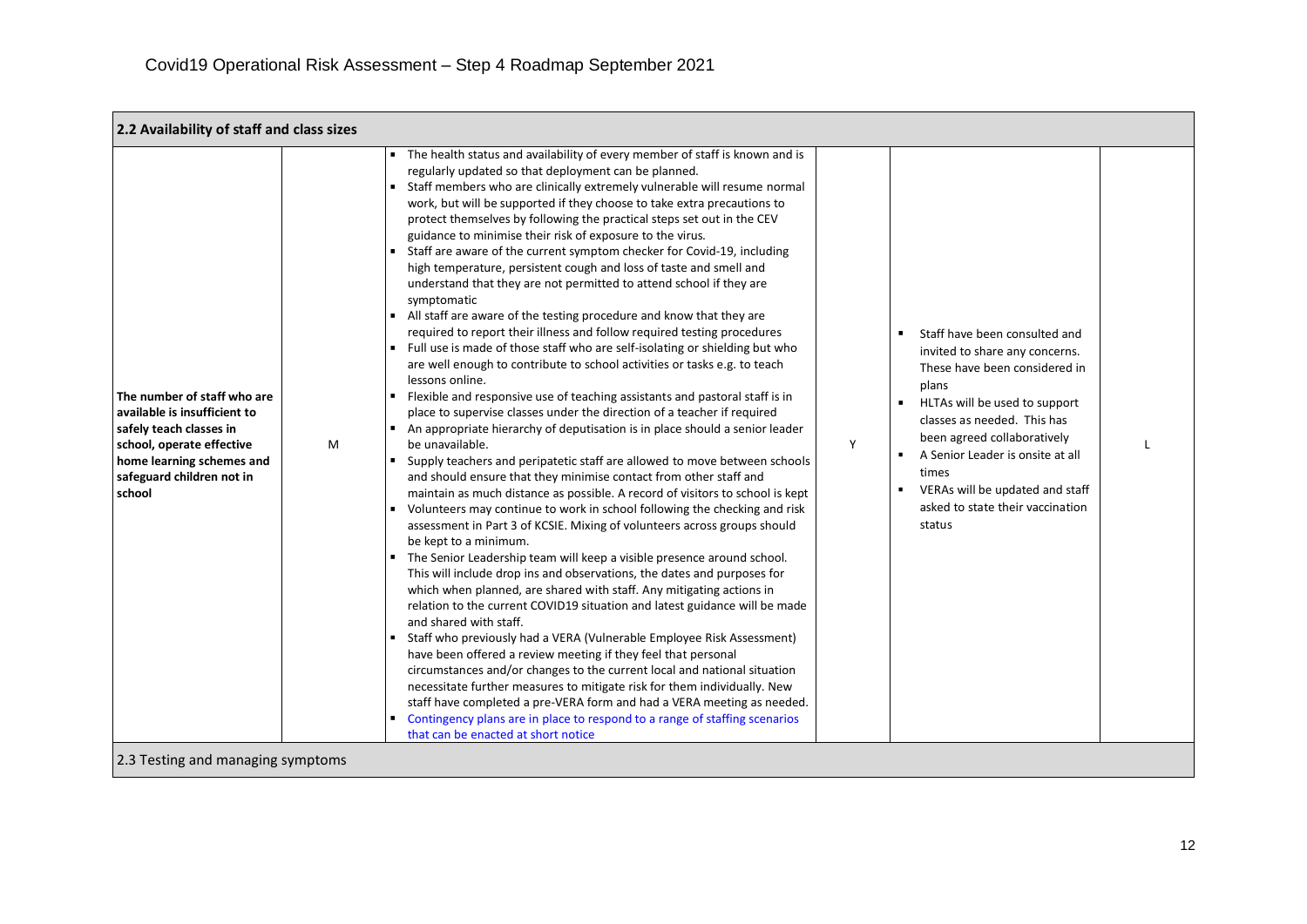| Staff and pupils do not<br>conform to Government<br>guidance on testing for<br>schools, which stimulates<br>the risk of infection<br>transmission leading to an<br>outbreak | H | Asymptomatic testing in Primary settings:<br>" LFTs will be issued to staff to enable twice weekly testing when required.<br>Pupils or staff with a positive LFD test will be required to self-isolate with<br>immediate effect for a minimum of 7 days following the onset of<br>symptoms or date of test if asymptomatic. Evidence of a day 6 and a day 7<br>negative LFD test will be required before healthy pupils can return to<br>school.<br>Pupils will be encouraged to test on a regular basis, to mitigate the risk of a<br>٠<br>doubly vaccinated close contact, not required to isolate, from transmitting<br>the virus within school<br>• The rationale for testing will be shared and reinforced with parents and the<br>wider school community.<br>A log of all pupils in the school who have tested positive for COVID-19<br>including dates for onset of symptoms (if relevant) and test dates will be<br>maintained, subject to the school being informed. This will be used to<br>review transmission rates, support the identification of an outbreak and to<br>provide any necessary information to the NHS Test and Trace service if it is<br>required<br>Parents will be informed off a positive PCR or LFD test in school as<br>appropriate and be asked to consider that their child takes a PCR test<br>additional PCR tests may be recommended 4-7 days after that notification,<br>alongside continuing with regular LFT tests. Further actions may also be<br>recommended by the LA and in reference to the school outbreak<br>management plan<br>All pupils travelling to England must adhere to travel legislation<br>Those aged 11 to 17 need proof of a negative COVID-19 test to travel to<br>England (children aged 10 and under are exempt from this) and those aged<br>5 to 17 must take a COVID-19 travel test on or before day 2. | Y | Guidance and rationale shared<br>to parents and carers via Parent<br>Mail letter and newsletter<br>reminders<br>COVID Register maintained and<br>$\blacksquare$<br>shared with LA as agreed | M |
|-----------------------------------------------------------------------------------------------------------------------------------------------------------------------------|---|---------------------------------------------------------------------------------------------------------------------------------------------------------------------------------------------------------------------------------------------------------------------------------------------------------------------------------------------------------------------------------------------------------------------------------------------------------------------------------------------------------------------------------------------------------------------------------------------------------------------------------------------------------------------------------------------------------------------------------------------------------------------------------------------------------------------------------------------------------------------------------------------------------------------------------------------------------------------------------------------------------------------------------------------------------------------------------------------------------------------------------------------------------------------------------------------------------------------------------------------------------------------------------------------------------------------------------------------------------------------------------------------------------------------------------------------------------------------------------------------------------------------------------------------------------------------------------------------------------------------------------------------------------------------------------------------------------------------------------------------------------------------------------------------------------------------------------------------------------------------------|---|---------------------------------------------------------------------------------------------------------------------------------------------------------------------------------------------|---|
| <b>Close contacts promote</b><br>transmission infection across<br>the school community                                                                                      | H | In response to all Covid-19 positive case, the school will:<br>• identify all close contacts of the infected pupil/staff member during<br>their infected period in school, this will include class, break, lunch-times,<br>after school activities and transport<br>• Notify parents/carers that the pupil may have been in close contact and<br>issue a template letter<br>• Notify staff and visitors that they may have been a close contact<br>• Recommend close contacts take daily LFD tests for a minimum of 7 days<br>• Consider asking the parents of the infected pupil to keep all siblings at<br>home until a negative PCR test has been completed alongside daily LFD<br>testing.<br>Require identified close contacts who are not exempt from isolation to<br>self-isolate for 10 days                                                                                                                                                                                                                                                                                                                                                                                                                                                                                                                                                                                                                                                                                                                                                                                                                                                                                                                                                                                                                                                                      | Y | School Leaders and office staff<br>to check validity of any<br>information request as per<br>GDPR guidance                                                                                  | M |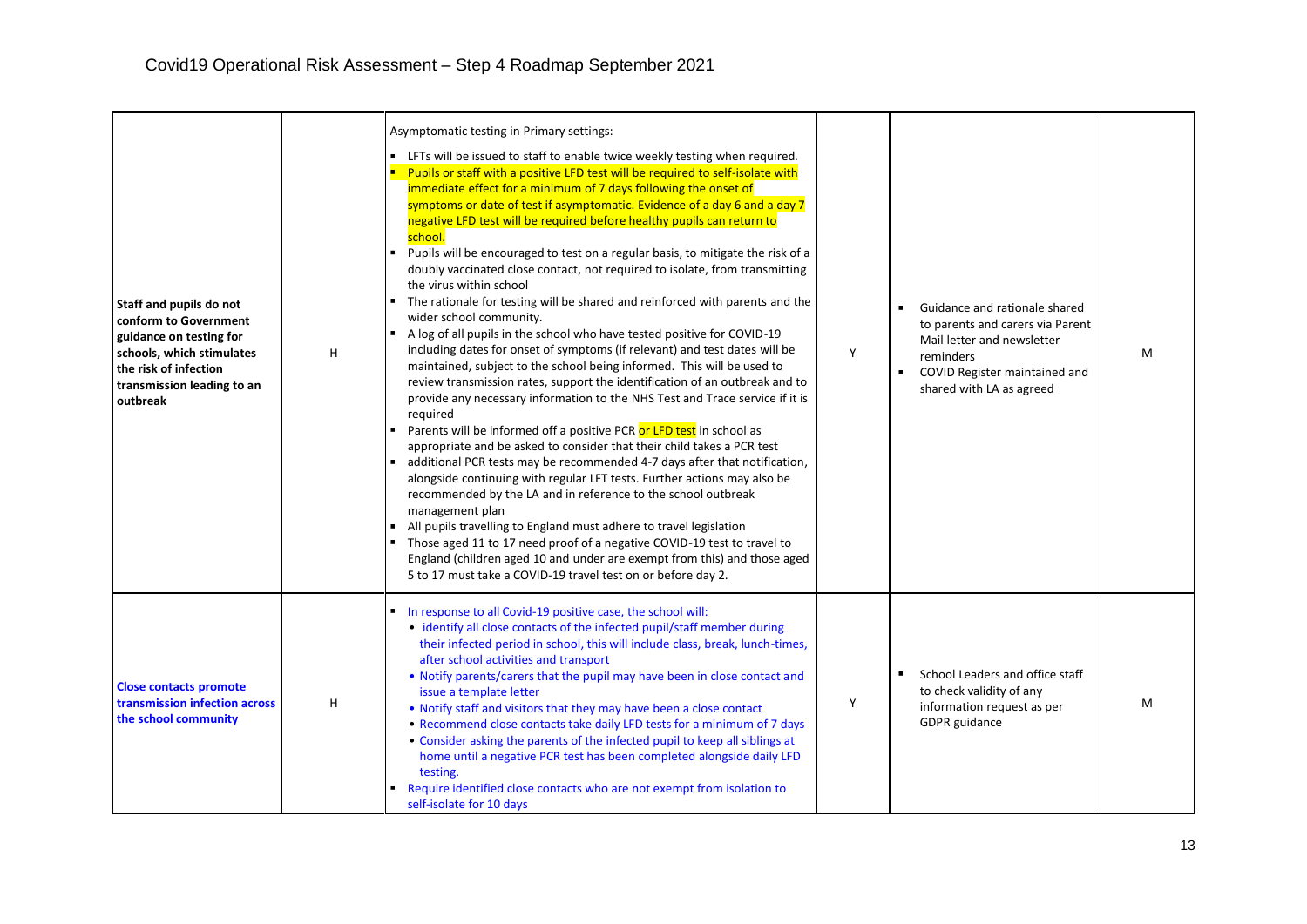|                                                                                                                       |   | Information on a child or staff member's close contact details will be<br>provided to NHS Test and Trace on request, subject to the school validating<br>the authenticity of the contact and ensuring that there is no inadvertent<br>risk of a data breach, or safeguarding risk by providing sensitive and<br>personal information to a third party - Settings must not provide any<br>personal information if asked to by parents and/or contacts that would be<br>a breach of GDPR or data protection legislation. In exceptional<br>circumstances, education and childcare settings may be contacted by NHS<br>Track and Trace in response to a local outbreak, In this scenario settings<br>may share proportionate and relevant information as requested by NHS<br>Track and Trace without consent. Settings may also be contacted by<br>PHE/Local Authority teams to confirm information about a positive case.                                                                                                                                                                                                                                                                                                                                                                                                                                                                                                                                                                                                                                                                                                                                                                                                                                                                                                                                                                                                                                                                                                                                                                                                         |   |                                                                                                                                                                                                                                                                                       |  |
|-----------------------------------------------------------------------------------------------------------------------|---|---------------------------------------------------------------------------------------------------------------------------------------------------------------------------------------------------------------------------------------------------------------------------------------------------------------------------------------------------------------------------------------------------------------------------------------------------------------------------------------------------------------------------------------------------------------------------------------------------------------------------------------------------------------------------------------------------------------------------------------------------------------------------------------------------------------------------------------------------------------------------------------------------------------------------------------------------------------------------------------------------------------------------------------------------------------------------------------------------------------------------------------------------------------------------------------------------------------------------------------------------------------------------------------------------------------------------------------------------------------------------------------------------------------------------------------------------------------------------------------------------------------------------------------------------------------------------------------------------------------------------------------------------------------------------------------------------------------------------------------------------------------------------------------------------------------------------------------------------------------------------------------------------------------------------------------------------------------------------------------------------------------------------------------------------------------------------------------------------------------------------------|---|---------------------------------------------------------------------------------------------------------------------------------------------------------------------------------------------------------------------------------------------------------------------------------------|--|
| Infection transmission within<br>school due to staff/pupils (or<br>members of their household)<br>displaying symptoms | L | Ensure that pupils, staff and other adults do not come into school if they<br>have coronavirus (COVID-19) symptoms or have tested positive in the last<br>7 days and ensure anyone developing these symptoms during the school<br>day is safely sent home and instructed to arrange a Covid-19 test. Any<br>household members within school will be advised to book a PCR test. If<br>double vaccinated or under 18 years 6 months, they do not need to isolate<br>whilst waiting for their result.<br>Children and staff who are unwell will be advised that they should not<br>attend school/setting. Any child or staff member with one or more of the<br>COVID-19 symptoms (new continuous cough, high temperature,<br>loss/change in taste/smell), irrespective of how mild, will be asked to<br>isolate with their household and book a PCR test: https://www.gov.uk/get-<br>coronavirus-test<br>If a parent of a pupil with Covid symptoms insists their child attends<br>school, the school will exercise its reasonable judgement to refuse the<br>pupil entrance on the grounds that it is necessary to protect other pupils<br>and staff from possible infection<br>Consideration will be given to the range of wider symptoms of COVID-19:<br>which are: headache, sore throat, fatigue, muscle aches, blocked/runny<br>nose, shortness of breath, cold like symptoms diarrhoea and vomiting, in<br>determining if there is an outbreak of infection at the point outbreak plan<br>triggers are met. Parents of pupils who show these other symptoms will be<br>encouraged to seek a PCR test for their child to rule out COVID infection.<br>Engage with the NHS Test and Trace process<br>Contain any outbreak by following local public health protection advice<br>and by following the school Outbreak Management Plan (contact: Public<br>Health England health protection team)<br>Pupils, parents and staff are aware of what steps to take if they, or any<br>member of their household, display symptoms. This includes an<br>understanding of the definitions and mitigating actions to take in relation | y | Guidance shared to<br>parents and staff<br>Posters/notices displayed<br>in key areas of the school<br>to ensure there is<br>awareness around<br>identifying symptoms and<br>taking appropriate action<br>Maintain COVID record<br>and report positive cases<br>to the Local Authority |  |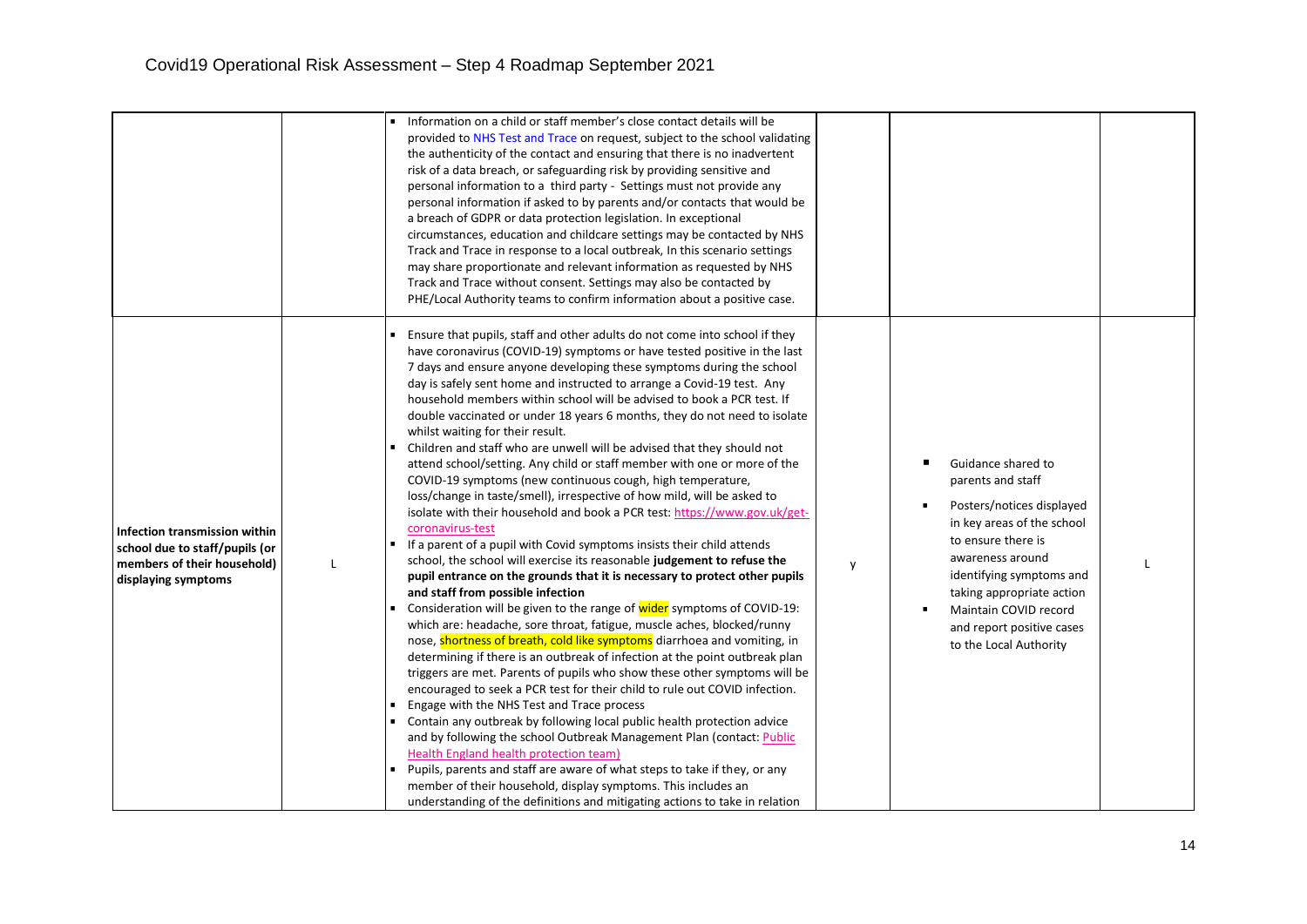|                                                                                                                                                                             |              | to the terms clinically vulnerable and clinically extremely vulnerable should<br>these apply.<br>Robust collection and monitoring of absence data, including tracking<br>return to school dates, is in place<br>" Procedures are in place to deal with any pupil or staff displaying symptoms<br>at school. This includes safe isolation procedures, departure and cleaning.<br>A record of any COVID-19 cases is kept in school to assist outbreak<br>management. Cases are reported to the LA through the Covid-inbox to<br>support local area intelligence on virus spread and potential outbreaks.                                                                                                                                                                                                                                                                                                                                                                                                                                                                                                                                   |   |                                                                                                                                                                                                                                                                                                                                                                                                                                                 |   |
|-----------------------------------------------------------------------------------------------------------------------------------------------------------------------------|--------------|------------------------------------------------------------------------------------------------------------------------------------------------------------------------------------------------------------------------------------------------------------------------------------------------------------------------------------------------------------------------------------------------------------------------------------------------------------------------------------------------------------------------------------------------------------------------------------------------------------------------------------------------------------------------------------------------------------------------------------------------------------------------------------------------------------------------------------------------------------------------------------------------------------------------------------------------------------------------------------------------------------------------------------------------------------------------------------------------------------------------------------------|---|-------------------------------------------------------------------------------------------------------------------------------------------------------------------------------------------------------------------------------------------------------------------------------------------------------------------------------------------------------------------------------------------------------------------------------------------------|---|
| <b>Lateral Flow Tests are not</b><br>used routinely by the school<br>community resulting in a<br>continuing unknown number<br>of asymptomatic pupils and<br>staff in school | H            | The positive benefits of wide take-up of regular LFT to the health and<br>safety of everyone within both the school and wider community is<br>understood and promoted<br>All staff understand their entitlement to access regular lateral flow<br>community or school-based testing; are informed of the advantages and<br>positive impact it has on identifying asymptomatic cases and are<br>encouraged and enabled to participate in regular LFT screening<br>The school actively promotes the use of LFD tests to be routinely<br>undertaken at least twice weekly at home, 3-4 days apart.<br>The school have secure processes in place to receive delivery of LFT tests<br>and secure safe storage and distribution for staff usage<br>• The school has read and understood the national SOP in securing internal<br>LFT systems and procedures that are understood by all participating staff<br>Staff understand that they must report a positive LFT result to their<br>manager and <i>immediately self-isolate.</i><br>Pupils or staff who get a positive LFT result must self-isolate.                                        | y | Staff are strongly encouraged to<br>٠<br>take part in twice weekly Lateral<br>Flow Testing and there is a clear<br>procedure for collecting test<br>packs, reporting results and<br>seeking support/guidance if<br>needed<br>Trainee teachers, volunteers<br>$\blacksquare$<br>and wrap around staff are also<br>encouraged to do this<br>Parents and carers encouraged<br>٠<br>to use regular LFT with their<br>children via school newsletter | M |
| Staff, pupils and parents are<br>not aware of the school's<br>procedures (including on<br>self-isolation and testing)<br>should anyone display<br>symptoms of COVID-19      | $\mathbf{I}$ | From 14 December, a new national approach to daily testing for contacts<br>of COVID-19 has been introduced. All adults who are fully vaccinated and<br>children aged 5 to 18 years and 6 months, identified as a contact of<br>someone with COVID-19 - whether Omicron or not - should take an LFD<br>test every day for 7 days instead of self-isolating. Children under five years<br>old do not need to take part in daily testing for contacts of COVID-19 and<br>do not need to isolate.<br>Once notified by Test and Trace as a close contact, all eligible staff, pupils<br>and students are strongly recommended to take a LFD each day for 7 days<br>and report the results through the online reporting system and to their<br>setting. If they test negative, they can continue to attend their education<br>setting. Outside of the education setting, they should continue to<br>follow national guidance. This approach should also be adopted over the<br>school holidays.<br>Staff, pupils and parents have received clear communications informing<br>them of current government guidance on the actions to take should | y | As guidance is updated, this will<br>$\blacksquare$<br>be communicated and may<br>result in changes in signage and<br>procedures in school                                                                                                                                                                                                                                                                                                      | L |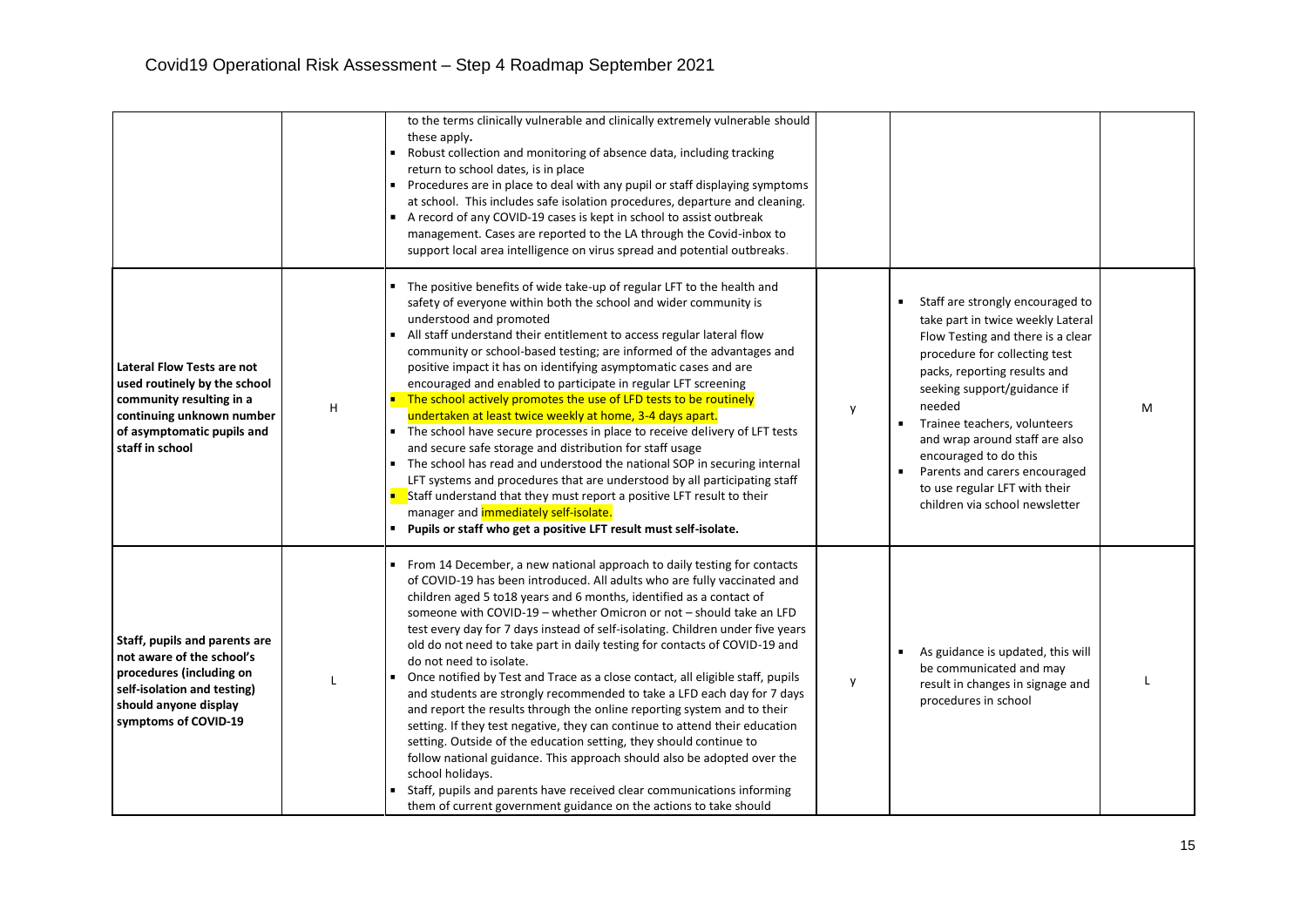|                                                                                                                                            |   | anyone display symptoms of COVID-19 and how this will be implemented<br>in the school.<br>This guidance has been explained to staff and pupils as part of the<br>induction process and systems are in place to validate understanding and<br>includes:<br>They will need to be ready and willing to book a test if they are<br>$\bullet$<br>displaying symptoms<br>Not come to school if they have symptoms<br>$\bullet$<br>They will be sent home to self-isolate if they develop symptoms in<br>$\bullet$<br>school whilst awaiting a PCR test result<br>Know all children can be tested including children under 5<br>$\bullet$<br>Be willing to provide details of anyone they have been in close<br>$\bullet$<br>contact with if they test positive for COVID-19 when they are to do so<br>(by NHS Test and Trace and/or by school)<br>Self-isolate if they have been in close contact with someone who<br>$\bullet$<br>develops COVID-19 symptoms or with someone who does test<br>positive, UNLESS they are under 18 years 6 months or fully vaccinated<br>at least 14 days prior to the contact.<br>Know that tests can be booked online (https://www.gov.uk/get-<br>$\bullet$<br>coronavirus-test) or ordered by telephone by NHS 119, and lateral<br>flow tests can be accessed within the city as per guidance shared<br>Inform school immediately of the results of a test<br>$\bullet$<br>If a test is negative, the pupil or staff member can return to school<br>$\bullet$<br>when they feel well enough to do so<br>Any updates or changes to this guidance are communicated in a timely and<br>effective way to all staff and partners |   |                                                                                                                                      |  |
|--------------------------------------------------------------------------------------------------------------------------------------------|---|---------------------------------------------------------------------------------------------------------------------------------------------------------------------------------------------------------------------------------------------------------------------------------------------------------------------------------------------------------------------------------------------------------------------------------------------------------------------------------------------------------------------------------------------------------------------------------------------------------------------------------------------------------------------------------------------------------------------------------------------------------------------------------------------------------------------------------------------------------------------------------------------------------------------------------------------------------------------------------------------------------------------------------------------------------------------------------------------------------------------------------------------------------------------------------------------------------------------------------------------------------------------------------------------------------------------------------------------------------------------------------------------------------------------------------------------------------------------------------------------------------------------------------------------------------------------------------------------------------------------------------------------------------|---|--------------------------------------------------------------------------------------------------------------------------------------|--|
| Staff, pupils and parents are<br>not aware of the school's<br>procedures should there be<br>a confirmed case of COVID-<br>19 in the school |   | Staff, pupils and parents have received clear communications informing<br>them of current government guidance on confirmed cases of COVID-19<br>and how this will be implemented in the school.<br>• This guidance has been explained to staff and pupils as part of the<br>induction process and systems are in place to validate understanding.<br>Any updates or changes to this guidance are communicated in a timely and<br>effective way to all staff and partners                                                                                                                                                                                                                                                                                                                                                                                                                                                                                                                                                                                                                                                                                                                                                                                                                                                                                                                                                                                                                                                                                                                                                                                | У | Guidance shared to parents and<br>٠<br>staff<br>Share updated Test and Trace<br>٠<br>guidance outlined here to the full<br>community |  |
| Staff, pupils and parents are<br>not aware or are not<br>compliant with self-isolation<br>requirements                                     | M | Consistent and repetitive reinforcement of the need for pupils and staff to<br>stay home of they are unwell, reminding them that early onset symptoms<br>can be complex<br>Consistent and repetitive reinforcement supported by high vigilance of the<br>requirement to self-isolate at home for 10 clear days if identified as a close                                                                                                                                                                                                                                                                                                                                                                                                                                                                                                                                                                                                                                                                                                                                                                                                                                                                                                                                                                                                                                                                                                                                                                                                                                                                                                                 | y | Repeated reminders of the<br>guidance and any updates shared,<br>both to staff in regular                                            |  |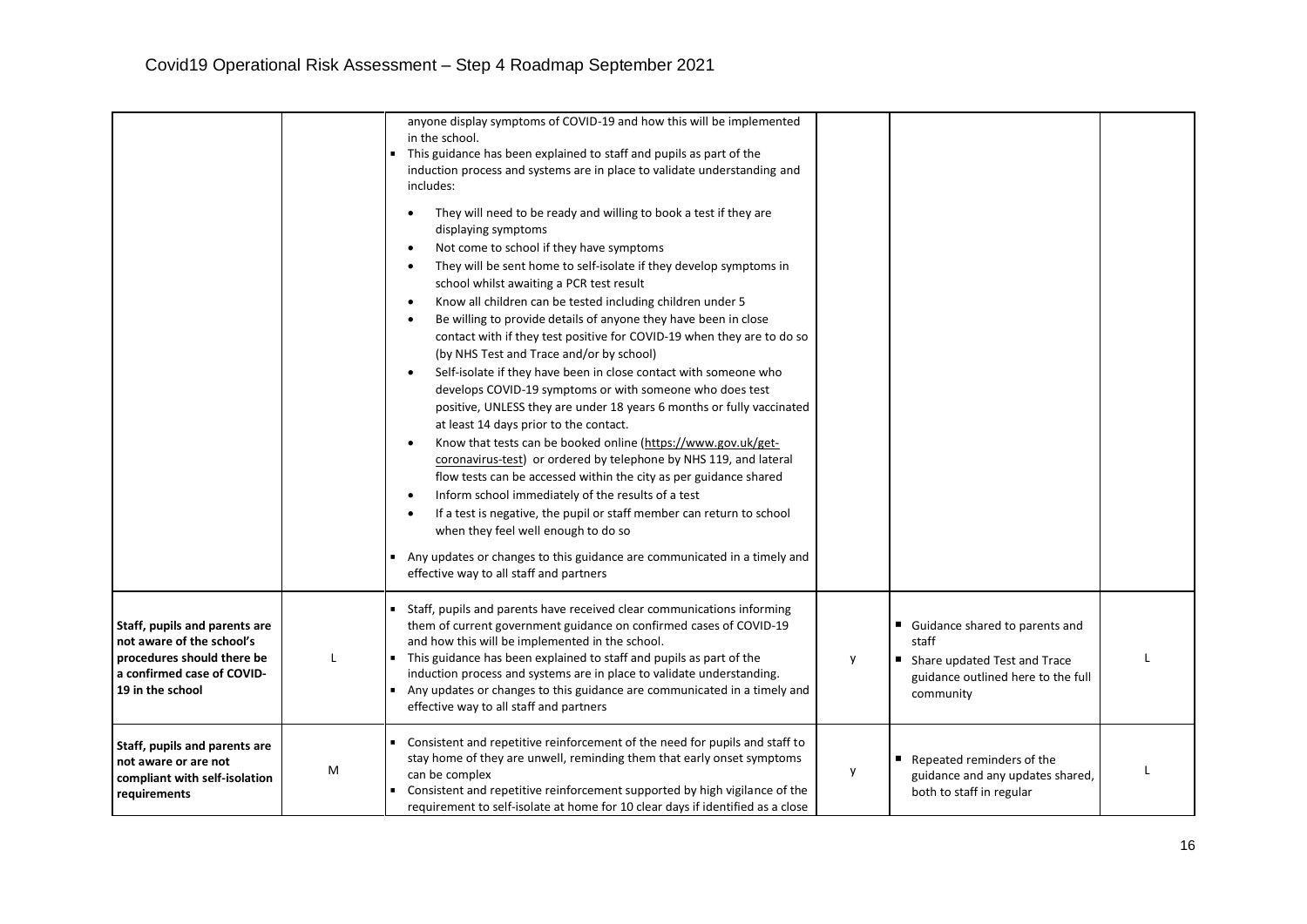|                                                                           |   | contact of a positive Covid-19 case, including household members, unless<br>exempt (see below)<br>Reinforce the new requirement to self-isolate for travel reasons should<br>that occur<br>From https://www.nhs.uk/conditions/coronavirus-covid-19/self-isolation-and-<br>treatment/when-to-self-isolate-and-what-to-do/ | communication and to the<br>parent/carer community                                                                                                                     |
|---------------------------------------------------------------------------|---|--------------------------------------------------------------------------------------------------------------------------------------------------------------------------------------------------------------------------------------------------------------------------------------------------------------------------|------------------------------------------------------------------------------------------------------------------------------------------------------------------------|
|                                                                           |   | It's a legal requirement to self-isolate if you are told to by NHS Test and Trace.<br>You could be fined if you do not self-isolate                                                                                                                                                                                      |                                                                                                                                                                        |
|                                                                           |   | If someone you live with has symptoms of COVID-19, or has tested positive for<br>COVID-19, you will not need to self-isolate if any of the following apply:                                                                                                                                                              |                                                                                                                                                                        |
|                                                                           |   | you're fully vaccinated - this means 14 days have passed since your<br>final dose of a COVID-19 vaccine given by the NHS<br>you're under 18 years, 6 months old                                                                                                                                                          |                                                                                                                                                                        |
|                                                                           |   | you're taking part or have taken part in a COVID-19 vaccine trial<br>you're not able to get vaccinated for medical reasons<br>Even if you do not have symptoms, you should still:                                                                                                                                        |                                                                                                                                                                        |
|                                                                           |   | get a PCR test on GOV. UK to check if you have COVID-19<br>follow advice on how to avoid catching and spreading COVID-19<br>consider limiting contact with people who are at higher risk from<br>COVID-19<br>$\blacksquare$                                                                                              |                                                                                                                                                                        |
|                                                                           |   | 3 Preventative measures to reduce risk of transmission through breaches of social distancing or good hygiene                                                                                                                                                                                                             |                                                                                                                                                                        |
| 3.1 Staff induction and CPD                                               |   |                                                                                                                                                                                                                                                                                                                          |                                                                                                                                                                        |
| Staff are not trained in new<br>procedures, leading to risks<br>to health | M | A virtual induction and CPD programme is delivered to all staff prior to<br>reopening, which includes:<br>Infection control<br>Fire safety and evacuation procedures<br>• Constructive behaviour management<br>Safeguarding                                                                                              | staff induction, including<br>distribution of risk assessment<br>and outbreak management plan<br>Y<br>documents, with opportunity to<br>feedback and ask questions and |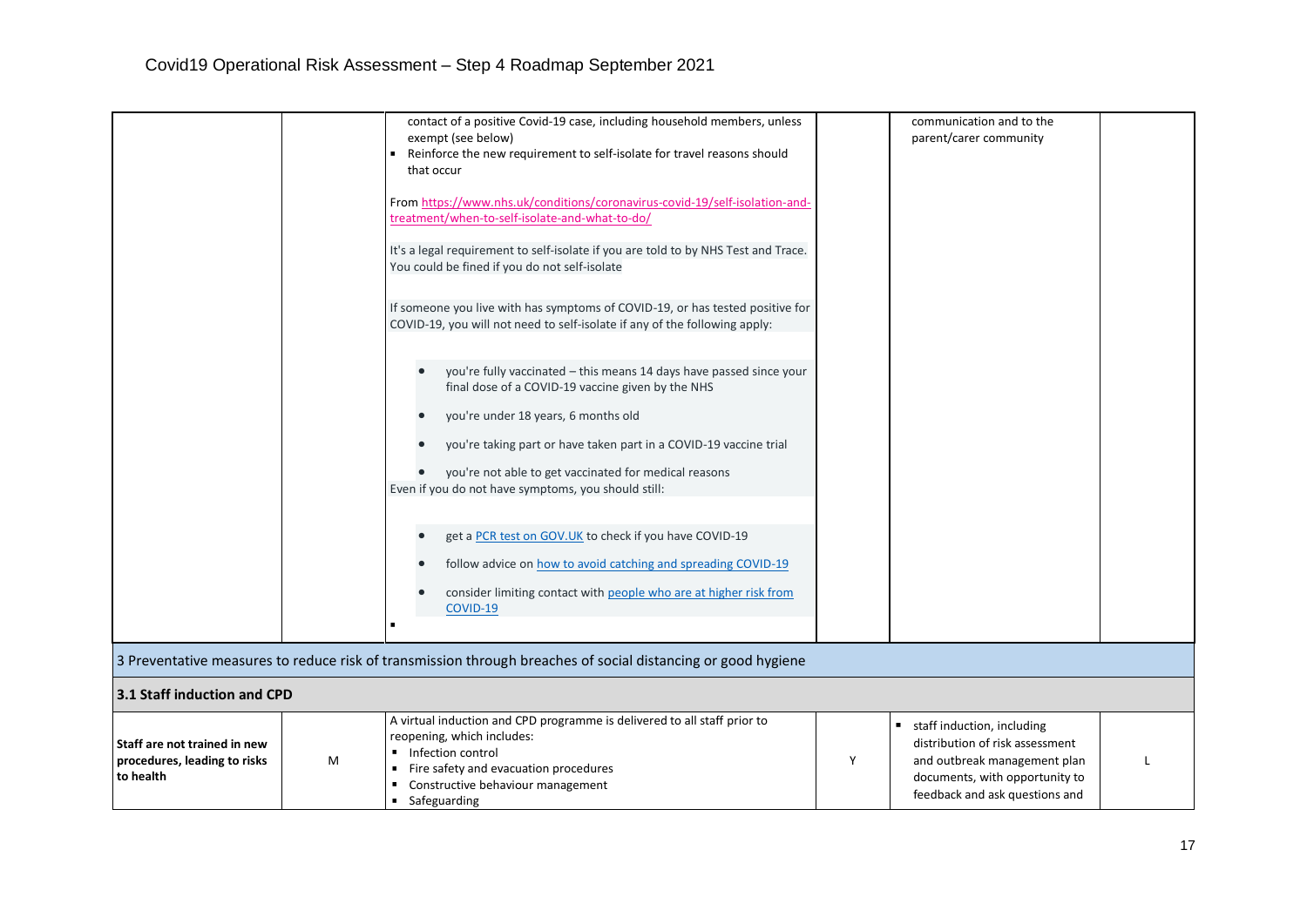|                                                                                                                                            |              | Risk management                                                                                                                                                                                                                                                                                                                                                                                                                                                                                                                                                                                                                                                                                |   | reminder CPD session delivered<br>to staff before full return.                                                                                                                                                   |  |
|--------------------------------------------------------------------------------------------------------------------------------------------|--------------|------------------------------------------------------------------------------------------------------------------------------------------------------------------------------------------------------------------------------------------------------------------------------------------------------------------------------------------------------------------------------------------------------------------------------------------------------------------------------------------------------------------------------------------------------------------------------------------------------------------------------------------------------------------------------------------------|---|------------------------------------------------------------------------------------------------------------------------------------------------------------------------------------------------------------------|--|
| New staff are not aware of<br>policies and procedures prior<br>to starting at the school<br>when it reopens                                | $\mathbf{I}$ | Induction programmes are in place for all new staff - either online or in-<br>school - prior to them starting.<br>The revised staff handbook is issued to all new staff prior to them starting.                                                                                                                                                                                                                                                                                                                                                                                                                                                                                                | Y | Risk Assessment and<br>procedures/plan given alongside<br>staff handbook as part of any<br>new staff induction                                                                                                   |  |
| 3.2 Communication strategy                                                                                                                 |              |                                                                                                                                                                                                                                                                                                                                                                                                                                                                                                                                                                                                                                                                                                |   |                                                                                                                                                                                                                  |  |
| A failure to comply and/or<br>sustain Covid compliance at<br>all levels of school life, leads<br>to school transmission<br>outbreaks       | $\mathsf{L}$ | Strong distributed leadership across the school will model and challenge<br>breaches in compliance through education, training and behavioural<br>expectations<br>Repetitive training and messaging will culturally embed safe practice and<br>high expectations, reinforcing both the health consequences of<br>transmission and the impact on learning<br>Staff will feel confident in reporting issues/incidents that they believe to be<br>unsafe and concerns will be listened to, investigated and where<br>appropriate learning implemented<br>Following a Covid-19 positive incident in school, staff will reflect on lessons<br>learned as part of a drive for continuous improvement | Υ | School communication updates<br>scheduled in at least weekly -<br>further detail provided in the<br>staff protocols.                                                                                             |  |
| Key stakeholders are not<br>fully informed about<br>changes to policies and<br>procedures due to COVID-19,<br>resulting in risks to health | $\mathsf{L}$ | Communications strategies for the following groups are in place:<br>■ Staff<br><b>Pupils</b><br>Parents<br>Governors/Trustees<br>Local authority<br>Professional associations including Trade Unions<br>Other partners including peripatetic staff and health professionals                                                                                                                                                                                                                                                                                                                                                                                                                    | Y | School communication updates<br>scheduled in at least weekly -<br>further detail provided in the staff<br>meeting                                                                                                |  |
| There is a lack of clarity and<br>understanding in<br>maintaining social distancing<br>and good hygiene                                    | M            | Clear signage is in place at all school entrances, reception, toilets, washing,<br>teaching, social and communal areas promoting social distancing, good<br>handwashing and 'catch it bin it' rules.<br>Clear floor markings identify 2 metre spaces (may be reduced to 1 metre+).<br>Clear floor markings are in place to support social distancing where<br>practicable. 1m+ markings for any queue outside toilets (minimised<br>through limiting the number of child per class going to the toilet at any<br>given time).<br>All systems and procedures are visibly modelled by leaders and routinely<br>monitored and reviewed throughout the day.                                        | y | Regular enforcement checks and<br>updates to full staff team<br>Additional information submitted<br>by school outlines operational<br>procedures for social distancing<br>and maintaining good hygiene<br>levels |  |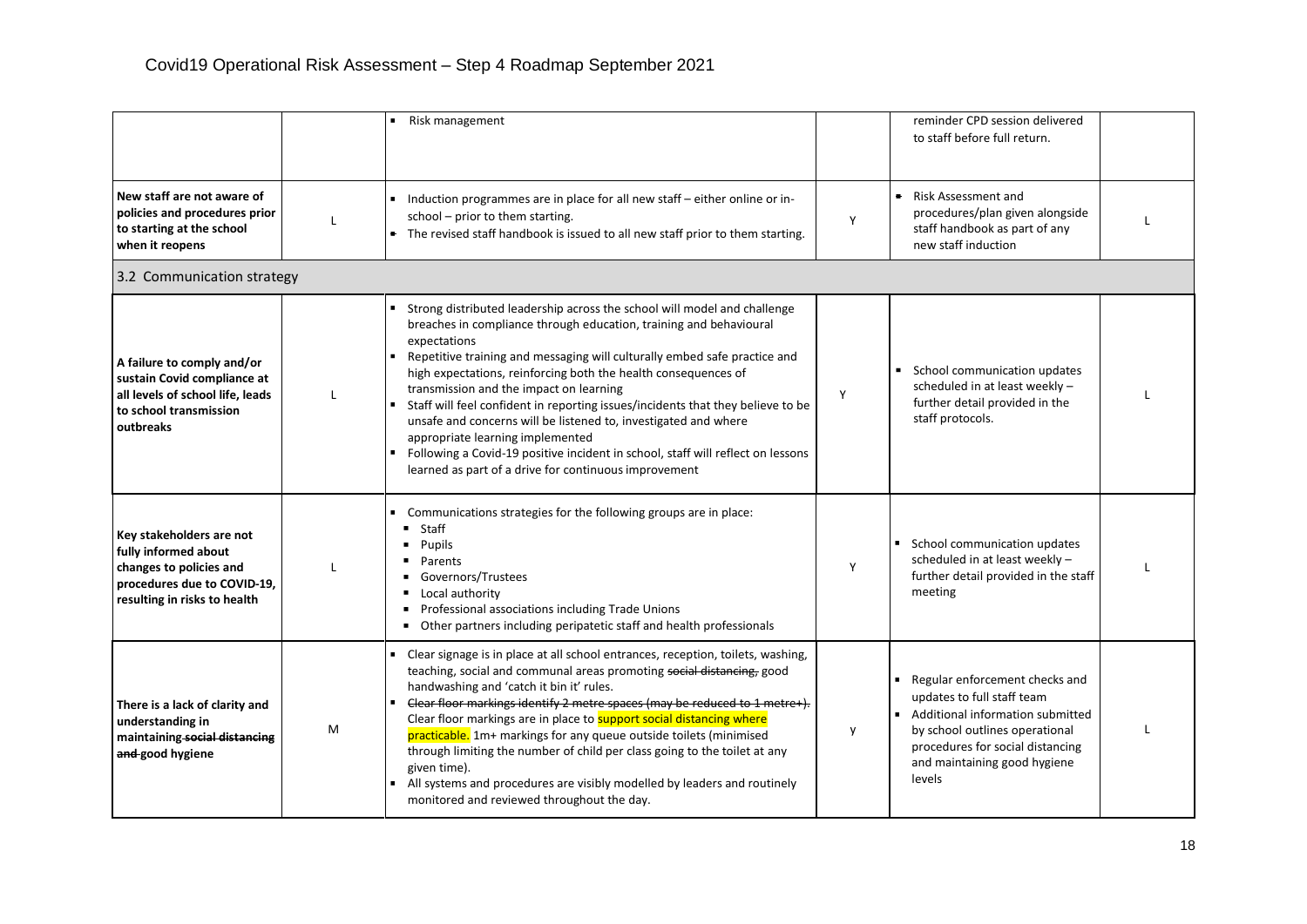| Parents and carers are not<br>fully informed of the health<br>and safety requirements of<br>the school                                                    | M | As part of the overall communications strategy, parents are kept up to date<br>with information, guidance and the school's expectations on a weekly basis<br>using a range of communication tools.<br>Key messages regarding COVID-19 and school reopening are shared in a<br>timely manner and available on the school website.<br>Parent and pupil handbooks/information leaflets are ereated-reviewed and<br>updated.<br>The vaccination programme is positively and sensitively promoted across<br>the school community, highlighting that vaccination is the key barrier to<br>the spread of infection which will reduce the risk of future school<br>closures                                                                                                                                                                                                                                                                                                                                                                                                                                                                                                                                                     | Y | Continue to keep parents<br>updated through letters and<br>Parent Mail newsletters referring<br>to full documentation available<br>on the website                                                                                                                                                                                                                                     |   |
|-----------------------------------------------------------------------------------------------------------------------------------------------------------|---|-------------------------------------------------------------------------------------------------------------------------------------------------------------------------------------------------------------------------------------------------------------------------------------------------------------------------------------------------------------------------------------------------------------------------------------------------------------------------------------------------------------------------------------------------------------------------------------------------------------------------------------------------------------------------------------------------------------------------------------------------------------------------------------------------------------------------------------------------------------------------------------------------------------------------------------------------------------------------------------------------------------------------------------------------------------------------------------------------------------------------------------------------------------------------------------------------------------------------|---|---------------------------------------------------------------------------------------------------------------------------------------------------------------------------------------------------------------------------------------------------------------------------------------------------------------------------------------------------------------------------------------|---|
| Parents and carers may not<br>fully understand their<br>responsibilities should a<br>member of their household<br>or a child show symptoms of<br>COVID-19 | M | Key messages in line with government guidance are reinforced on a weekly<br>basis via email, text and the school's website.<br>Parents are enabled to understand that they should not send their child to<br>school if they are ill, for whatever reason<br>Parents are enabled to understand that the school will send any child who<br>is symptomatic or generally unwell with the associated symptoms home<br>and that they will not be permitted to attend school until a negative PCR<br>test has been taken or 10 days from symptom onset has elapsed                                                                                                                                                                                                                                                                                                                                                                                                                                                                                                                                                                                                                                                             | у | Key messages and guidance<br>shared to parents and carers as<br>above                                                                                                                                                                                                                                                                                                                 | M |
| 1.                                                                                                                                                        |   | PREVENTION - Planning movement around the school                                                                                                                                                                                                                                                                                                                                                                                                                                                                                                                                                                                                                                                                                                                                                                                                                                                                                                                                                                                                                                                                                                                                                                        |   |                                                                                                                                                                                                                                                                                                                                                                                       |   |
| 4.1 Management of social distancing in the office area                                                                                                    |   |                                                                                                                                                                                                                                                                                                                                                                                                                                                                                                                                                                                                                                                                                                                                                                                                                                                                                                                                                                                                                                                                                                                                                                                                                         |   |                                                                                                                                                                                                                                                                                                                                                                                       |   |
| Groups of people gather in<br>reception (parents, visitors,<br>deliveries) which risks<br>breaching social distancing<br>guidelines                       |   | No visitors are allowed on the premises without a pre-arranged<br>appointment. If a visit can be arranged out of school hours, it should be.<br>A record of all visitors and their contact numbers are obtained and<br>retained for the purposes of Test and Trace procedures<br>Any visitors are provided with clear guidelines on behaviours whilst on<br>premises - ideally sent electronically in advance of the visit<br>Non-contact signing in arrangements are in place that do not require<br>writing or electronic entry by the visitor<br>Social distancing points are clearly set out, using floor markings, continuing<br>outside where necessary.<br>Social distancing guidance is clearly displayed to protect reception staff<br>(e.g. distance from person stood at reception desk).<br>Non-essential deliveries and visitors to school are minimised.<br>Arrangements are in place for segregation of visitors.<br>General visitors, not providing a specialist teaching, intervention or health<br>service to pupils are encouraged to must wear face coverings in all public<br>areas unless they have a medical exception and arrangements can be put<br>into place to mitigate any additional risk | Y | Clear 'rules' shared with staff in<br>induction /CPD meeting and<br>pupils upon arrival<br>Regular revisiting of expectations<br>through verbal and visual<br>reminders for staff and pupils<br>Visible signage placed in<br>reception area outlining rules<br>Reception staff are clear with<br>safety procedures and signing-in<br>process to minimise any risk of<br>contamination |   |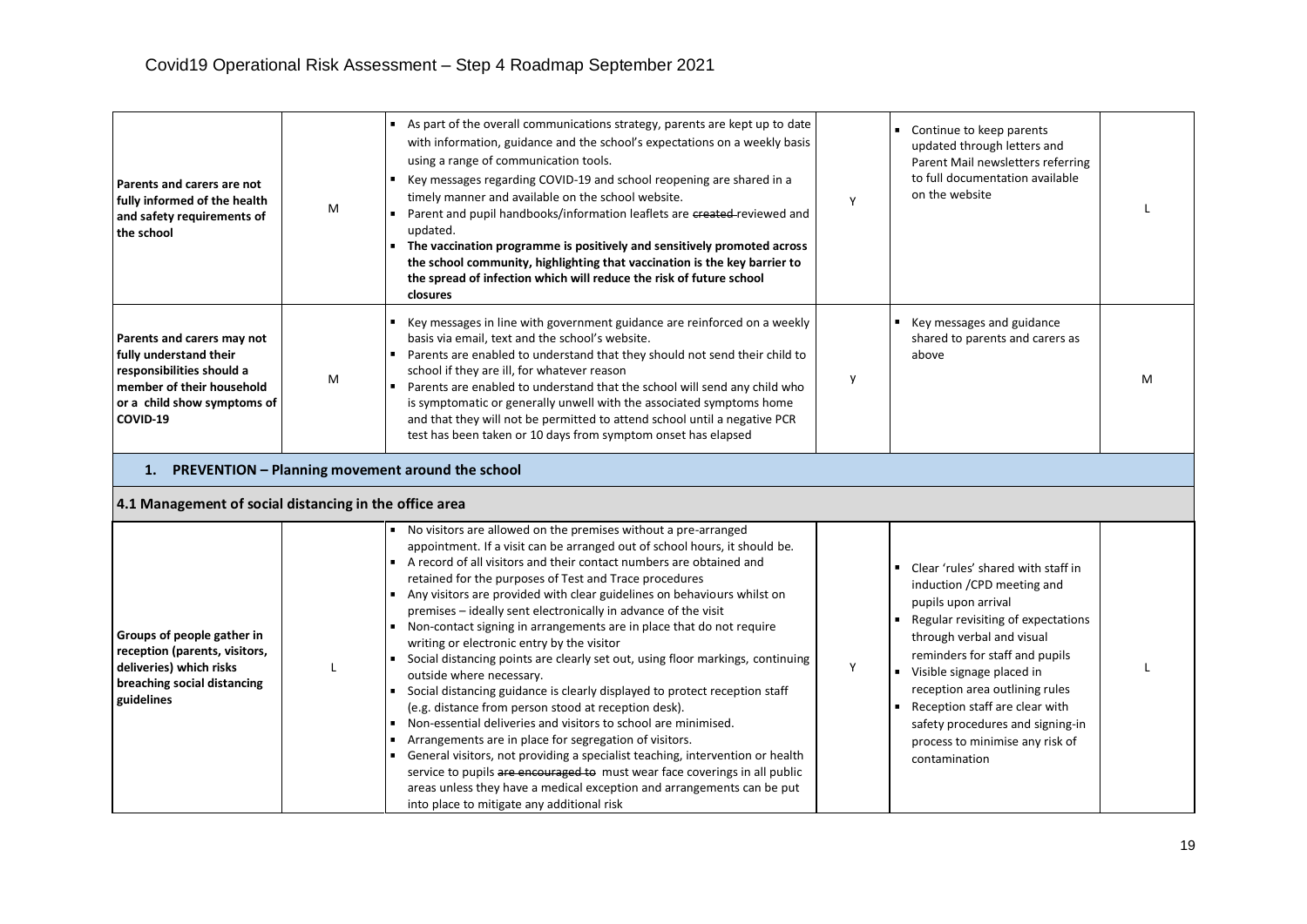| 4.2 Management of Aggress and Egress - arrival and departure                                                 |   |                                                                                                                                                                                                                                                                                                                                                                                                                                                                                                                                                                                                                                                                                                                                                                                                                                                                                                                                                                                                                                                                                                             |   |                                                                                                                                                                                                                                |   |  |
|--------------------------------------------------------------------------------------------------------------|---|-------------------------------------------------------------------------------------------------------------------------------------------------------------------------------------------------------------------------------------------------------------------------------------------------------------------------------------------------------------------------------------------------------------------------------------------------------------------------------------------------------------------------------------------------------------------------------------------------------------------------------------------------------------------------------------------------------------------------------------------------------------------------------------------------------------------------------------------------------------------------------------------------------------------------------------------------------------------------------------------------------------------------------------------------------------------------------------------------------------|---|--------------------------------------------------------------------------------------------------------------------------------------------------------------------------------------------------------------------------------|---|--|
| The start and end of the<br>school day create risks of<br>breaching social distancing<br>best practice       | M | Parents have clear information on drop-off, pick up procedures whether on<br>foot or driving with clear signage in place. Due to the layout of the school<br>site and surrounding roads, it is safer for parents to follow the strict one-<br>way route across the playground, dropping their child off at the designated<br>points and exiting through a different gate - this system will continue into<br>the start of the autumn term 2021.<br>Start and departure times are staggered to reduce pinch points and risk of<br>breach if this is possible without reducing the overall teaching time for<br>pupils<br>All available safe exits are utilised to leave the school building, with clear<br>safeguarding procedures in place to ensure children are handed over to<br>their parents<br>$\blacksquare$<br>Segregation of groups is considered wherever practicable<br>- Floor markings are visible where it is necessary to manage any queuing.                                                                                                                                                | Υ | Sharing of photographs and<br>$\blacksquare$<br>written guidance regarding start<br>and end of day procedures<br>Senior staff and additional staff to<br>be outside supporting and<br>reinforcing expectations at key<br>times |   |  |
| Pupils and parents<br>congregate at exits and<br>entrances, creating a<br>potential chain of<br>transmission | H | - Start and finish times are staggered.<br>The use of available entrances and exits is maximised.<br>Social distancing best practice is reinforced at entrances and exits through<br>signage and floor/ground markings, including external drop-off and pick-up<br>points.<br>Weekly messages to parents encourage the benefits of social distancing at<br>$\blacksquare$<br>arrival and departure times.                                                                                                                                                                                                                                                                                                                                                                                                                                                                                                                                                                                                                                                                                                   | y | Notification of this guidance has<br>been shared to parents and<br>reminders will be shared<br>School leaders protect drop off<br>and pick up times to be present<br>on gate and at drop off point                             | м |  |
| Pupils use public transport<br>and thereby increase risk of<br>infection and transmission                    |   | Public transport is defined as transport used by the general public. If<br>children use a public bus to come to school thy will have to wear a face<br>covering if they are over the age of 11.<br>Staff using public transport must ensure that they safely remove their face<br>covering on arrival at school and store it safely and hygienically in a sealed<br>plastic bag or container - staff are advised to carry a spare face covering.<br>School transport commissioned by the LA (excluding the use of public<br>buses via a bus pass) are not available to the general public and therefore<br>risk is reduced by the controls deployed by the LA and provider risk<br>assessments<br>Parents and children will be discouraged for using public transport if there<br>is another practical mode of getting to school including, walking, cycling (if<br>safe) or family car.<br>Personal budgets will be promoted to families entitled to free home to<br>school transport by the LA and the school to minimise risk and secure<br>capacity for families that need dedicated transport the most | y |                                                                                                                                                                                                                                |   |  |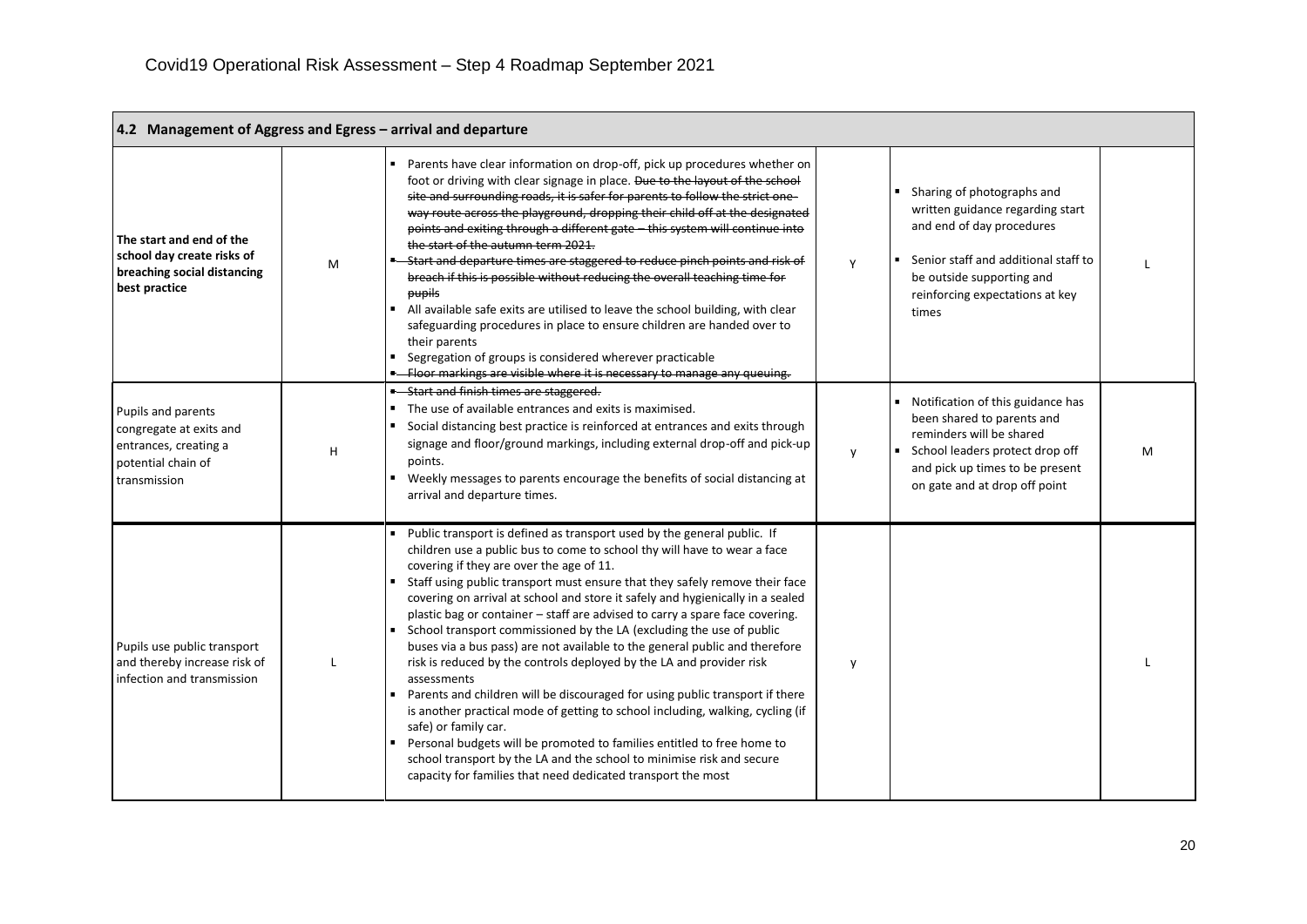| 4.3 Management of break times                                                                           |   |                                                                                                                                                                                                                                                                                                                                                                                                                                                                                                                                                                                                                                                                                                                                                                                                                                                                                                                                                                                                                                                                                                                                             |   |                                                                                        |  |
|---------------------------------------------------------------------------------------------------------|---|---------------------------------------------------------------------------------------------------------------------------------------------------------------------------------------------------------------------------------------------------------------------------------------------------------------------------------------------------------------------------------------------------------------------------------------------------------------------------------------------------------------------------------------------------------------------------------------------------------------------------------------------------------------------------------------------------------------------------------------------------------------------------------------------------------------------------------------------------------------------------------------------------------------------------------------------------------------------------------------------------------------------------------------------------------------------------------------------------------------------------------------------|---|----------------------------------------------------------------------------------------|--|
| <b>Transmission through large</b><br>groups mixing at break times                                       | М | Pupils will be having outdoor play at break time and lunch in their<br>separate phase groups (YR; Y1 and 2; Y3 and 4; Y5 and 6) with staggered<br>break times                                                                                                                                                                                                                                                                                                                                                                                                                                                                                                                                                                                                                                                                                                                                                                                                                                                                                                                                                                               | y | Leadership to monitor break time<br>arrangements                                       |  |
| 4.4 Management of social distancing and hygiene in the toilets                                          |   |                                                                                                                                                                                                                                                                                                                                                                                                                                                                                                                                                                                                                                                                                                                                                                                                                                                                                                                                                                                                                                                                                                                                             |   |                                                                                        |  |
| Poorly ventilated toilet areas<br>become overcrowded and<br>create an area of high<br>transmission risk | M | Queuing zones for toilets, which are used by phase groups, and hand<br>washing have been established and are monitored.<br>Floor markings are in place to enable social distancing.<br>Pupils are encouraged to access the toilet during class/throughout the day<br>to help avoid queues.<br>The toilets are cleaned frequently.<br>Monitoring ensures a constant supply of soap and paper towels.<br>Bins are emptied regularly.<br>Pupils are reminded regularly on how to wash hands and young children<br>are supervised in doing so. Signage is in place<br>Pupils will bring in their water bottles already filled. When a refill is<br>required, they will fill their bottle from the cold tap in the classroom sink<br>which is drinking water (not from corridor water coolers as this would<br>increase the risk of transmission).<br>Singing guidance: In accordance with the latest DFE and DCMS guidelines<br>around singing, singing can take place as normal in a well-ventilated room<br>Pupils should be positioned back-to-back or side-to-side when playing or<br>singing (rather than face-to-face) whenever possible. | y | Staff to continue to remind<br>children of expectations for toilet<br>queuing and use. |  |
| <b>Transmission of infection</b><br>through shared use of<br>resources                                  |   | Equipment shared within the classroom will be cleaned regularly<br>staff have their own items such as stationary<br>Wider based classroom resources such as books and games can be used<br>and shared within the classroom and between year group classes as<br>needed for the broad and balanced curriculum offered (quarantine of<br>resources and thorough disinfecting is no longer advised) and should be<br>cleaned between uses.<br>Children will continue to be restricted regarding the equipment that they<br>bring to school each day from home. Essentials such as lunch boxes, hats<br>and coats, and flat/foldable bags are allowed.                                                                                                                                                                                                                                                                                                                                                                                                                                                                                          | Y |                                                                                        |  |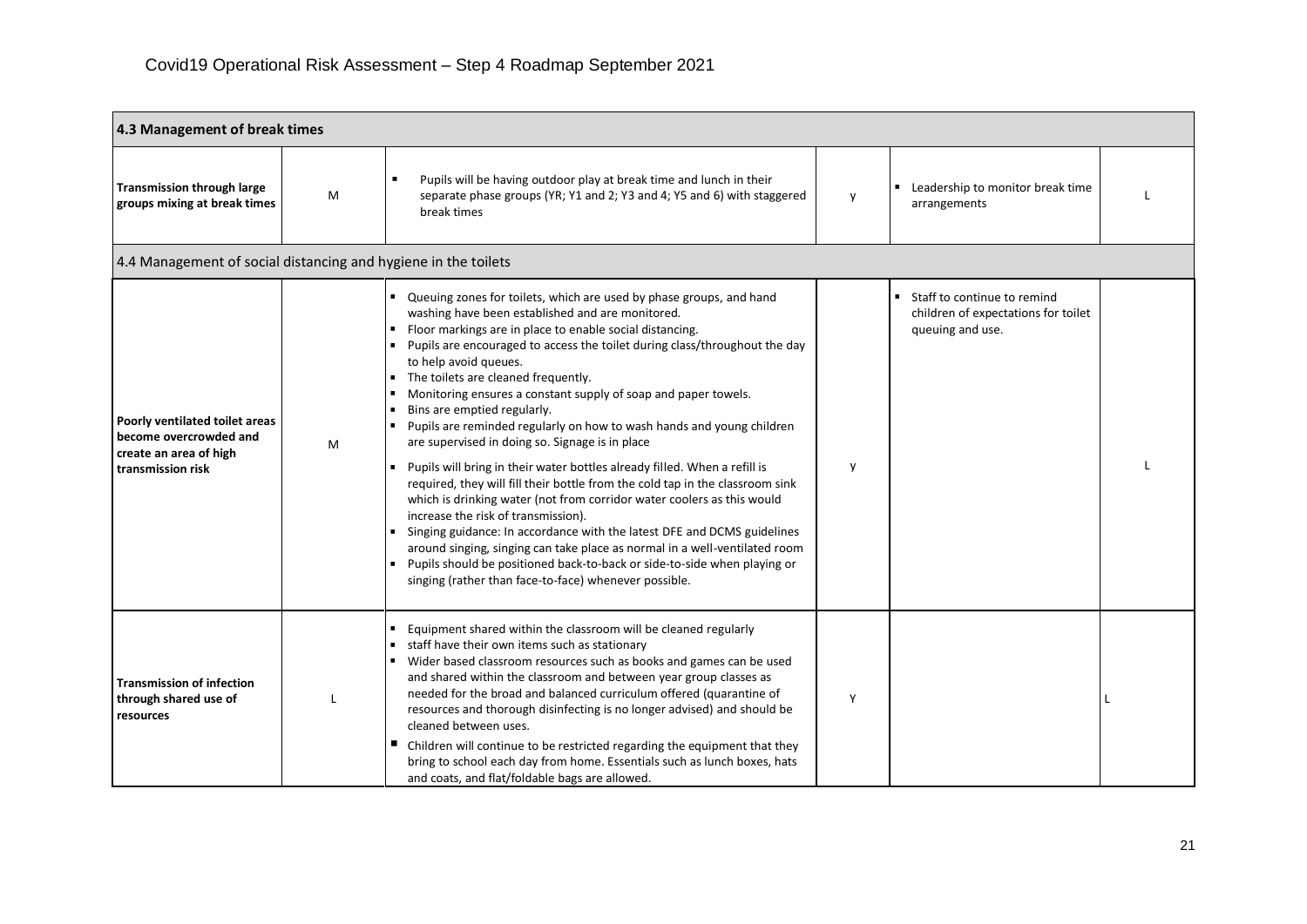|                                                                                    |   | ٠<br>Children and parents are asked not to bring in any sweets or cakes for<br>birthday celebrations. We will continue to make birthdays special by<br>singing to children in class.                                                                                                                                                                                                                                                                                                                                                                                                                                                                                                                                                                                                                                                                                                                                                                                                                                                                                                                                                                                                                                                                                                                                                                                                                                                                                                                                                                                                                                                                                                                                                                                                                    |   |                                                                                                                              |   |
|------------------------------------------------------------------------------------|---|---------------------------------------------------------------------------------------------------------------------------------------------------------------------------------------------------------------------------------------------------------------------------------------------------------------------------------------------------------------------------------------------------------------------------------------------------------------------------------------------------------------------------------------------------------------------------------------------------------------------------------------------------------------------------------------------------------------------------------------------------------------------------------------------------------------------------------------------------------------------------------------------------------------------------------------------------------------------------------------------------------------------------------------------------------------------------------------------------------------------------------------------------------------------------------------------------------------------------------------------------------------------------------------------------------------------------------------------------------------------------------------------------------------------------------------------------------------------------------------------------------------------------------------------------------------------------------------------------------------------------------------------------------------------------------------------------------------------------------------------------------------------------------------------------------|---|------------------------------------------------------------------------------------------------------------------------------|---|
| Tripping on coats and injury                                                       | M | • Children encouraged to ensure that their coats are either carefully placed<br>over the back of their chairs, or if the coat is too long, folded and either<br>placed on/ in drawers or sat on<br>Cloakrooms to be used for coats only. School bags should be small enough<br>to fit into trays and stored safely in class. Large bags should be sent back<br>home.<br>" Floors around chairs and tables to be kept clear                                                                                                                                                                                                                                                                                                                                                                                                                                                                                                                                                                                                                                                                                                                                                                                                                                                                                                                                                                                                                                                                                                                                                                                                                                                                                                                                                                              | y |                                                                                                                              | M |
| 4.5 Safety arrangements for the use of medical rooms                               |   |                                                                                                                                                                                                                                                                                                                                                                                                                                                                                                                                                                                                                                                                                                                                                                                                                                                                                                                                                                                                                                                                                                                                                                                                                                                                                                                                                                                                                                                                                                                                                                                                                                                                                                                                                                                                         |   |                                                                                                                              |   |
| The configuration of medical<br>rooms may compromise<br>social distancing measures |   | Children requiring first aid will be treated in class where appropriate.<br>" Staff should either use the phase thermometer or call the office for<br>assistance when a temperature needs to be taken. Children should not be<br>taken to other areas of school to have their temperature checked.<br>Children who are ill but DO NOT HAVE COVID symptoms will await parent<br>pick up in their classroom and will be handed over to parents from the<br>external doors. Reception parents will be asked to wait by the<br>Reception gate, Year 5 and 6 by the Japanese Garden near the Year 6<br>stairwell exit. Parents will be asked to sign children out whilst the office<br>contacts staff in the phase to arrange for them to see the children out.<br>Children who DO have COVID symptoms will be cared for (following SD<br>guidelines) in the Head teacher's office (the SLT room is the other<br>designated area if needed) whilst collection is arranged. It is important that<br>the child takes the shortest possible route to the medical room. Staff<br>requiring a second opinion should call for guidance rather than taking child<br>to see other members of staff. In this 'medical room', PPE is only required<br>in the following situations:<br>when a 2m cannot be maintained - wear a face covering<br>contact is necessary – wear gloves, an apron and a face covering<br>risk of fluids entering the eye - also wear a visor to provide eye<br>protection.<br>However, staff are able to wear PPE if they choose.<br>" If they need to go to the bathroom while waiting to be collected, they<br>should use one of the accessible toilets if possible. The bathroom must be<br>cleaned and disinfected using standard cleaning products before being<br>used by anyone else. | y | Enhanced cleaning plan includes<br>procedures for cleaning any space<br>that has been used by a child with<br>COVID symptoms |   |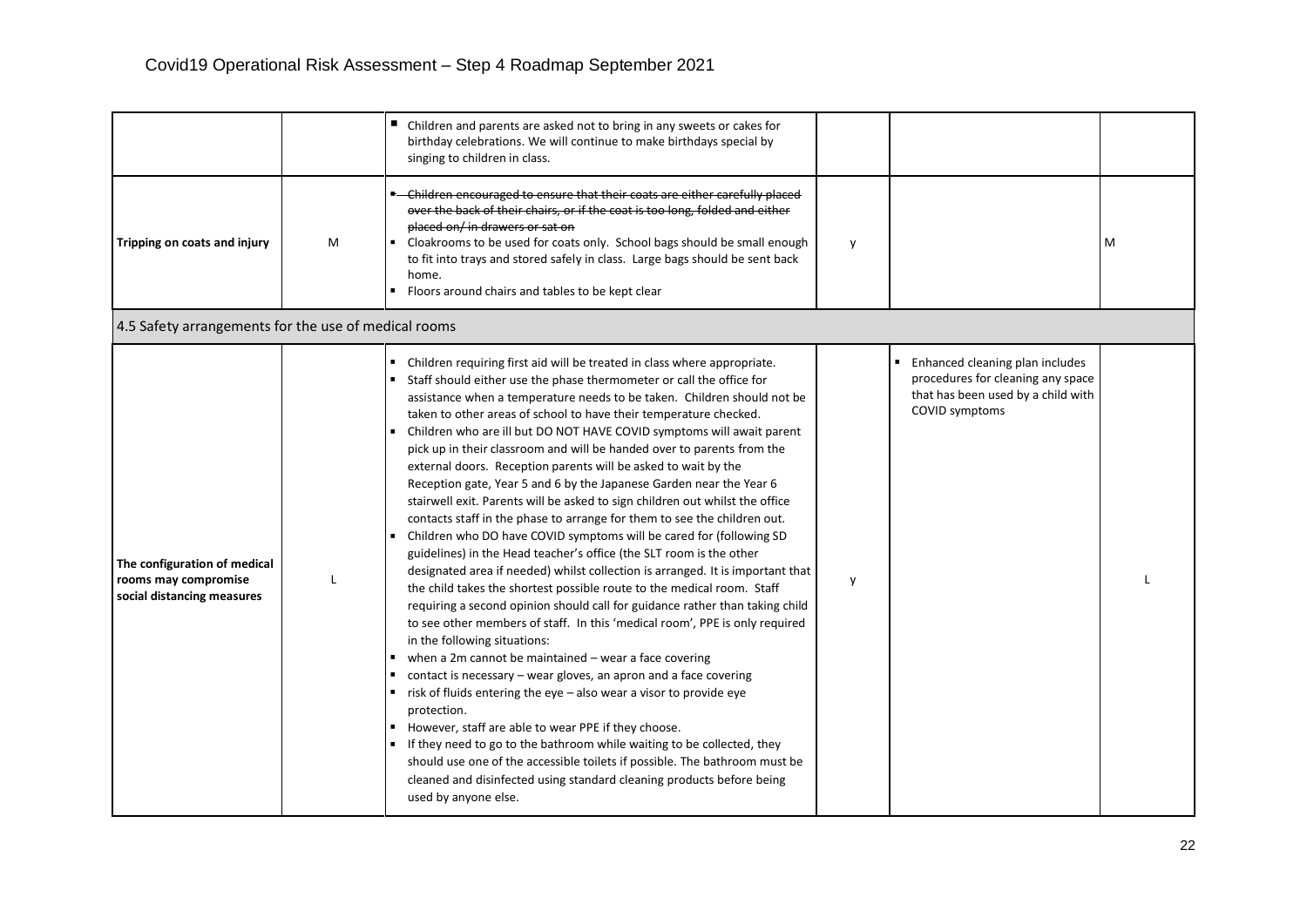|                                                                                                                                                      |   | Procedures are in place for medical rooms to be cleaned after suspected<br>COVID-19 cases, along with other affected areas, including toilets. It is<br>advised that household bleach is used after the room is vacated.<br>Covid-19 first aid packs are available to ensure appropriate PPE for<br>supervising staff<br>Once the pupil has left the premises, the staff member that cared for the<br>child must ensure that all surfaces and contact points that the child came<br>into contact with (including the bathroom if used) are thoroughly<br>disinfected/cleaned<br>Any member of staff providing assistance to someone with symptoms and<br>any pupils who have been in close contact with them must wash their<br>hands thoroughly for at least 20 seconds with soap and running water or<br>use hand sanitiser after any contact with someone who is unwell |   |                                                                                         |  |
|------------------------------------------------------------------------------------------------------------------------------------------------------|---|----------------------------------------------------------------------------------------------------------------------------------------------------------------------------------------------------------------------------------------------------------------------------------------------------------------------------------------------------------------------------------------------------------------------------------------------------------------------------------------------------------------------------------------------------------------------------------------------------------------------------------------------------------------------------------------------------------------------------------------------------------------------------------------------------------------------------------------------------------------------------|---|-----------------------------------------------------------------------------------------|--|
| Risk of ingestion of hand<br>sanitiser                                                                                                               | M | Small children and pupils with complex needs should continue to be helped<br>to clean their hands properly. Skin friendly skin cleaning wipes can be used<br>as an alternative.<br>Build routines into school culture and behaviour expectations to support<br>children to understand the need to follow these                                                                                                                                                                                                                                                                                                                                                                                                                                                                                                                                                             | y | Skin friendly cleaning wipes have<br>been procured in the event that<br>they are needed |  |
|                                                                                                                                                      |   | 5. PREVENTION - Securing and sustaining robust hygiene systems and procedures                                                                                                                                                                                                                                                                                                                                                                                                                                                                                                                                                                                                                                                                                                                                                                                              |   |                                                                                         |  |
| 5.1 Cleaning                                                                                                                                         |   |                                                                                                                                                                                                                                                                                                                                                                                                                                                                                                                                                                                                                                                                                                                                                                                                                                                                            |   |                                                                                         |  |
| Cleaning capacity is reduced<br>so that an initial deep-clean<br>and ongoing cleaning of<br>surfaces are not undertaken<br>to the standards required |   | An enhanced cleaning plan is agreed and implemented which minimises<br>the spread of infection.<br>• Working hours for cleaning staff are increased to secure sufficient capacity<br>to undertake an enhanced cleaning regime throughout the day<br>Sufficient supplies of soap/handwash, paper towels, tissues and cleaning<br>products are procured to ensure constant supplies ae available in every<br>teaching and washing space                                                                                                                                                                                                                                                                                                                                                                                                                                      | Y | Enhanced cleaning plan includes<br>ongoing cleaning of surfaces                         |  |
| 5.2 Hygiene and handwashing                                                                                                                          |   |                                                                                                                                                                                                                                                                                                                                                                                                                                                                                                                                                                                                                                                                                                                                                                                                                                                                            |   |                                                                                         |  |
| Inadequate supplies of soap<br>and hand sanitiser mean<br>that pupils and staff do not<br>wash their hands with<br>sufficient frequency              | M | An audit of handwashing facilities and sanitiser dispensers is undertaken<br>before the school reopens and additional supplies are ordered<br>" Monitoring arrangements are in place to ensure that supplies of soap,<br>hand towels and sanitiser are maintained throughout the day.                                                                                                                                                                                                                                                                                                                                                                                                                                                                                                                                                                                      | Y | Continue to monitor soap stock<br>levels (SSO and Office team)                          |  |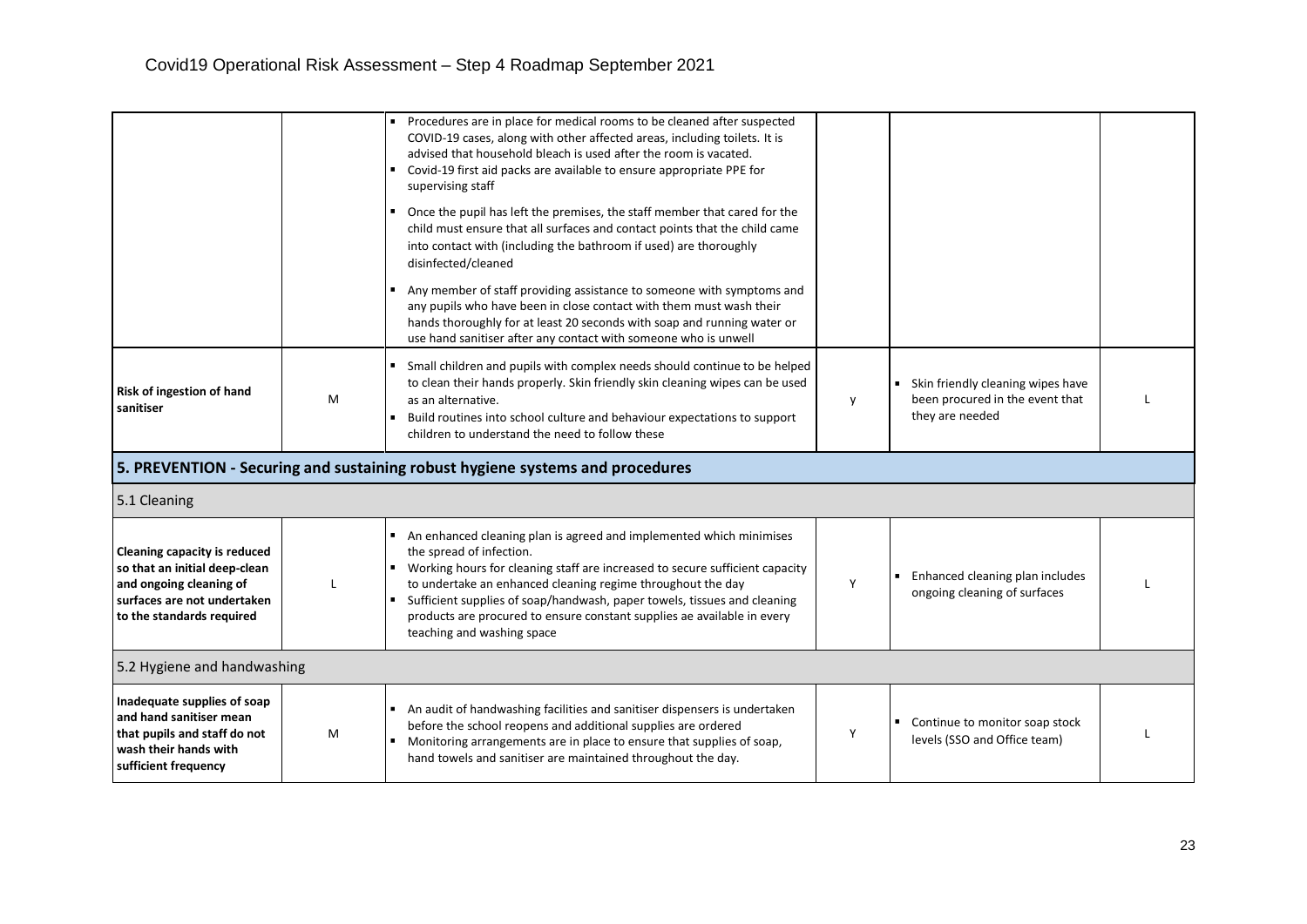| Inadequate respiratory<br>hygiene spreads infection                                              | M | " Ensure good respiratory hygiene by promoting the 'catch it, bin it, kill it'<br>approach<br>Ensure sufficient tissues and bins are available around school<br>Staff or visitors putting on or taking off their face covering should do so<br>whilst following good hand hygiene measures                                                                                                                                                                                                                                                                                                                                                                                                                                                                                                                             | Y | foot-operated lidded bins are<br>available in every classroom and<br>indoor shared space                                                             |  |
|--------------------------------------------------------------------------------------------------|---|------------------------------------------------------------------------------------------------------------------------------------------------------------------------------------------------------------------------------------------------------------------------------------------------------------------------------------------------------------------------------------------------------------------------------------------------------------------------------------------------------------------------------------------------------------------------------------------------------------------------------------------------------------------------------------------------------------------------------------------------------------------------------------------------------------------------|---|------------------------------------------------------------------------------------------------------------------------------------------------------|--|
| Pupils forget to wash their<br>hands regularly and<br>frequently                                 | H | Staff training includes the need to remind pupils of the need to wash their<br>hands regularly and frequently.<br>Posters and electronic messaging boards reinforce the need to wash hands<br>regularly and frequently.<br>School leaders monitor the extent to which handwashing is taking place on<br>a regular and frequent basis.<br>" Pupils and staff are taught how to effectively wash their hands especially<br>before and after eating, going to the toilet, or following direct contact with<br>another person                                                                                                                                                                                                                                                                                              | y | Handwashing instruction<br>reiterated by staff upon children's<br>return to a school with<br>compulsory, continual reminders<br>- visual and verbal. |  |
| <b>Equipment and resources</b>                                                                   |   | Shared equipment will be cleaned regularly<br>Classroom based resources including books and games can be shared<br>within the designated group and should be cleaned regularly.<br>Resources shared between groups such as sports, art and science<br>equipment should be cleaned between group usage.<br>Outdoor play equipment will be cleaned regularly<br>Pupils will be limited to what they can bring into school to: bags, lunch<br>boxes, hats, coats, books, mobile 'phones when permitted.                                                                                                                                                                                                                                                                                                                   |   | Guidance shared to staff on the<br>regular cleaning of shared<br>equipment                                                                           |  |
| 5.3 Personal Protective Equipment (PPE) and face coverings                                       |   |                                                                                                                                                                                                                                                                                                                                                                                                                                                                                                                                                                                                                                                                                                                                                                                                                        |   |                                                                                                                                                      |  |
| <b>Provision of PPE for staff</b><br>where required is not in line<br>with government guidelines |   | Update DfE 29/11/2021: Face coverings should be worn in communal<br>areas in all settings by staff, visitors and pupils or students in year 7 and<br>above, unless they are exempt.<br>Government guidance on wearing PPE is understood, communicated and<br>sufficient PPE has been procured for general task use as identified in a task<br>focused risk assessment or in the event of an outbreak requiring<br>temporary enhanced controls.<br>Those staff required to wear PPE (e.g. SEND intimate care;<br>$\blacksquare$<br>receiving/handling deliveries; cleaning staff) have been instructed on how<br>to put on and how to remove PPE carefully to reduce contamination and<br>also how to dispose of them safely.<br>Staff are reminded that wearing of gloves is not a substitute for good<br>handwashing. |   |                                                                                                                                                      |  |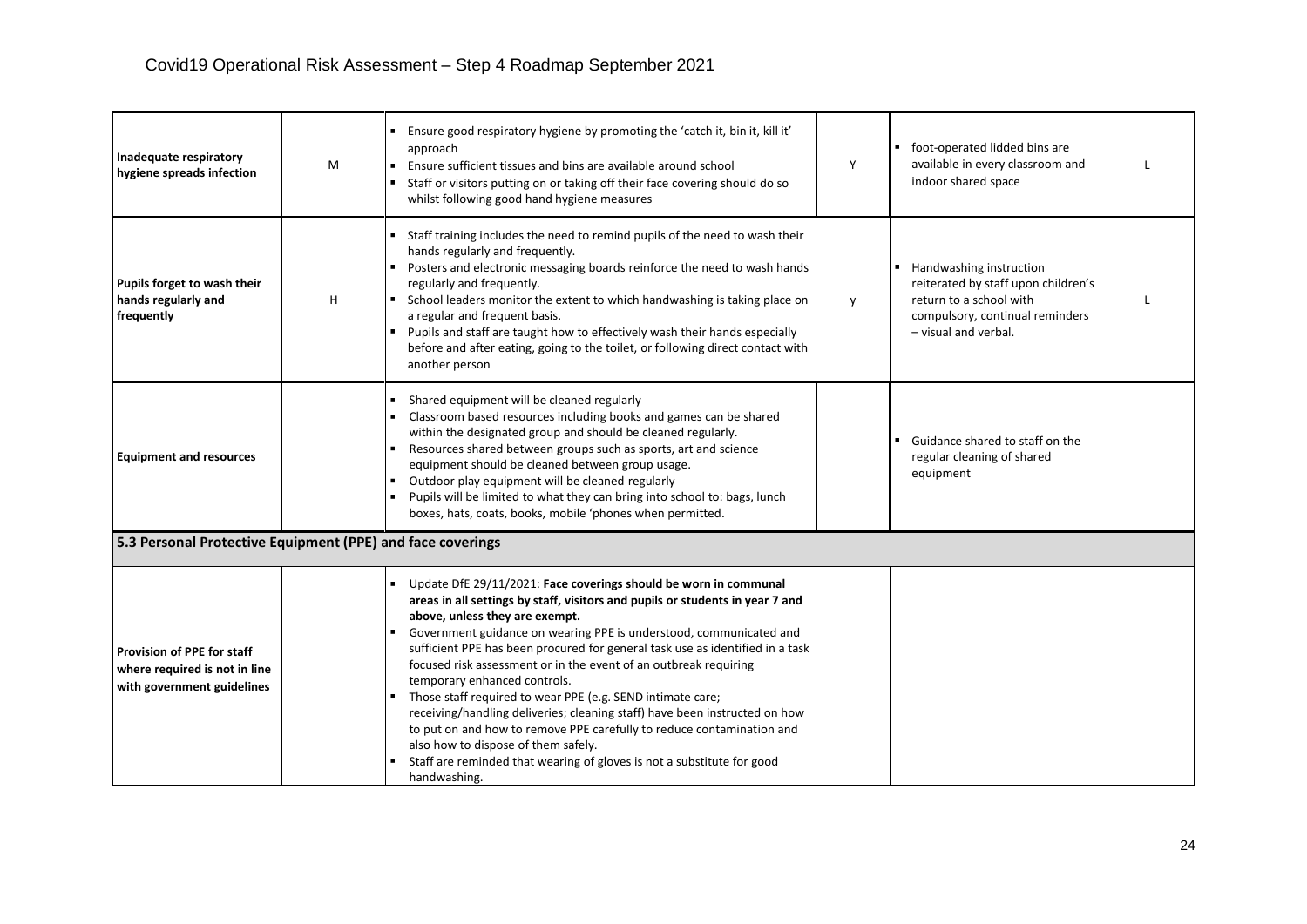|                                                                                                                     |   | Face coverings are not ordinarily required in school by children. Children<br>under the age of 11 are not required to wear face coverings in or out of<br>school including public transport.<br>Clinically vulnerable staff and /or pupils may personally elect to use PPE as<br>an additional control for their own safety and emotional well-being. This<br>will be supported if it is agreed through the VERA process.                                                                                                                                                                                                                                                                                                                                                                                                                                                                                                                                                                                                                                                                                                                                                                                                                                                                                                                                                                                                                                                                                                                                                                                                                                                                                                                                                                                                                                                                                                                                                                                                                                                                      |   |                                                                                                                                                                                                                  |              |
|---------------------------------------------------------------------------------------------------------------------|---|------------------------------------------------------------------------------------------------------------------------------------------------------------------------------------------------------------------------------------------------------------------------------------------------------------------------------------------------------------------------------------------------------------------------------------------------------------------------------------------------------------------------------------------------------------------------------------------------------------------------------------------------------------------------------------------------------------------------------------------------------------------------------------------------------------------------------------------------------------------------------------------------------------------------------------------------------------------------------------------------------------------------------------------------------------------------------------------------------------------------------------------------------------------------------------------------------------------------------------------------------------------------------------------------------------------------------------------------------------------------------------------------------------------------------------------------------------------------------------------------------------------------------------------------------------------------------------------------------------------------------------------------------------------------------------------------------------------------------------------------------------------------------------------------------------------------------------------------------------------------------------------------------------------------------------------------------------------------------------------------------------------------------------------------------------------------------------------------|---|------------------------------------------------------------------------------------------------------------------------------------------------------------------------------------------------------------------|--------------|
| Failure to fit, wear, store and<br>dispose face coverings safely<br>contributes to the<br>transmission of infection | M | Face coverings are encouraged for must be worn by staff and visitors in<br>congested and crowded communal areas such as in corridors and<br>communal areas where social distancing cannot easily be maintained (but<br>not in classrooms).<br>Children under the age of 11 are not required to wear face coverings in or<br>out of school including public transport<br>The use of clear pane face coverings may be appropriate in some instances<br>(see: face coverings) This may be specifically appropriate for pupils with a<br>physical or mental illness or impairment or disability or those who provide<br>assistance to someone who relies on lip reading, clear sound or facial<br>expression to communicate.<br>An emergency supply of face coverings for contingency purposes is<br>available if required.<br>All staff are aware of the process for managing face coverings in school<br>which includes the hygienic fitting, removing, storage and disposal<br>(sealable plastic bags between use).<br>Face visors or shields should not be worn as an alternative to face<br>coverings. They may protect against droplet spread in specific<br>circumstances but are unlikely to be effective in reducing aerosol<br>transmission when used without an additional face covering. They should<br>only be used after carrying out a risk assessment for the specific situation<br>and should always be cleaned appropriately.<br>Staff and pupils are trained in the safe donning and disposal of face<br>covering as follows:<br>When wearing a face covering, staff, visitors and pupils should:<br>wash their hands thoroughly with soap and water for 20<br>seconds or use hand sanitiser before putting a face<br>covering on<br>avoid touching the part of the face covering in contact<br>with the mouth and nose, as it could be contaminated<br>with the virus<br>change the face covering if it becomes damp or if they've<br>touched the part of the face covering in contact with the<br>mouth and nose<br>avoid taking it off and putting it back on a lot in quick | Y | Guidance shared through staff<br>meetings and through email<br>communication<br>■ Visitor/contractor information<br>leaflet and checking by office staff<br>ensures any visiting adult also<br>aware of guidance | $\mathbf{I}$ |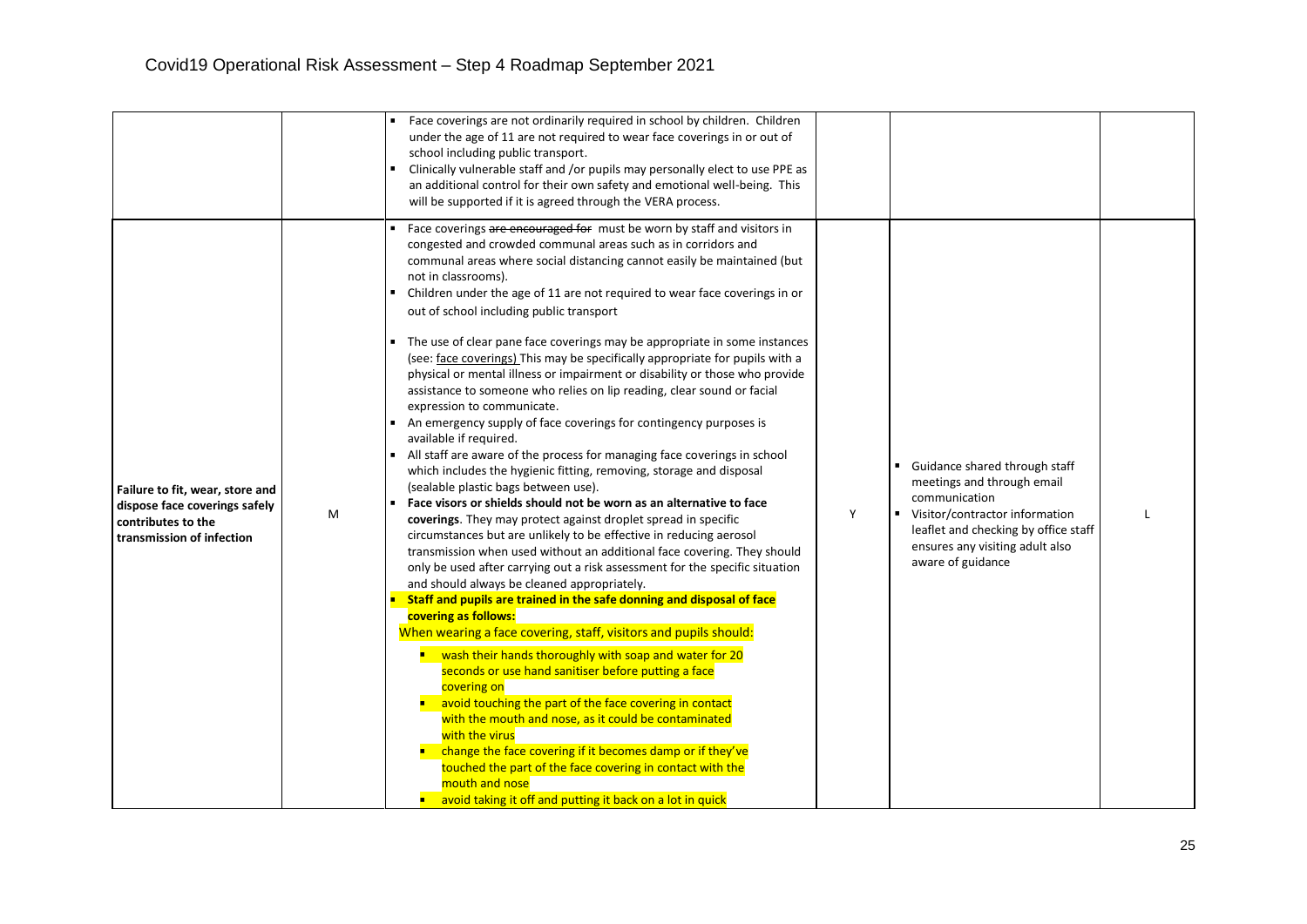| 6. Curriculum organisation                                                                                                     |   | succession to minimise potential contamination<br>When removing a face covering, staff, visitors and pupils<br>should:<br>wash their hands thoroughly with soap and water for 20<br>seconds or use hand sanitiser before removing<br>only handle the straps, ties or clips<br>not give it to someone else to use<br>if single-use, dispose of it carefully in a household waste<br>bin and do not recycle<br>once removed, store reusable face coverings in a plastic<br>bag until there is an opportunity to wash them.<br>if reusable, wash it in line with manufacturer's instructions<br>at the highest temperature appropriate for the fabric<br>wash their hands thoroughly with soap and water for 20<br>٠<br>seconds or use hand sanitiser once removed |              |                                                                                                                                                                                                        |  |
|--------------------------------------------------------------------------------------------------------------------------------|---|-----------------------------------------------------------------------------------------------------------------------------------------------------------------------------------------------------------------------------------------------------------------------------------------------------------------------------------------------------------------------------------------------------------------------------------------------------------------------------------------------------------------------------------------------------------------------------------------------------------------------------------------------------------------------------------------------------------------------------------------------------------------|--------------|--------------------------------------------------------------------------------------------------------------------------------------------------------------------------------------------------------|--|
| Children may need to re-<br>socialise and familiarise with<br>new routines                                                     |   | - Consideration should be given on planning what to teach, and how, The<br>priorities for young children currently is resocialisation into new style school<br>routines; speaking and listening and regaining momentum in particular with<br>early reading.                                                                                                                                                                                                                                                                                                                                                                                                                                                                                                     | $\mathsf{v}$ | Teachers to continue to hold the<br>emotional and social needs of<br>children in high priority with a<br>high level of nurture and PSHE<br>and learning behaviours through<br>the reintegration period |  |
| Children may have fallen<br>behind in their learning<br>during the school closure<br>and achievement gaps will<br>have widened | M | Gaps in learning are assessed and addressed in teachers' planning.<br>■ Home and remote learning is continuing and is calibrated to complement<br>in-school learning and address any gaps identified to minimise inequality<br>Plans for intervention are in place for those pupils who have fallen behind<br>in their learning.                                                                                                                                                                                                                                                                                                                                                                                                                                | y            | Based on assessment of prior<br>learning and the identified gaps in<br>learning from ongoing<br>assessment, provision will be<br>adapted                                                               |  |
| <b>Curriculum is restricted and</b><br>children's education is<br>impacted negatively                                          |   | • Deliver a broad and balance curriculum whilst minimising contact and<br>mixing.<br>■ Teachers and other staff can operate across different classes and year<br>groups to facilitate the delivery of the school timetable, on the<br>understanding that adult to child and adult to adult social distancing is<br>maintained and hygiene arrangements followed.<br>• Minimise the contact between and across groups for adults and children to<br>reduce the risk of possible transmission, whilst maintaining the benefits of<br>specialist teaching, intervention support and pastoral care.                                                                                                                                                                 | y            | Ensure staff conducting support<br>to different groups are confident<br>with the social distancing and<br>hygiene procedures for this                                                                  |  |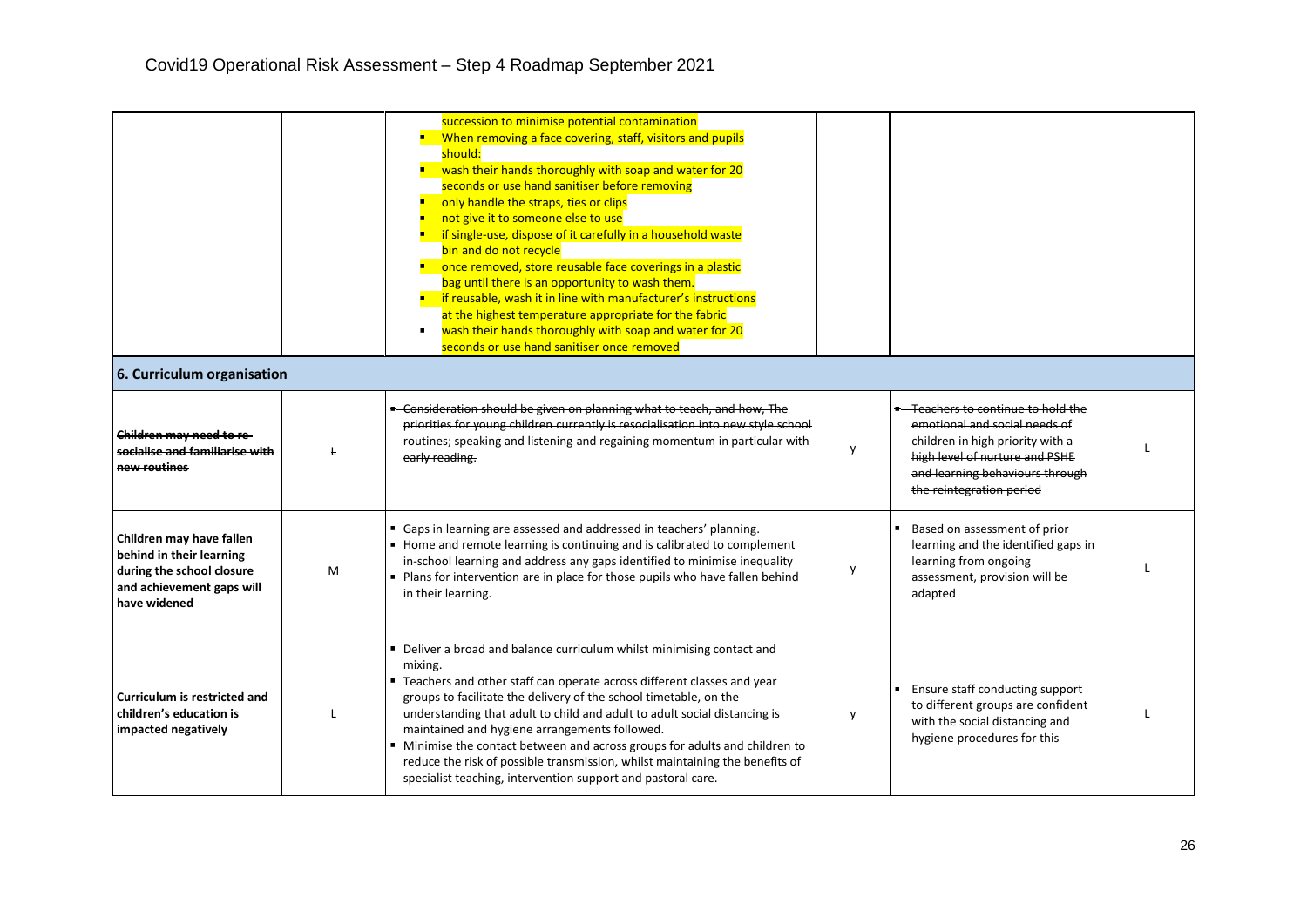| <b>Ensuring full support for</b><br>pupils with SEND (SEND<br><b>Support and EHC Plans</b> |              | Small children and children with complex needs will continue to be helped<br>to wash their hands properly.<br>Vulnerable children risk assessments will be completed for children with<br>additional needs who are unable to regulate their behaviour e.g.<br>involuntary spitting using the LA's vulnerable children risk assessment<br>template.<br>External specialists will resume direct contact in schools for assessment,<br>training, advice and support purposes observing the school's visitor's policy<br>and mirroring expectations on staffing behaviours in terms of hygiene and<br>interaction.                                                           | Y | Review individual risk<br>assessments for EHCP children                                                                                                                             |   |
|--------------------------------------------------------------------------------------------|--------------|--------------------------------------------------------------------------------------------------------------------------------------------------------------------------------------------------------------------------------------------------------------------------------------------------------------------------------------------------------------------------------------------------------------------------------------------------------------------------------------------------------------------------------------------------------------------------------------------------------------------------------------------------------------------------|---|-------------------------------------------------------------------------------------------------------------------------------------------------------------------------------------|---|
| Pupils with SEND do not<br>have their needs met due to<br>restrictions.                    | $\mathbf{I}$ | Vulnerable pupils including those with an EHC Plan have been subject to<br>risk assessment discussions under the LAs guidance for SEND (based on<br>Government guidance) with resources and staff deployed appropriately.<br>Teaching assistants and specialist staff will be deployed to ensure that<br>appropriate support is made available. This will include working with<br>pupils in different classes or year groups and may involve support through<br>catch up provision and/or targeted interventions.<br>In the event of a local lockdown or outbreak, flexibility around EHCP<br>provision will need to be considered - school to seek advice as necessary. | Y | <b>EXAMPLE EHCP individual risk assessments</b><br>to be reviewed and IEP reviews to<br>be scheduled                                                                                |   |
| <b>Risk associated with SEND</b><br>child moving between<br>settings                       | H            | With a child who routinely attends multiple settings on a part-time basis,<br>school will work through the system of controls collaboratively with the<br>alternative provision to identify risks and create an individual risk<br>assessment for the child.<br>The school, working with the setting, will ensure that all risks are<br>addressed collaboratively to jointly deliver a broad and balanced full-time<br>curriculum<br>As the setting is an outdoor provider, risk of transmission is reduced.<br>Additional measures are in place to reduce risk.<br>Both schools to communicate regarding attendance, reasons for absence<br>and potential risks.        | y | Individual risks assessment for dual<br>placement written and agreed with<br>other setting                                                                                          | M |
| 6.1 Extra-curricular activity including school visits                                      |              |                                                                                                                                                                                                                                                                                                                                                                                                                                                                                                                                                                                                                                                                          |   |                                                                                                                                                                                     |   |
| <b>Pupils and or staff are</b><br>exposed to infection whilst<br>on a school visit         | M            | Full and thorough risk benefit assessments in relation to all educational<br>visits will be undertaken to ensure that any public health advice, such as<br>hygiene and ventilation requirements, is taken into account and mitigated<br>where possible. Guidance:<br>https://www.gov.uk/government/publications/health-and-safety-on-<br>educational-visits                                                                                                                                                                                                                                                                                                              | y | Risk benefit assessments for LOtC<br>trips include mitigating actions for<br>reducing the risk of COVID<br>transmission and checked by the<br><b>Educational Visits Coordinator</b> | M |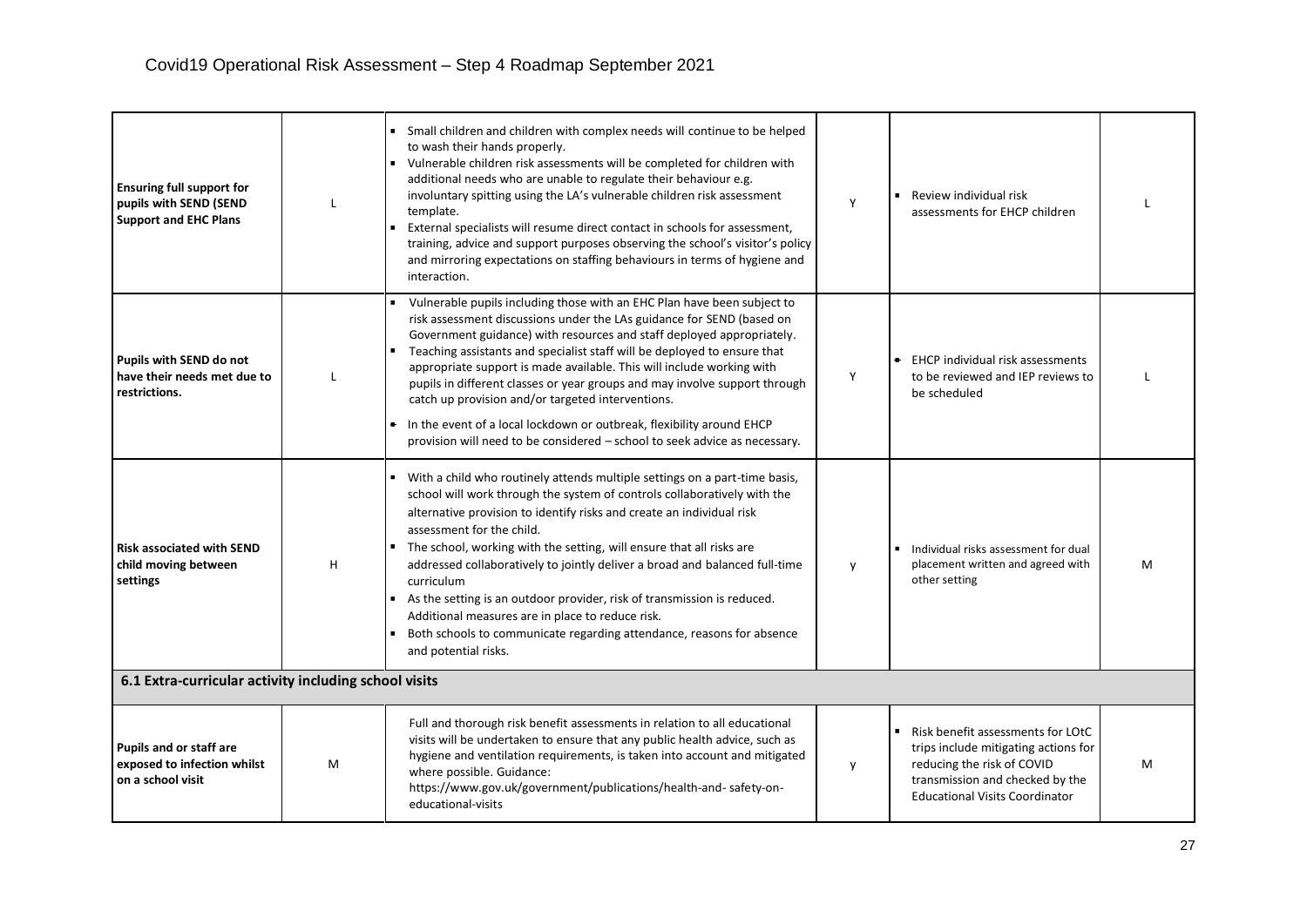|                                                                                                                                  | and the Outdoor Education Advisory Panel (OEAP) https://oeapng.info/<br>will be taken into account                                                                                                                                                                                                                                                                                                                                                                                                                                                                                                                                                                                                                                                                                                                                                                                                                                                                                                                                              |   |                                                                                                                                                                                                           |  |
|----------------------------------------------------------------------------------------------------------------------------------|-------------------------------------------------------------------------------------------------------------------------------------------------------------------------------------------------------------------------------------------------------------------------------------------------------------------------------------------------------------------------------------------------------------------------------------------------------------------------------------------------------------------------------------------------------------------------------------------------------------------------------------------------------------------------------------------------------------------------------------------------------------------------------------------------------------------------------------------------------------------------------------------------------------------------------------------------------------------------------------------------------------------------------------------------|---|-----------------------------------------------------------------------------------------------------------------------------------------------------------------------------------------------------------|--|
| Safe practice is not<br>replicated in wraparound<br>provision and extra-<br>curricular activity                                  | The school's risk assessment will be applied to the school Acorns<br>wraparound provision and extra-curricular activity taking into account<br>additional and specific for providers who run activities, after-school clubs,<br>tuition and other out-of-school provision for children<br>(https://www.gov.uk/government/publications/protective-measures-for-<br>holiday-or-after- school-clubs-and-other-out-of-school-settings-for-<br>children-during-the-coronavirus-covid-19-outbreak).                                                                                                                                                                                                                                                                                                                                                                                                                                                                                                                                                   | y | Ensure that the school risk<br>assessment, including any<br>subsequent updates, are shared<br>with Acorns and external club<br>providers                                                                  |  |
| 6.1 Provision of remote learning for self-isolation                                                                              |                                                                                                                                                                                                                                                                                                                                                                                                                                                                                                                                                                                                                                                                                                                                                                                                                                                                                                                                                                                                                                                 |   |                                                                                                                                                                                                           |  |
| <b>Arrangements for remote</b><br>learning are insecure or<br>unsustainable to ensure<br>provision for pupils self-<br>isolating | To secure the statutory duty to provide remote education for state-funded,<br>school-age children whose attendance would be contrary to government<br>guidance or law around coronavirus (COVID-19). The following arrangements<br>are in place and are subject to constant monitoring and review:<br>• the remote learning offer is equivalent to the core teaching pupils would<br>receive in school (delete as appropriate):<br>Key Stage 1: 3 hours a day on average across the cohort, with less for<br>younger children<br>Key Stage 2: 4 hours a day<br>Systems are in place for checking, daily, whether pupils are engaging with<br>their work<br>A named senior leader with overarching responsibility for the quality and<br>delivery of remote education is identified                                                                                                                                                                                                                                                              | Y | The full school Remote<br>Education Policy has been<br>shared with all staff and parents<br>and can be viewed on the school<br>website<br>The effectiveness of remote<br>learning is continually reviewed |  |
| Pupils are unable to access<br>the online offer                                                                                  | " The Stivichall Remote Learning Policy sets out arrangements to overcome<br>digital poverty, including the methods by which school can support families<br>by loaning devices to use for online learning and how to support a lack of<br>internet or WIFI access<br>A series of parent guides to support the use of online technology (e.g. live<br>Teams sessions) has been shared and updates or developments are shared<br>to the parent/carer community in a timely fashion<br>The remote learning policy and further guidance on the school website<br>offers support to parents to enable them to construct a learning<br>environment within their home<br>The Stivichall Remote Learning Policy also sets out the arrangements for<br>disengagement of pupils in remote learning including: regular phone calls<br>from the class teacher and/or learning mentor; fortnightly small group<br>Zoom calls with class teachers focused on wellbeing and support; regular<br>live Microsoft Teams sessions with the whole class to maintain | Y | Pupil engagement with the<br>٠<br>remote learning offer is<br>monitored continuously<br>The effectiveness of remote<br>٠<br>learning is continually reviewed                                              |  |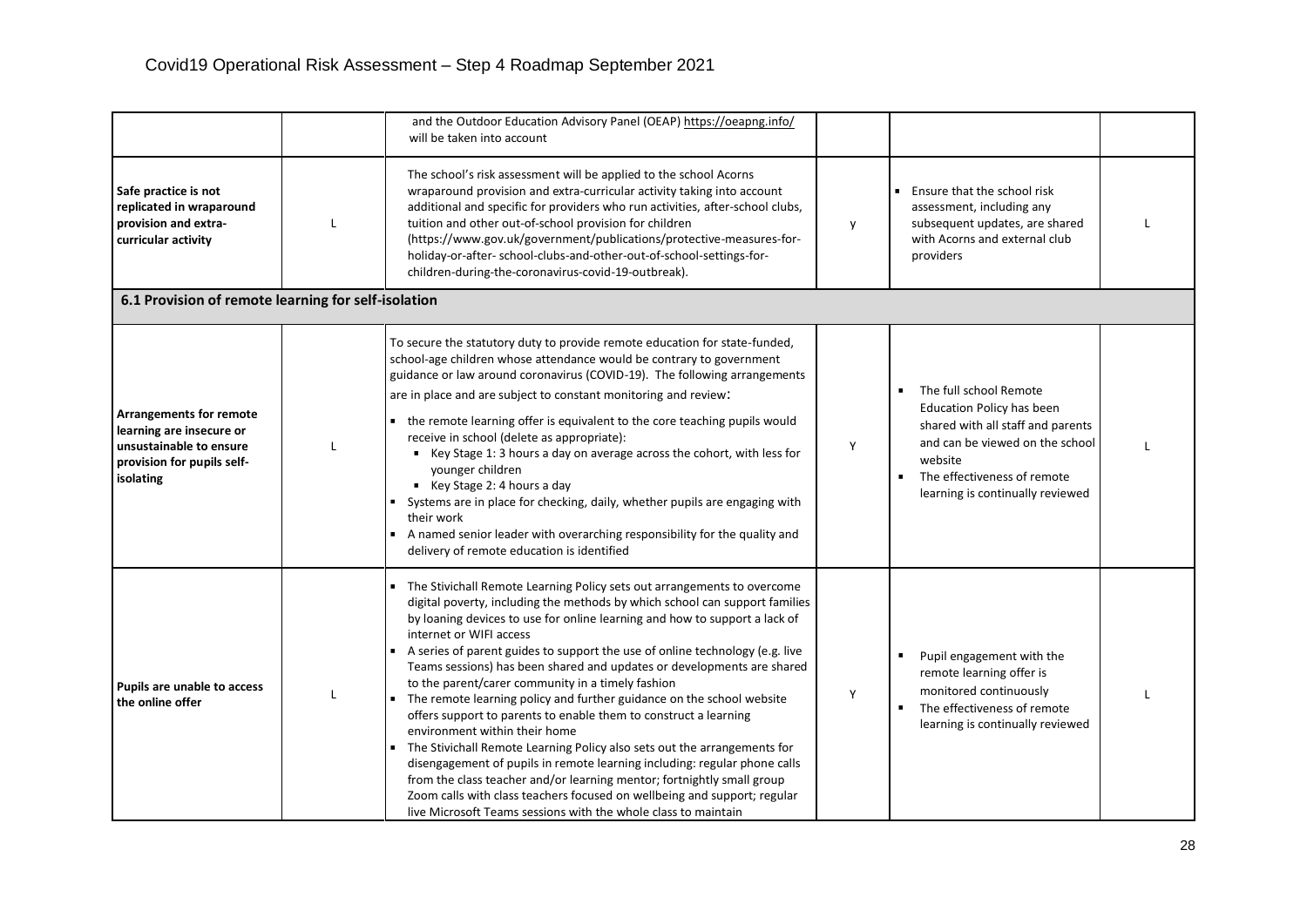|                                                                                                                                                               |   | engagement in learning and the sense of community; paper learning packs<br>if SEN need and challenges with online learning are a barrier. When<br>needed, members of the senior leadership team can become involved in<br>contacting families to support improvement engagement in remote<br>learning.<br>Where able to do so, school should provide remote education for pupils<br>who are abroad, and facing challenges to return due to COVID-19 travel<br>restrictions, for the period they are abroad.                                                                                                                                                                                                                                                                                                                                                                                                                                                                                                                                                                                                                                                                         |   |                                                                                                                                                                                                                           |              |
|---------------------------------------------------------------------------------------------------------------------------------------------------------------|---|-------------------------------------------------------------------------------------------------------------------------------------------------------------------------------------------------------------------------------------------------------------------------------------------------------------------------------------------------------------------------------------------------------------------------------------------------------------------------------------------------------------------------------------------------------------------------------------------------------------------------------------------------------------------------------------------------------------------------------------------------------------------------------------------------------------------------------------------------------------------------------------------------------------------------------------------------------------------------------------------------------------------------------------------------------------------------------------------------------------------------------------------------------------------------------------|---|---------------------------------------------------------------------------------------------------------------------------------------------------------------------------------------------------------------------------|--------------|
|                                                                                                                                                               |   | 7. CURRICULUM - Enhancing mental health support for pupils and staff                                                                                                                                                                                                                                                                                                                                                                                                                                                                                                                                                                                                                                                                                                                                                                                                                                                                                                                                                                                                                                                                                                                |   |                                                                                                                                                                                                                           |              |
| 7.1 Mental health concerns - pupils                                                                                                                           |   |                                                                                                                                                                                                                                                                                                                                                                                                                                                                                                                                                                                                                                                                                                                                                                                                                                                                                                                                                                                                                                                                                                                                                                                     |   |                                                                                                                                                                                                                           |              |
| Pupils' mental health has<br>been adversely affected<br>during the periods that the<br>school has been closed and<br>by the COVID-19 crisis in<br>general     | M | There are sufficient numbers of trained staff available to support pupils<br>with mental health issues.<br>There is access to designated staff for all pupils who wish to talk to<br>someone about wellbeing/mental health.<br>Wellbeing/mental health is discussed regularly in PSHE/Virtual<br>assemblies/pupil briefings (stories/toy characters are used for younger<br>pupils to help talk about feelings).<br>Resources/websites to support the mental health of pupils are provided.<br>School recognises that pupils may still be experiencing a variety of<br>emotions in response to the COVID19 pandemic such as anxiety, stress or<br>low mood. This may particularly be the case for vulnerable children,<br>including those with a social worker and young carers. The school<br>continues to support children's wellbeing through curriculum activities<br>(e.g. PSHE) and activities related to the Stivichall Values Curriculum (e.g<br>pupil-led virtual assemblies on wellbeing) and provides more focused<br>pastoral support for pupils' individual issues, drawing on external support<br>where necessary and possible (e.g. NHS Primary Mental Health Team). | Y | Sharing of available resources as<br>signposted to schools to support<br>provision                                                                                                                                        | M            |
| 7.2 Mental health concerns - staff                                                                                                                            |   |                                                                                                                                                                                                                                                                                                                                                                                                                                                                                                                                                                                                                                                                                                                                                                                                                                                                                                                                                                                                                                                                                                                                                                                     |   |                                                                                                                                                                                                                           |              |
| The mental health of staff<br>has been adversely affected<br>during the period that the<br>school has been closed and<br>by the COVID-19 crisis in<br>general | M | Staff are encouraged to focus on their wellbeing.<br>Senior leaders balance staff well being against potential educational<br>benefits when introducing new procedures and/ or initiatives. Where<br>possible, previous procedures are removed to make time for new ones.<br>Senior leaders have ensured that there is generous allocation to complete<br>necessary tasks within the 1265 calculation.<br>• Line managers are proactive in discussing wellbeing with the staff that they<br>manage, including their workload.<br>Staff briefings and training have included content on wellbeing.<br>Staff briefings/training on wellbeing are provided.                                                                                                                                                                                                                                                                                                                                                                                                                                                                                                                            | Y | Staff have been signposted to<br>relevant guidance including<br>Education support offering online<br>support and telephone support:<br>08000 562 561.<br>Refer to Occupational Health as<br>needed and agreed appropriate | $\mathbf{I}$ |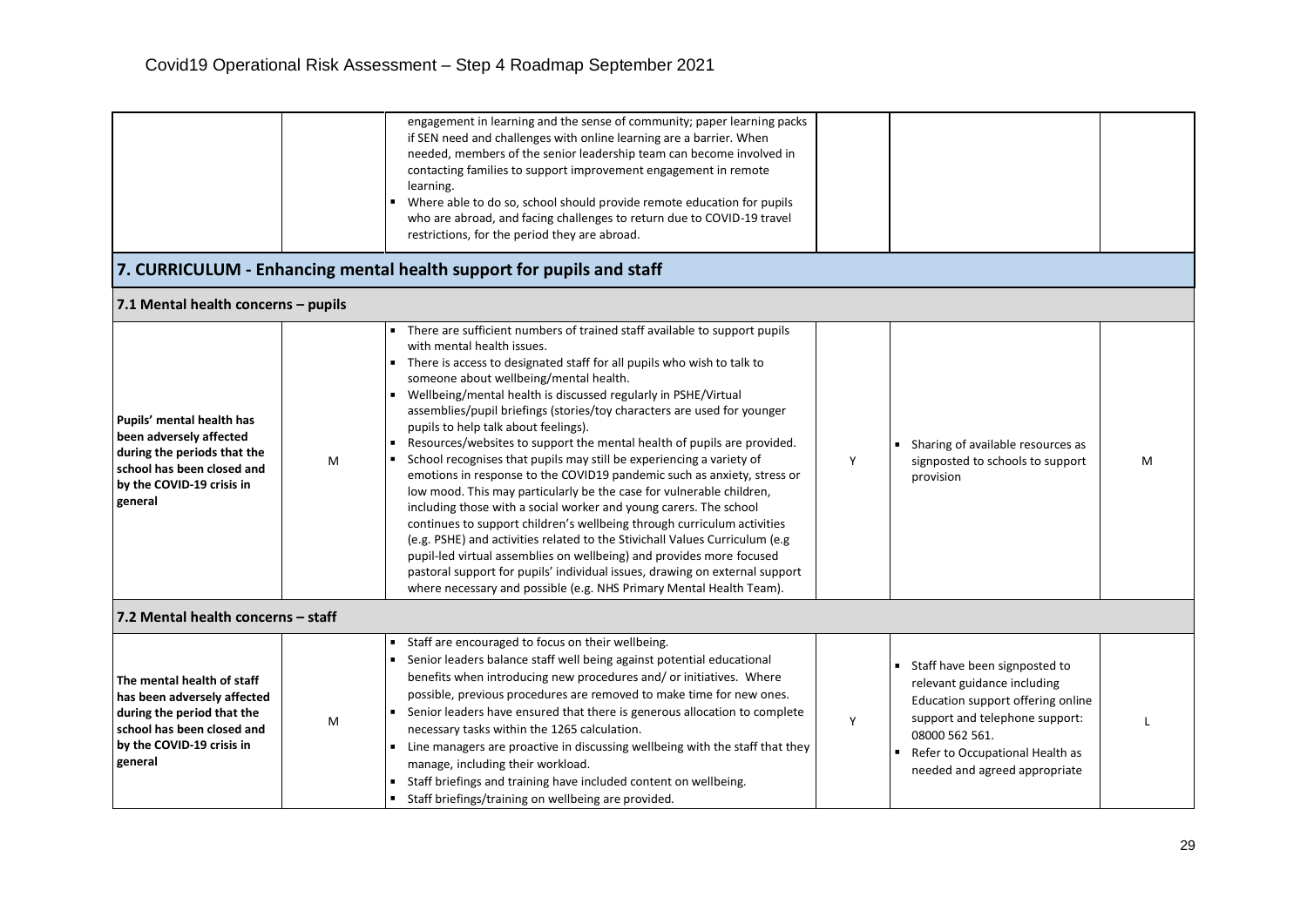| <b>8 Safeguarding Vulnerable Pupils</b>                                                                                       |   | Staff have been signposted to useful websites and resources (e.g.<br>Educational Support Partnership).<br>Where there have been changes to staff deployment, these will have been<br>$\blacksquare$<br>discussed with staff individually.                                                                                                                                                                                                                                                                                                                                                                                                                                                                                                                                                                                                                                                                                                                                                                                                                                                        |   | Staff training and regular<br>communications highlight support<br>mechanisms available                                                                                                                             |              |
|-------------------------------------------------------------------------------------------------------------------------------|---|--------------------------------------------------------------------------------------------------------------------------------------------------------------------------------------------------------------------------------------------------------------------------------------------------------------------------------------------------------------------------------------------------------------------------------------------------------------------------------------------------------------------------------------------------------------------------------------------------------------------------------------------------------------------------------------------------------------------------------------------------------------------------------------------------------------------------------------------------------------------------------------------------------------------------------------------------------------------------------------------------------------------------------------------------------------------------------------------------|---|--------------------------------------------------------------------------------------------------------------------------------------------------------------------------------------------------------------------|--------------|
| Pupils 'out of sight' may<br>come to harm                                                                                     |   | Robust systems are in place to keep in contact with vulnerable pupils (both<br>within the national definition or as a consequence of school-based<br>concerns) who are self-isolating or are not attending school for whatever<br>reason. This includes those who have a social worker and those who are<br>not currently open to statutory services, but the school believes that they<br>may face challenging circumstances at home.<br>• When a vulnerable pupil is asked to self-isolate, the school will:<br>notify their social worker (if they have one) and, for looked-after<br>children, the local authority virtual school head<br>agree with the social worker the best way to maintain contact and offer<br>support<br>procedures in place include a system to check if a vulnerable pupil is able<br>to access remote education support and to support them to access it (as<br>far as possible)<br>regularly check if they are accessing remote education<br>Reep in contact with them to check their wellbeing and refer onto other<br>services if additional support is needed. | Y | DSLs and teaching staff are aware<br>of vulnerable pupils and families<br>and monitor closely. DSLs liaise<br>with social care.                                                                                    | $\mathbf{I}$ |
| 9 PREVENTION - Governance and policy                                                                                          |   |                                                                                                                                                                                                                                                                                                                                                                                                                                                                                                                                                                                                                                                                                                                                                                                                                                                                                                                                                                                                                                                                                                  |   |                                                                                                                                                                                                                    |              |
| 9.1 The role of Governors                                                                                                     |   |                                                                                                                                                                                                                                                                                                                                                                                                                                                                                                                                                                                                                                                                                                                                                                                                                                                                                                                                                                                                                                                                                                  |   |                                                                                                                                                                                                                    |              |
| Lack of governor oversight<br>during the COVID-19 crisis<br>leads to the school failing to<br>meet statutory<br>requirements. | L | • The governing body continues to meet regularly (currently via online<br>platforms).<br>" The governing body agendas are structured to ensure all statutory<br>requirements are discussed and school leaders are held to account for their<br>implementation.<br>" The Headteacher's report to governors includes content and updates on<br>how the school is continuing to meet its statutory obligations in addition to<br>covering the school's response to COVID-19.<br>" Regular dialogue with the Chair of Governors and those governors with<br>designated responsibilities is in place.                                                                                                                                                                                                                                                                                                                                                                                                                                                                                                 | Y | ■ Weekly phone calls between<br>headteacher and chair of<br>governors<br>Regular communication with<br>governors including sharing risk<br>assessment, recovery plan and<br>changes to policies as<br>appropriate. |              |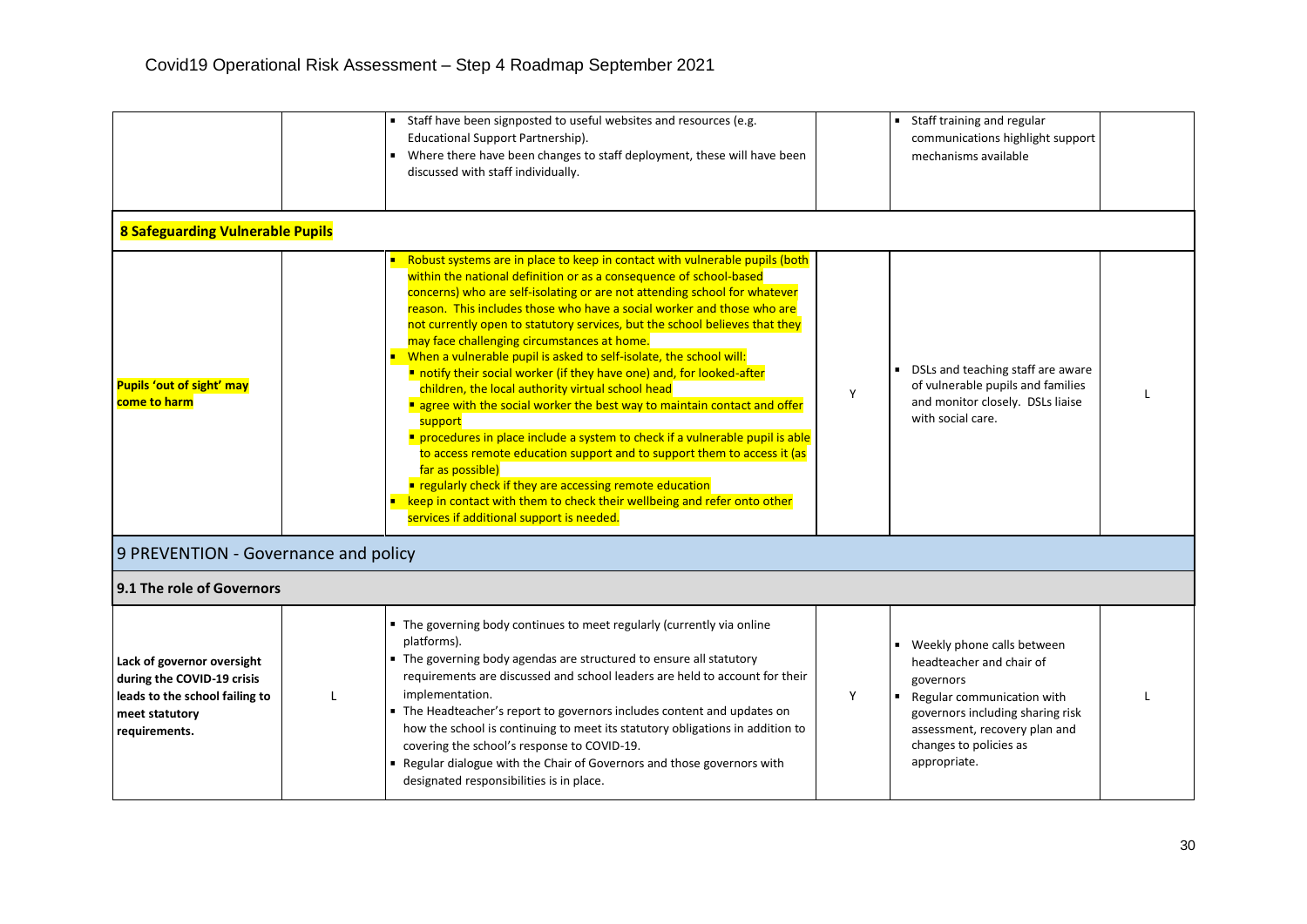|                                                                                                                                                                                                                 |              | " Minutes of governing body meetings are reviewed to ensure that they<br>accurately record governors' oversight and holding leaders to account for<br>areas of statutory responsibility.                                                                                                                                                                                                                                                                                                                                                                                                                                                                                                                                                                                                                                                                                                  |   |                                                                                                                                                                                                                                                                 |  |
|-----------------------------------------------------------------------------------------------------------------------------------------------------------------------------------------------------------------|--------------|-------------------------------------------------------------------------------------------------------------------------------------------------------------------------------------------------------------------------------------------------------------------------------------------------------------------------------------------------------------------------------------------------------------------------------------------------------------------------------------------------------------------------------------------------------------------------------------------------------------------------------------------------------------------------------------------------------------------------------------------------------------------------------------------------------------------------------------------------------------------------------------------|---|-----------------------------------------------------------------------------------------------------------------------------------------------------------------------------------------------------------------------------------------------------------------|--|
| Governors are not fully<br>informed or involved in<br>making key decisions                                                                                                                                      | L            | Meetings are held regularly with governors.<br>٠<br>Governing bodies are involved in key decisions on reopening.<br>Governors are briefed regularly on the latest government guidance and its<br>implications for the school.                                                                                                                                                                                                                                                                                                                                                                                                                                                                                                                                                                                                                                                             | Y | see above                                                                                                                                                                                                                                                       |  |
| Impact on staff of work -life<br>balance and wellbeing is<br>overlooked.                                                                                                                                        | M            | Governing Boards and school leaders should have regard to staff (including<br>the headteacher) work life balance and wellbeing.<br>Ensure that measures being put into place are explained to staff and<br>involved them in the process                                                                                                                                                                                                                                                                                                                                                                                                                                                                                                                                                                                                                                                   | Y | Outline measures and<br>$\blacksquare$<br>considerations in place to address<br>work life balance with staff.                                                                                                                                                   |  |
| 9.2 Policy review                                                                                                                                                                                               |              |                                                                                                                                                                                                                                                                                                                                                                                                                                                                                                                                                                                                                                                                                                                                                                                                                                                                                           |   |                                                                                                                                                                                                                                                                 |  |
| <b>Existing policies on</b><br>safeguarding, health and<br>safety, fire evacuation,<br>medical, behaviour,<br>attendance and other<br>policies are no longer fit for<br>purpose in the current<br>circumstances | $\mathbf{I}$ | All relevant policies have been revised to take account of government<br>guidance on social distancing and COVID-19 and its implications for the<br>school.<br>Behaviour policies recognise that adverse experiences of lockdown and or<br>lack of routine and regular attendance at school may lead to levels of<br>disengagement, anxiety and behavioural responses setting reasonable and<br>proportionate expectations of behaviour and make appropriate provision<br>to support<br>Staff, pupils, parents and governors have been briefed accordingly.<br>Governors have approved revisions<br>A review of the child protection policy to reflect any need to move again to<br>remote education for most pupils has been undertaken.<br>This is reflected as a coronavirus (COVID-19) addendum that summarises<br>related changes<br>All staff are aware of the revised policy.<br>٠ | Y | Safeguarding addendum has been<br>approved by governors and is<br>published on the school website<br>Behaviour policy has been updated<br>Amendments to other policies have<br>been addressed<br>Chair of Governors made aware of<br>and has approved revisions |  |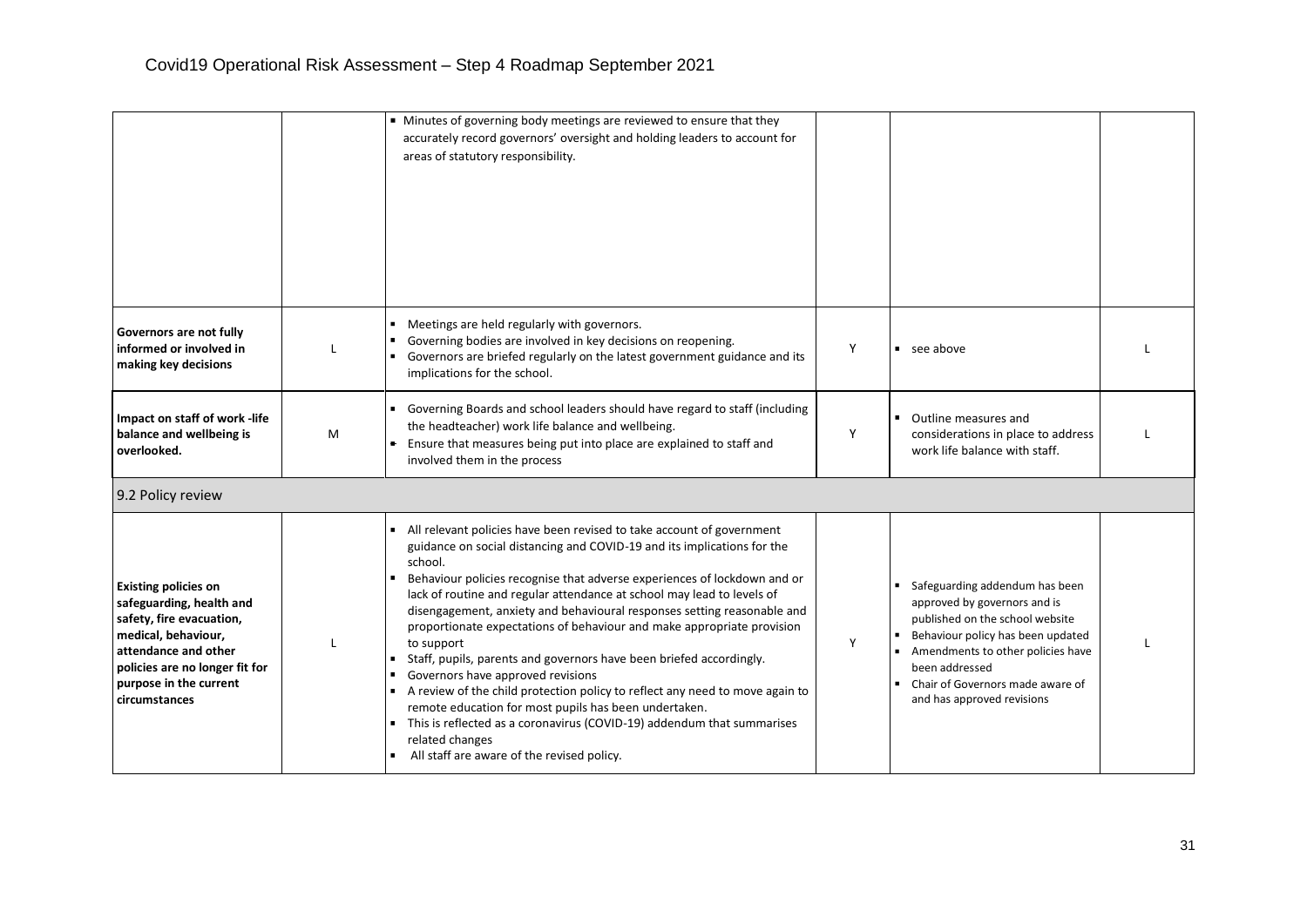| Covid 19 outbreak in group,<br>whole school or area<br>lockdown will further disrupt<br>learning       | н | A remote education plan is in place that covers continuing education<br>provision at a group, whole school and local area lockdown level<br>High quality online and offline resources and teaching videos have been<br>sourced, quality assured and approved - these will be applied consistently<br>across all groups<br>Remote education is integrated into the school's curriculum planning<br>Printed resources are available for those that cannot access the internet<br>physically or cognitively<br>The curriculum is planned to ensure that knowledge and skills are built<br>incrementally, and clear explanations of content are delivered by a teacher<br>in school though high-quality curriculum resources and/or videos with face<br>to face virtual contact as appropriate – ideally daily                                                                                                                                                                                                                                                                 | Υ | Seesaw online learning platform<br>maintained and used as needed<br>Staff trained in using MS Teams to<br>keep as an option for blended<br>learning as needed moving forward | l M |
|--------------------------------------------------------------------------------------------------------|---|----------------------------------------------------------------------------------------------------------------------------------------------------------------------------------------------------------------------------------------------------------------------------------------------------------------------------------------------------------------------------------------------------------------------------------------------------------------------------------------------------------------------------------------------------------------------------------------------------------------------------------------------------------------------------------------------------------------------------------------------------------------------------------------------------------------------------------------------------------------------------------------------------------------------------------------------------------------------------------------------------------------------------------------------------------------------------|---|------------------------------------------------------------------------------------------------------------------------------------------------------------------------------|-----|
| 10. Other operational issues                                                                           |   |                                                                                                                                                                                                                                                                                                                                                                                                                                                                                                                                                                                                                                                                                                                                                                                                                                                                                                                                                                                                                                                                            |   |                                                                                                                                                                              |     |
| <b>Contractors on-site whilst</b><br>school is in operation may<br>pose a risk to infection<br>control |   | Contractors are expected to comply with the requirement to wear face<br>coverings whilst on school site<br>An assessment has been carried out to see if any additional control<br>measures are required to keep staff, pupils and contractors safe.<br>Assurances have been sought from the contractors that all staff attending<br>the setting will be in good health (symptom-free) and that contractors<br>have procedures in place to ensure effective social distancing is maintained<br>at all times.<br>Alternative arrangements have been considered such as using a different<br>entrance for contractors and organising classes so that contractors and<br>staff/pupils are kept apart.<br>Social distancing is being maintained throughout any such works and<br>where this is not possible arrangements are reviewed.<br>In addition to arrangements for COVID-19, normal contractor procedures<br>are being applied and have been updated in light of COVID-19 (including<br>contractor risk assessments and method statements, and contractor<br>induction). | Υ | Office staff and SSO<br>share expectations at<br>time of booking and on<br>arrival.                                                                                          |     |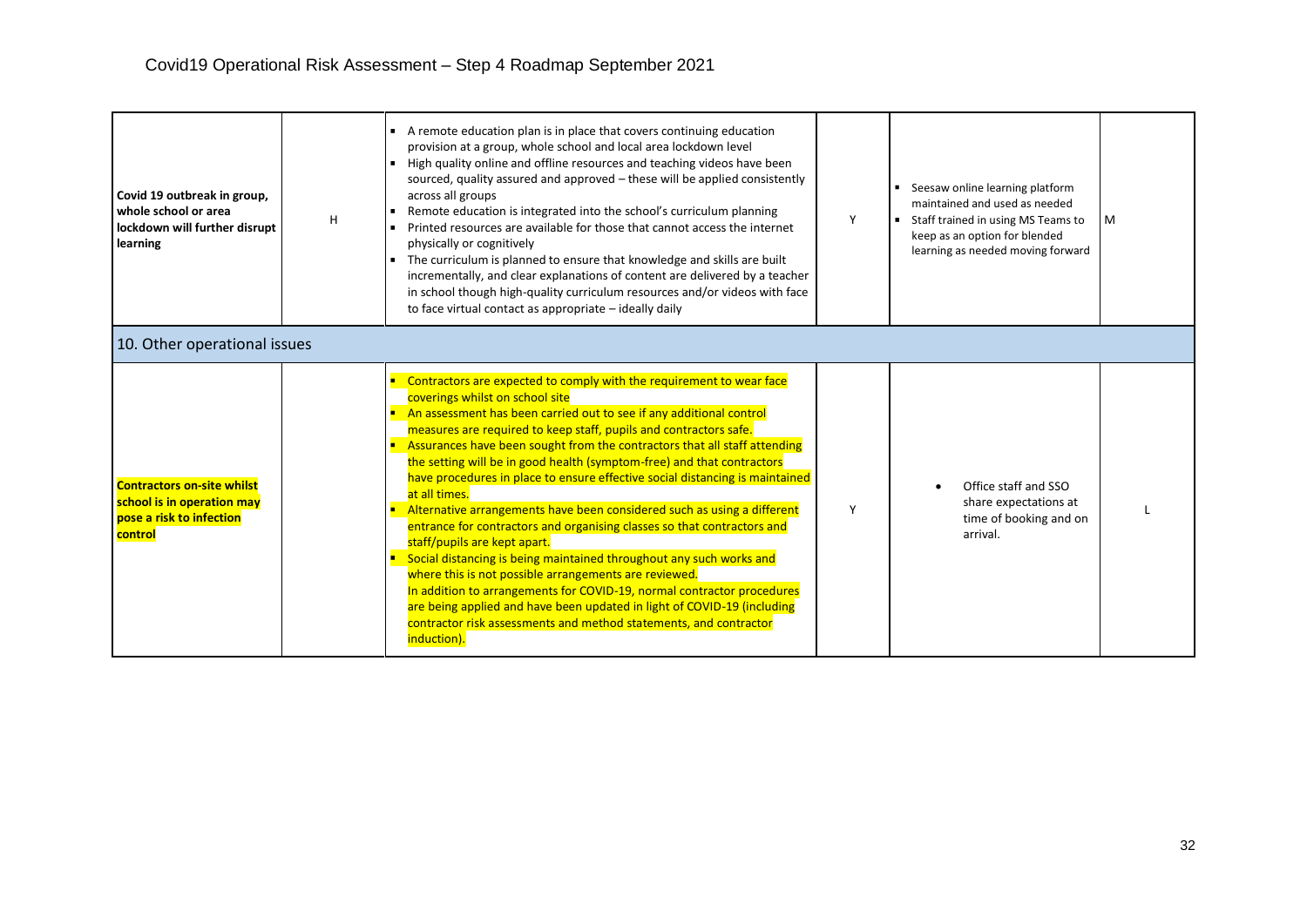| Lockdown procedure is not<br>clear            |   | The Lockdown procedure will remain be in operation. Groups will all be<br>working within a room that can be secured and in the event the alarm is<br>signalled, doors and windows should be locked from inside. The alarm for<br>Lockdown is a long continuous bell throughout school. If someone needs<br>to trigger an alarm, they can ring the school office for the alarm to be<br>triggered from there (continuous school bell).                                                                                                                                                                                                                                                                                                                                                                                                                                                                                                                                                                                                                                                                                                                                                                                                                                                                                                                                                                                                                                                                                                                                                                                                                                                                                                                          | Y | Share in staff Induction and CPD<br>meetings                                                                                                                                                                                                                                                                         |  |
|-----------------------------------------------|---|----------------------------------------------------------------------------------------------------------------------------------------------------------------------------------------------------------------------------------------------------------------------------------------------------------------------------------------------------------------------------------------------------------------------------------------------------------------------------------------------------------------------------------------------------------------------------------------------------------------------------------------------------------------------------------------------------------------------------------------------------------------------------------------------------------------------------------------------------------------------------------------------------------------------------------------------------------------------------------------------------------------------------------------------------------------------------------------------------------------------------------------------------------------------------------------------------------------------------------------------------------------------------------------------------------------------------------------------------------------------------------------------------------------------------------------------------------------------------------------------------------------------------------------------------------------------------------------------------------------------------------------------------------------------------------------------------------------------------------------------------------------|---|----------------------------------------------------------------------------------------------------------------------------------------------------------------------------------------------------------------------------------------------------------------------------------------------------------------------|--|
| 10. Additional site-specific issues and risks |   |                                                                                                                                                                                                                                                                                                                                                                                                                                                                                                                                                                                                                                                                                                                                                                                                                                                                                                                                                                                                                                                                                                                                                                                                                                                                                                                                                                                                                                                                                                                                                                                                                                                                                                                                                                |   |                                                                                                                                                                                                                                                                                                                      |  |
|                                               |   | Schools to add any site-specific issues/arrangements here and ensure mitigation strategies are in place to address them                                                                                                                                                                                                                                                                                                                                                                                                                                                                                                                                                                                                                                                                                                                                                                                                                                                                                                                                                                                                                                                                                                                                                                                                                                                                                                                                                                                                                                                                                                                                                                                                                                        |   |                                                                                                                                                                                                                                                                                                                      |  |
| <b>ACORNS</b><br>Wrap around care             | M | • The wrap around care ACORNS was taken over by Stivichall Primary School<br>(from previously privately run 'Fun Club') from 01/04/2021<br>Acorns Staff follow actions outlined above to mitigate risk of transmission<br>in terms of hygiene, social distancing, and the isolation and collection of<br>pupils who are symptomatic<br>Pupils are organised into phase groups and cross-over between these<br>groups is avoided. Detailed records of children attending, staff supporting<br>and activities partaken are kept<br>Any child displaying symptoms is isolated and supported (in line with<br>whole school guidelines outlined above) until parental collection asap. The<br>Acorns area where the child is isolated is class 1P and parents collect from<br>that external door. This area (and toilet if the child has been to the toilet) is<br>cleaned with sanitising spray by the ACORNS staff supervising<br>In the distribution of children's breakfast and after school snack, staff are<br>extra vigilant of hygiene measures including thorough hand sanitising.<br>Where providers are offering organised activities for children, such as<br>wraparound childcare or extra-curricular activities are outdoors, this can<br>currently happen in groups of any number.<br>From 17 May 2021, in line with the commencement of Step 3 of the<br>roadmap, where wraparound and other extra-curricular activities for<br>children are taking place indoors, they will be able to take place in groups<br>of any number. However, it remains important to continue to minimise<br>mixing between children, where possible. This can be achieved by<br>continuing to keep children in consistent groups every time they attend<br>the setting. | Y | Acorns staff Induction on<br>01/04/2021 covers key knowledge<br>and mitigating actions outlined in<br>this full Stivichall COVID-19 risk<br>assessment<br>Staff given opportunity to ask any<br>questions and share<br>thoughts/concerns<br>Acorns manager monitors staff<br>following the measures outlined<br>here |  |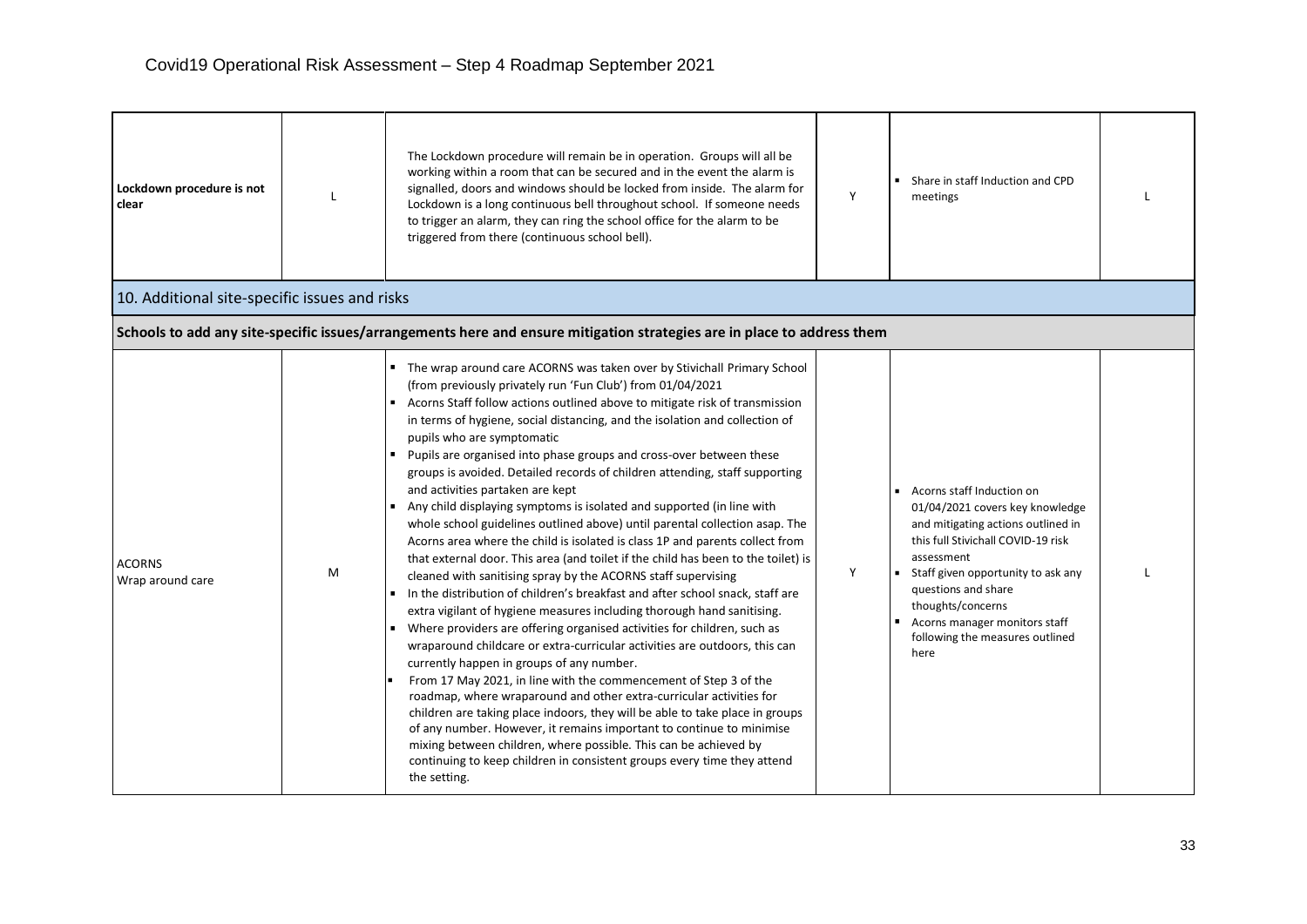| Risk of transmission from<br>transition events.                                                                                    | M | School will complete thorough risk assessments before running<br>transitional, taster and open days (currently virtually only) to ensure that<br>they are run in line with the risk assessment and the roadmap out of<br>lockdown.                                                                                                                                                                                                                                                                                                                                                                                                                                                                                                                                                                                                                                                                                                                                                                                                                                                                                                                                                                                                                                                                                                                                       | Y | In-school transition event to be<br>carefully planned and risk assessed                                                                                                                            |   |
|------------------------------------------------------------------------------------------------------------------------------------|---|--------------------------------------------------------------------------------------------------------------------------------------------------------------------------------------------------------------------------------------------------------------------------------------------------------------------------------------------------------------------------------------------------------------------------------------------------------------------------------------------------------------------------------------------------------------------------------------------------------------------------------------------------------------------------------------------------------------------------------------------------------------------------------------------------------------------------------------------------------------------------------------------------------------------------------------------------------------------------------------------------------------------------------------------------------------------------------------------------------------------------------------------------------------------------------------------------------------------------------------------------------------------------------------------------------------------------------------------------------------------------|---|----------------------------------------------------------------------------------------------------------------------------------------------------------------------------------------------------|---|
| Risk of community<br>transmission from Parents in<br>school for performances                                                       | н | Careful consideration in the early stages of planning for any<br>$\blacksquare$<br>performance to parents - is there benefit in it being attended by<br>parents/carers in person on the school site or is it beneficial to be<br>remote/by video<br>$\blacksquare$<br>KS1 performance: 2 separate performances for Year 1 and Year 2<br>parents to attend separately; maximum of 2 tickets per child to<br>enable maximum hall number to be 150.<br>Hall well-ventilated with windows open during performance and<br>$\blacksquare$<br>fully ventilated with all doors open immediately after and before<br>use by children for subsequent PE lessons etc.<br>Parents to line up along the Reception path to allow social distance,<br>entering the hall via the YR playground doors, 5 minutes before the<br>performance, with a hand sanitising station at the hall entrance<br>door.<br>Parents to be sat in class 'blocks' to support contact tracing should<br>school be informed of positive cases within the parent group<br>attending<br>Reception nativity performance to follow same measures as above,<br>with parents sat in class blocks (R1, R2 and R3) to support contact<br>tracing if necessary.<br>School will ask parents and other visitors to take a lateral flow<br>$\blacksquare$<br>device (LFD) test before attending a school or college event | Υ | Review approach after each<br>performance<br>Seek Local Authority advice in the<br>planning stage before inviting parents<br>in, to take into account recent COVID<br>statistics and restrictions. | M |
| Risk of transmission within<br>school due to mixing of year<br>groups during performance<br>practice and performance               | M | Children practising and performing in Key Stage groups<br>Majority of singing practice conducted in class groups as much as possible<br>Performance and whole group practices to be time-limited as much as<br>possible and in keeping with the other measures outlined above (including<br>hand sanitising, good ventilation of shared space/hall)                                                                                                                                                                                                                                                                                                                                                                                                                                                                                                                                                                                                                                                                                                                                                                                                                                                                                                                                                                                                                      | Y | If high number of COVID positive cases<br>in a year group involved in a<br>performance, Senior Leadership to<br>consider changes to plans for practice<br>and for performance.                     | M |
| Risk of transmission within<br>school due to mixing of<br>individuals from different<br>phases during use of the<br>School Library | H | A small team of Year 6 children, who have already applied for the job, are<br>selected to share the role of Library Assistant. This would mean them<br>coming to the library, in teams of two, to help run the desk, re-shelve<br>books, help the other library users and keep the library tidy. Each team of<br>2 would have an allocated day.<br>It may also be possible for the daily team to visit the library in morning<br>break to tidy and prepare the library for lunchtime use. This is dependent                                                                                                                                                                                                                                                                                                                                                                                                                                                                                                                                                                                                                                                                                                                                                                                                                                                              | у | At times of higher case numbers,<br>and/or in following advice from<br>the Head teacher, Local Authority<br>and central Government, the use<br>of the library may be temporarily<br>suspended.     | M |